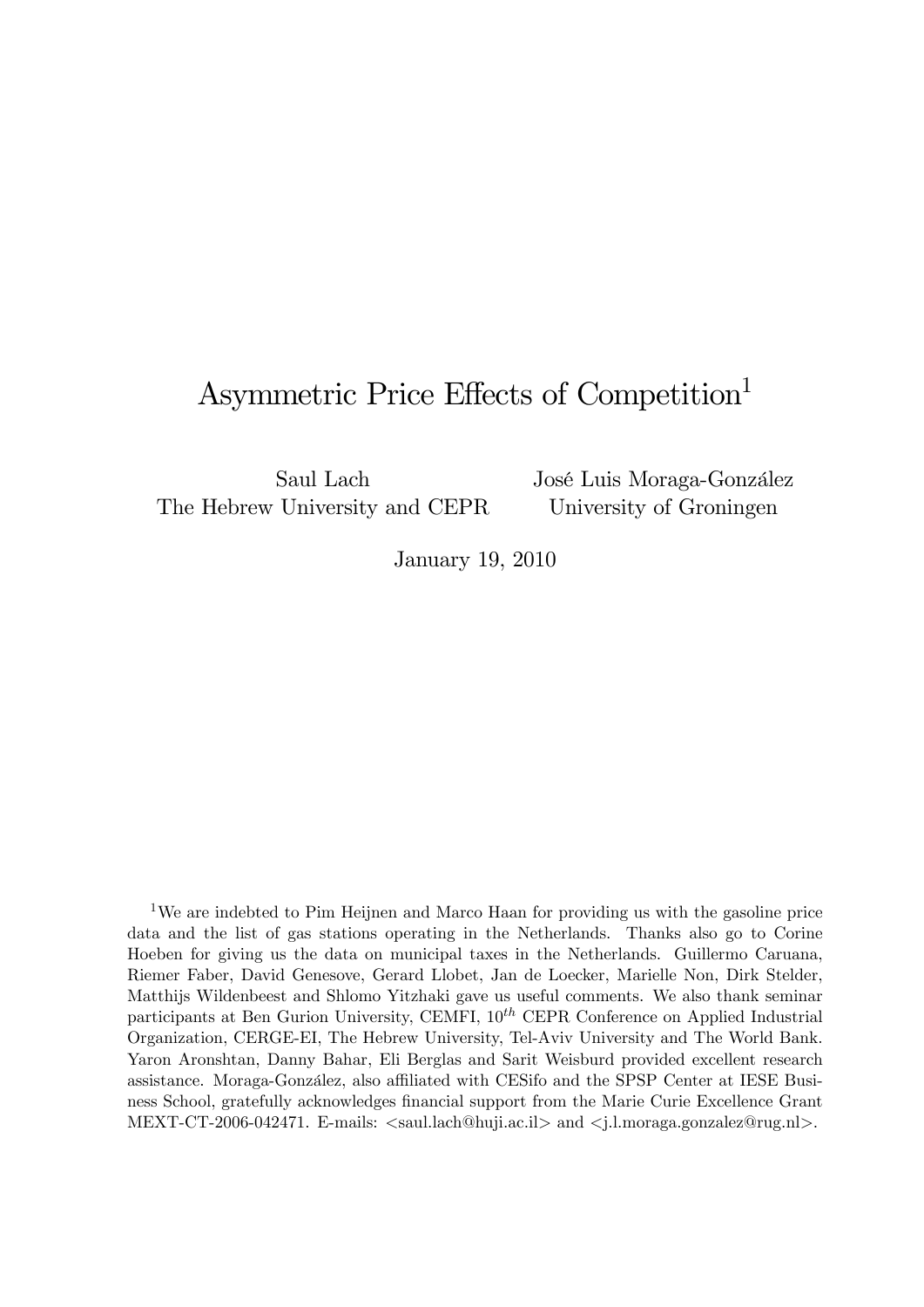#### Abstract

This paper examines how the distribution of prices changes with the number of competitors in the market. Using gasoline price data from the Netherlands we find that as competition increases, the distribution of prices spreads out: the low prices go down while the high prices go up, on average. As a result, competition has an asymmetric effect on prices. These findings, which are consistent with a theoretical model where consumers differ in the information they have about prices, imply that consumers' gains from competition depend on their shopping behavior. In our data, all consumers, irrespective of the number of prices they observe, benefit from an increase in the number of gas stations. The magnitude of the welfare gain, however, is greater for those consumers that are aware of more prices. We conclude that an increase in the number of gas stations has a positive but unequal effect on the welfare of consumers in the Netherlands.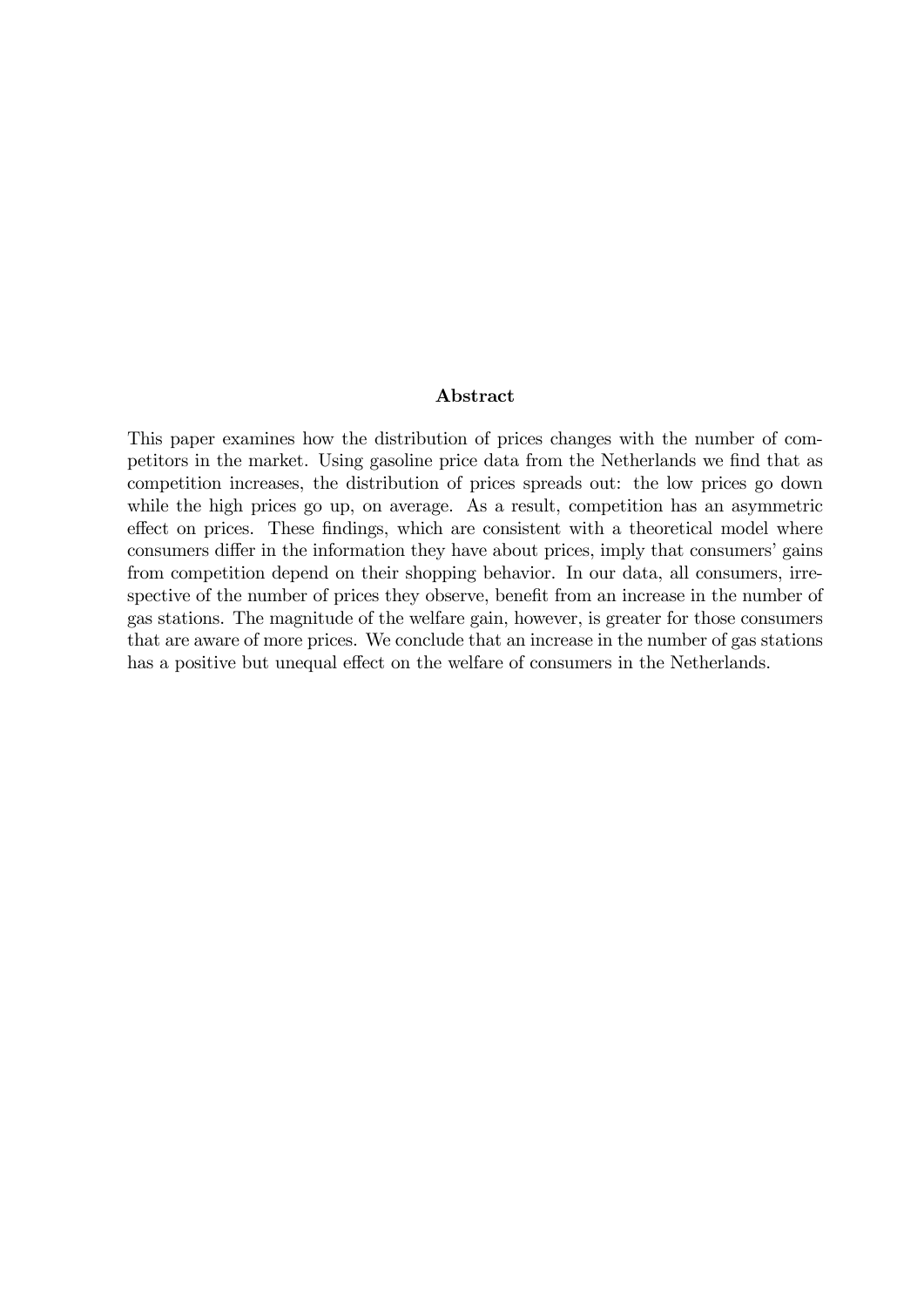## 1 Introduction

Economists have dedicated a significant amount of effort to analyze the relationship between the number of Örms and prices. Standard oligopoly models assume consumers are perfectly informed about all prices in the market and predict that an increase in the number of Örms will lower the equilibrium price. Alternative, and more realistic, models depart from the assumption that all consumers have the same information and describe equilibria characterized by non-degenerate price distributions.<sup>1</sup> In such markets where price dispersion is prevalent the question of what happens to "the" price when the number of Örms changes is not even well deÖned. An increase in the number of firms usually affects the sellers' pricing strategies and this alters the whole distribution of equilibrium prices.

Empirical research of markets with price dispersion has usually proceeded by estimating the impact of competition on the mean and variance of prices.<sup>2</sup> In this paper we take a broader view and study how the distribution of gasoline prices changes with the number of competitors in the market. Specifically, we examine how the various percentiles (or quantiles) of the price distribution vary with the extent of competition as measured by the number of firms operating in a market.

We think this broader approach is important for at least two reasons. First, some theoretical models based on imperfect consumer information and search costs carry the implicit prediction that the effect of competition on "high" prices differs from its effect on "low" prices.<sup>3</sup> Indeed, we construct a simple model based on similar premises where it is possible for the frequency of quoting relatively low and high prices to increase with the number of firms operating in the market. If this prediction is verified in the data then it has important welfare implications. Analyzing these implications constitutes the second motivation for this paper.

<sup>1</sup>See Baye et al. (2006) for a recent survey of models that rationalize price dispersion.

<sup>&</sup>lt;sup>2</sup>See, for example, Borenstein and Rose  $(1994)$ , Barron, Taylor and Umbeck  $(2004)$ , Baye et al. (2004), Lewis (2008), and Gerardi and Shapiro (2009).

 $3$ See, for example, Varian (1980), Stahl (1989) and Janssen and Moraga-González (2004). In these models some consumers know all the prices in the market while others know only one or two prices.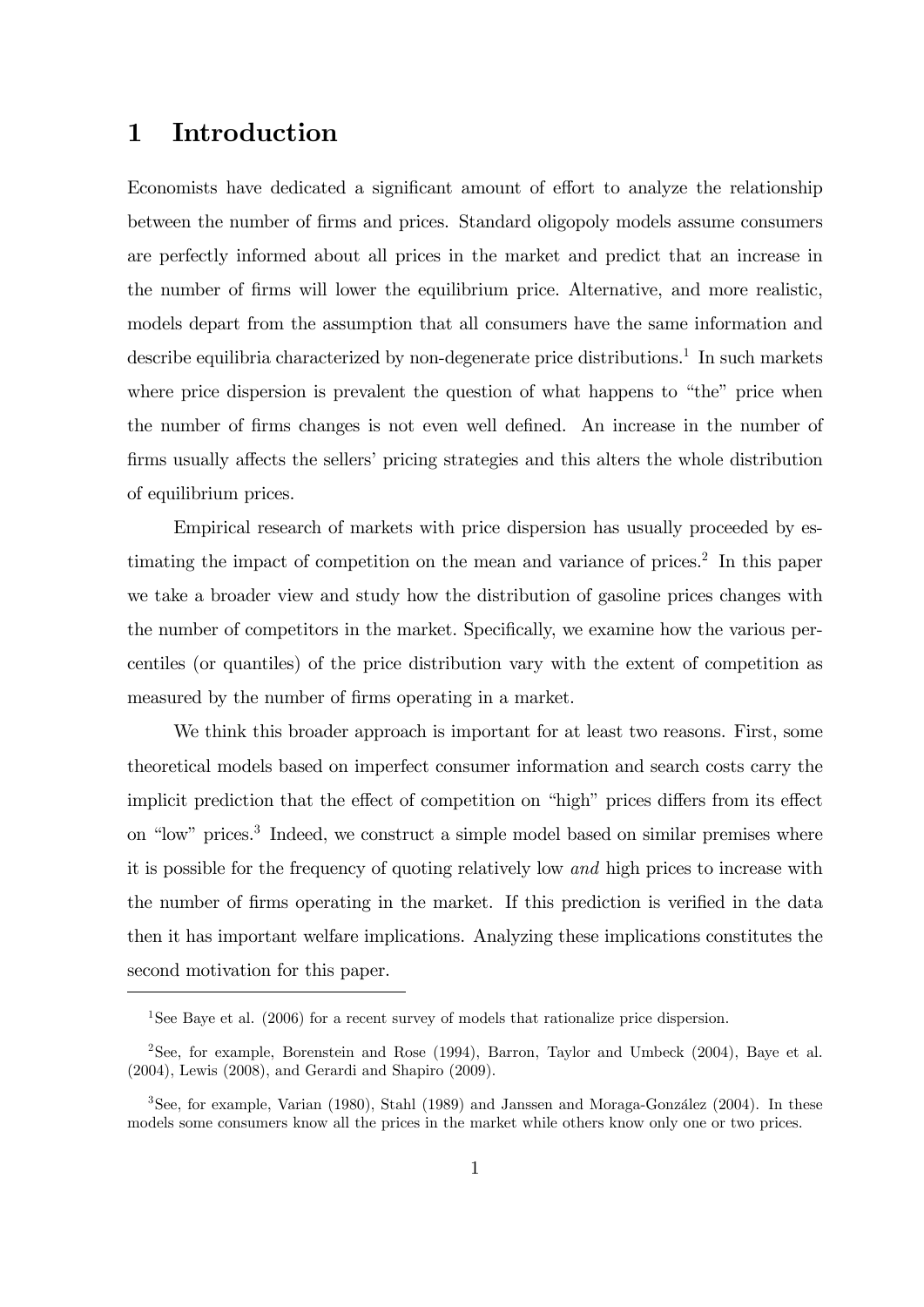In markets exhibiting a single price in equilibrium, an increase in the number of firms reduces price and this unambiguously increases welfare for all consumers. When price dispersion is prevalent, different consumers may experience distinct welfare effects depending on how different parts of the price distribution respond to changes in the number of competitors. If, as mentioned above, the frequency of low and high prices increases with competition then whether consumers are successful in paying the lower prices depends on their shopping behavior. Increased competition is likely to favor more those consumers exposed to several prices because they may end up paying one of the lower prices. By the same token, increased competition may even hurt consumers that observe very few prices (e.g., only one price) because they may end up paying one of the higher prices. Theoretically, price changes originating from an increase in the number of firms can result in welfare gains for some consumers and, at the same time, in welfare losses for others. Analyzing the effects of entry-promoting policies just on the mean and dispersion of prices cannot capture these distinct welfare effects.

We use gasoline (Euro 95) prices posted on a daily basis by about 3,100 gas stations in the Netherlands during May 2006. For a given gas station, the relevant market is defined as the municipality where the gas station is located. For each of such 423 markets, we compute a number of percentiles of the price distribution, including the minimum and maximum prices. We then regress these statistics on the number of gas stations in the market as well as on municipality characteristics to control for common determinants of prices and the number of stations. We also use population size and local taxes as instruments for the (endogenous) number of stations.

The empirical Öndings suggest that as competition increases the distribution of prices spreads out; therefore competition has *asymmetric effects on prices*. Specifically, as the number of gas stations in a market increases, the low prices decrease while the high prices increase, on average. For example, adding 4 additional gas stations to a singlestation market would, on average, lower the minimum price of a liter of Euro 95 by 0.93 cents and increase the maximum price by 0.83 cents. Likewise, the 90 percentile would go up by 0.16 cents and the 10 percentile would go down by 0.16 cents. These are small changes relative to the mean price of 142 cents, but these changes are quantitatively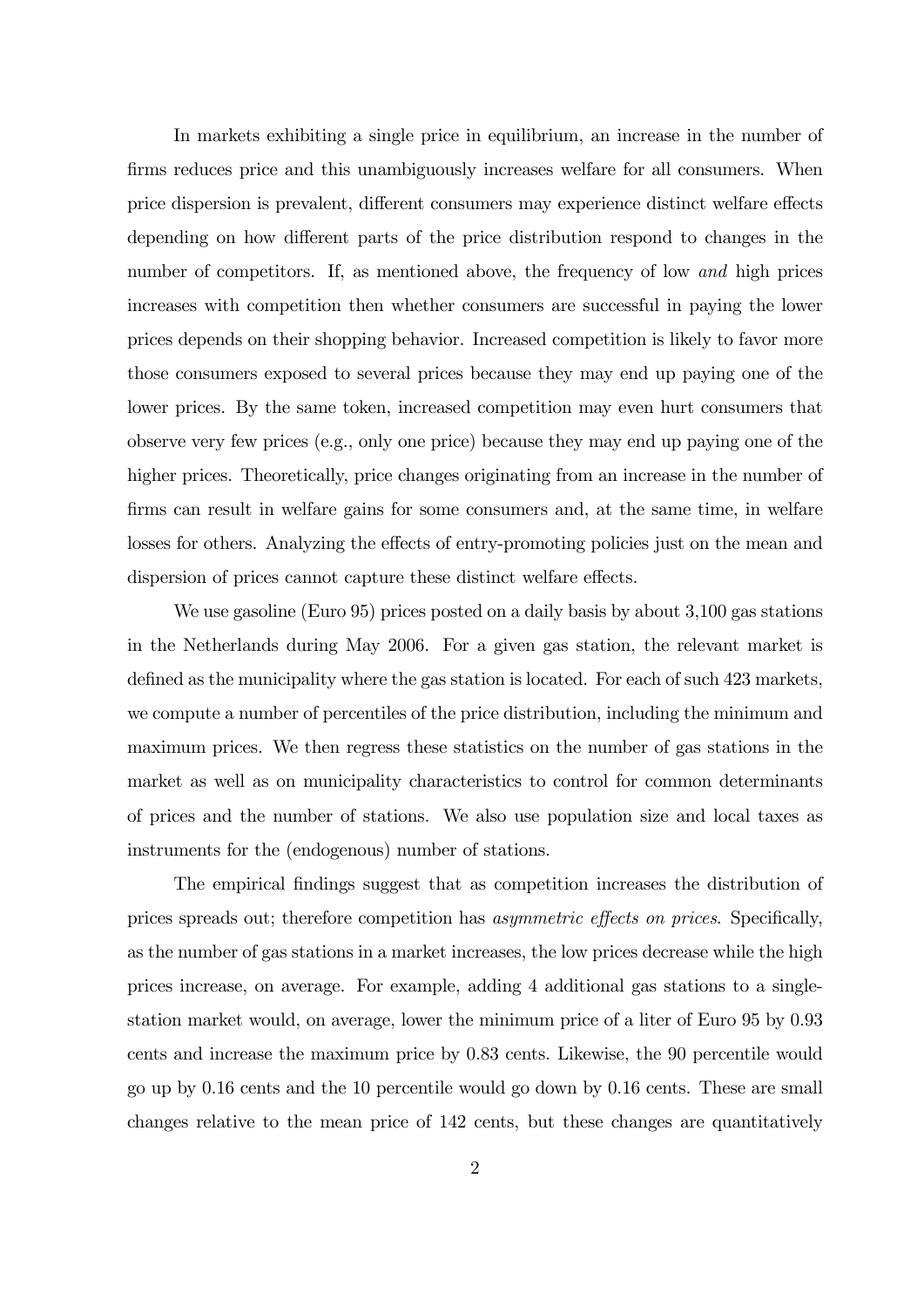significant relative to the dispersion in (residual) prices which is about 1 cent. This characterization of the effect of competition on prices is in line with the theoretical predictions of our model where consumers have imperfect information about prices and observe different numbers of prices.

In addition, we estimate the gains from increased competition to consumers observing different numbers of prices. In our data, all types of consumers benefit from an increase in the number of stations. The magnitude of the welfare improvement due to price changes depends, however, on their shopping behavior and is larger for those consumers that observe more prices. The decline in the expected price paid by consumers that observe 4 or 5 prices is about twice as large as that for consumers that observe only 2 prices.

We believe the message of this paper goes beyond the present application to the gasoline market in the Netherlands. Since imperfect price information is prevalent in many markets (telecommunications, health, gas, electricity, etc.), the price effects of competition-enhancing policies (industry deregulation, trade liberalization, etc.) might not be as straightforward as those implied by standard models. Moreover, since increased competition can potentially have unequal effects among consumers, distributional issues become a central part of the welfare assessment of these policies. This advocates the importance of taking a broader view where the interaction between competition and consumer policy is taken into consideration (Armstrong, 2008; Waterson, 2003; Wu and Perloff, 2007).

In Sections 2 and 4, we present a model, inspired by Varian's (1980) model of sales, of the distribution of prices in an oligopolistic market where consumers differ in the amount of prices they are exposed to. In Sections 3 and 5 we describe the gasoline price data for the Netherlands and explains how markets are defined for the empirical analysis. In Section 3 we also present evidence that gas stations in our data appear to be using mixed pricing strategies as implied by Varian-style models. Our empirical strategy is outlined in Section 6, while the empirical results are presented in Section 7. An empirical assessment of the welfare implications of increased competition is presented in Section 8. Conclusions close the paper.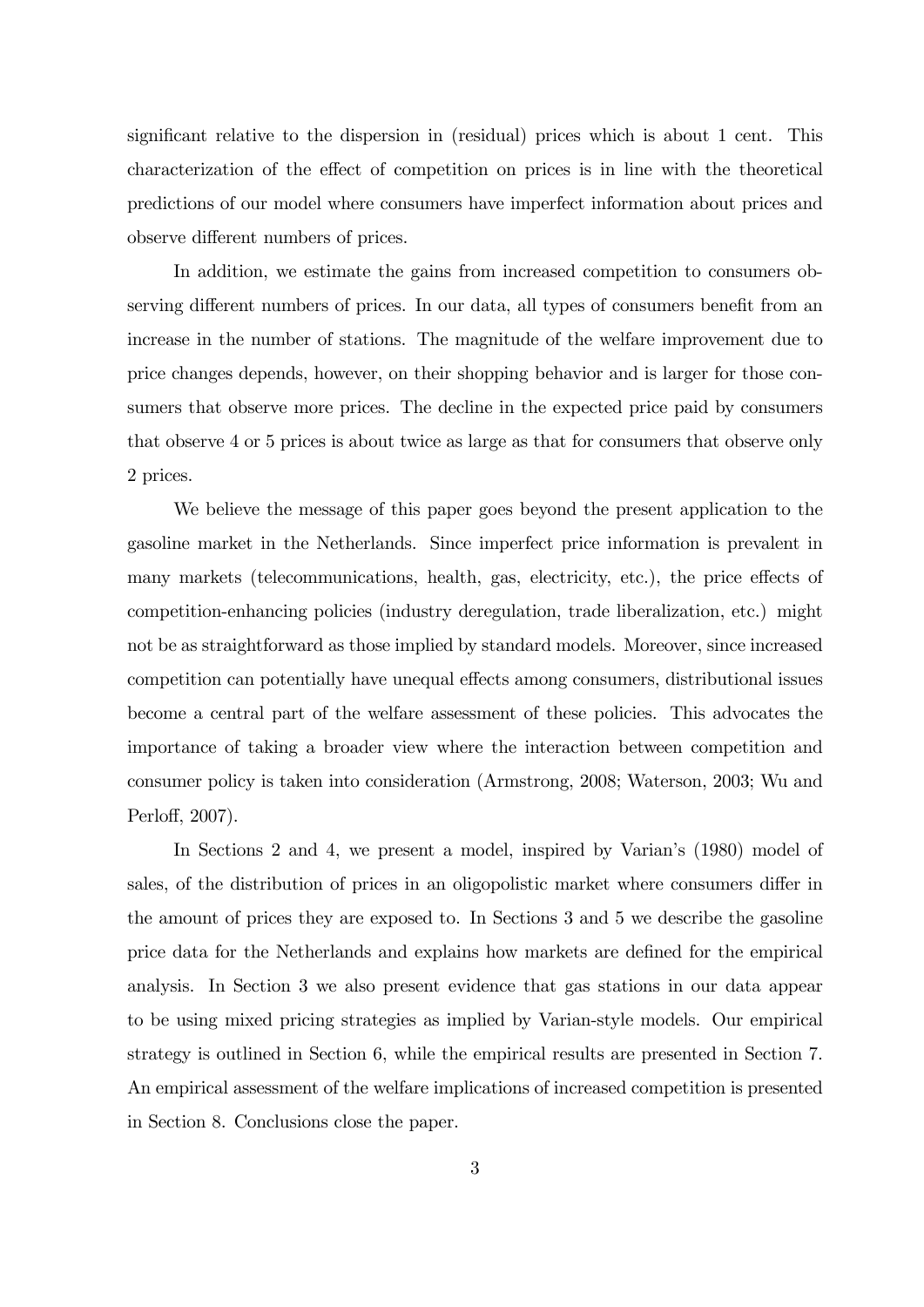### 2 A model of the distribution of prices

The market for gasoline is a good example of a homogenous good market where price dispersion is observed.<sup>4</sup> Many consumers are informed about a few prices only, and this gives some monopoly power to the gas stations. In many instances, consumers run out of fuel and have no option but to fill their gas tanks at the first gas station they encounter and this gives additional market power to the gas stations. Prices change quite frequently and it is not trivial to tell which gas station is the cheapest in a given market. The model we consider below, inspired by Varian's (1980) model of sales, has these characteristics.

Suppose we have a market with  $N \geq 2$  identical firms that compete in prices to sell a homogeneous good to a large number  $L$  of consumers. We assume firms' unit selling costs, c, are the same across all firms.<sup>5</sup> Each consumer wishes to purchase at most a single unit of the good (e.g., a full tank). The maximum willingness to pay for the good is common across consumers and is denoted by  $v > 0$ .

The entire population of consumers  $L$  can be divided into various types, each type consisting of all the consumers with similar exposure to price information. In particular, we assume that a fraction  $\mu_s \geq 0$  of the consumers is informed about s prices in the market, with  $s = 1, 2, ..., N$ ; by construction  $\sum_{s=1}^{N} \mu_s = 1$ . The rationale behind this assumption is that the typical consumer is exposed to a number of prices that depends on the number of gas stations she observes while driving to her work. We view search in this market as "passive" in the sense that consumers do not deliberately drive to various gas stations to observe their prices. We will nevertheless refer to the different consumer types as consumers exhibiting different "shopping behavior", but we emphasize that this term is not meant to convey that consumers are actively engaged in searching for the

<sup>4</sup>Price dispersion in gasoline markets has been widely documented. Recent papers on this topic are, for example, Barron, Taylor and Umbeck (2004), Chandra and Tappata (2008), Hosken et al. (2008), and Lewis (2008).

 $5$ We therefore abstract from cost differences across firms as an explanation for price dispersion in gasoline markets. For a recent paper where price dispersion reflects differences in marginal costs see Goldmanis et. al. (forthcoming). In the empirical part we control for station-specific unobserved effects as well as for aggregate effects which capture fluctuations in the wholesale price of gasoline.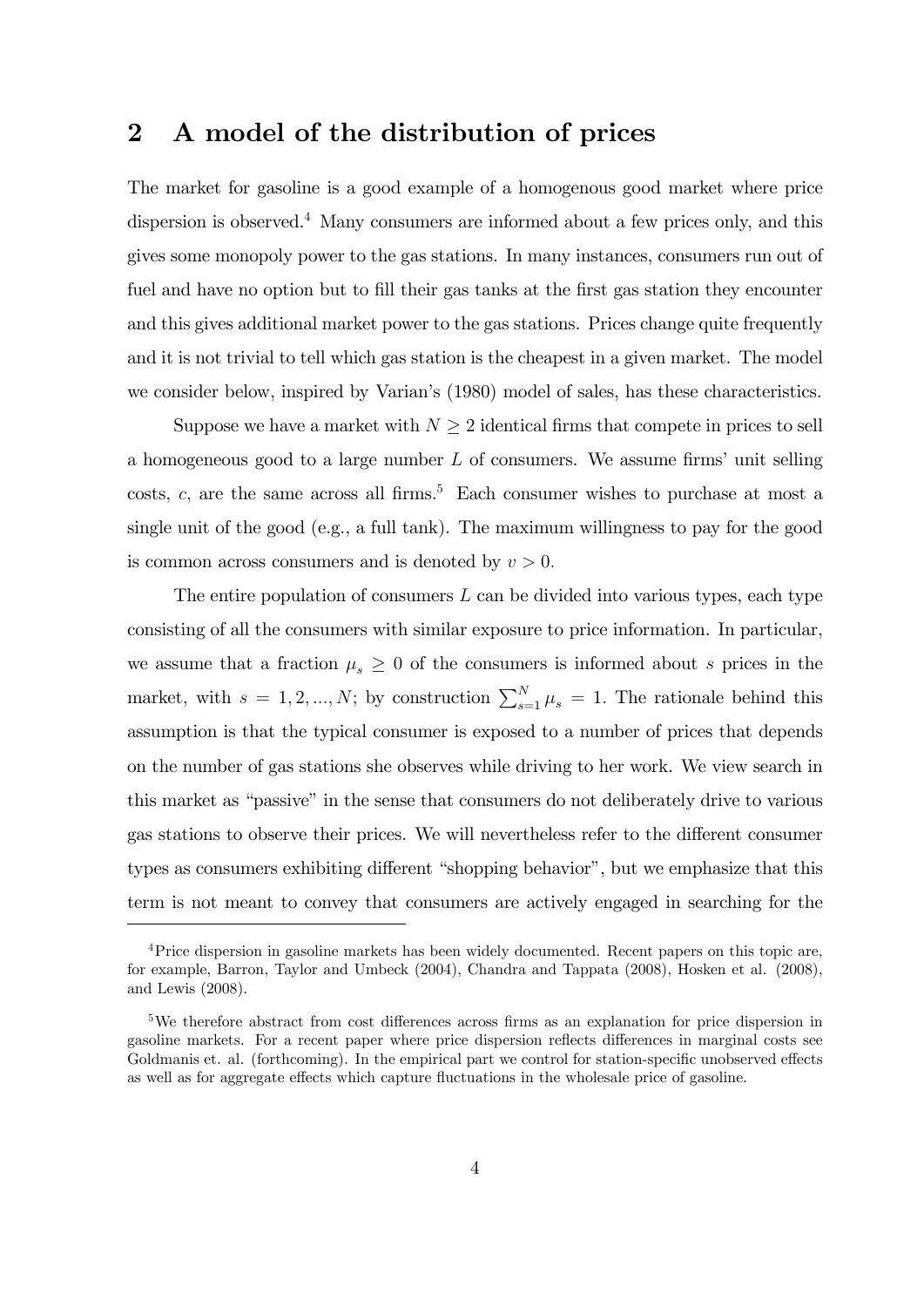lowest price of gasoline.<sup>6</sup> The vector  $\boldsymbol{\mu}(N) = (\mu_1(N), \mu_2(N), \dots, \mu_N(N))$  represents the distribution of price information in the market. The argument N indicates that  $\mu(N)$ has up to N coordinates and that the value taken by each coordinate may change with the number of stations in the market (the dependency of  $\mu$  on N will sometimes be left implicit). For example, if a new station opens on the way to work of some consumers then these consumers will observe an additional price.<sup>7</sup>

Firms play a simultaneous-moves Bertrand game. An individual firm  $i$  chooses a price  $p_i$  taking the prices of the rival firms as given. To rule out pure-strategy equilibria, we shall assume  $1 > \mu_1 > 0$  (as in Varian, 1980).<sup>8</sup> The intuition is as follows. Consider the position of a firm i and suppose all its rivals were charging a price  $\tilde{p}$ , with  $c \leq \tilde{p} \leq v$ . There are two forces that affect the price-setting decision of firm  $i$ . First, there is a desire to *steal business* from competitors and this pushes this firm to undercut the rivals' price. This desire arises because there exist consumers who are exposed to various prices and choose the cheapest gas station to tank (i.e.,  $\mu_s > 0$  for at least one  $s \in \{2, 3, ..., N\}$ ). Second, the possibility of extracting surplus from consumers who do not compare prices prompts firm  $i$  to set higher prices than the rivals' price. This desire arises because there exist consumers (in particular a fraction  $\mu_1/N > 0$ ) who have no other option but to tank at firm  $i$ . It is easy to see that either of these deviations destabilizes any such price  $\tilde{p}$ . Therefore a single price cannot accommodate these two incentives.

Denote the mixed pricing strategy of a firm i by a distribution of prices  $F_i$ . We shall only study symmetric equilibria, i.e., equilibria where  $F_i = F$  for all  $i = 1, 2, ..., N$ .<sup>9</sup>

 $6$ We do not model the consumer's decision of how many prices to observe. For models of this kind where there are two types of consumers see, for example, Stahl (1989) and Janssen and Moraga-González  $(2004)$ . See also Hortacsu and Syverson  $(2004)$  for a empirical model of price dispersion where product differentiation is present.

<sup>&</sup>lt;sup>7</sup>It is likely that in small markets – markets with up to, say, 6-7 gas stations – each coordinate of  $\mu(N)$  will be strictly positive. However, in markets where there is a very large number of gas stations (e.g., Rotterdam has 80 gas stations), one would expect  $\mu_s$  to be zero for large s.

<sup>&</sup>lt;sup>8</sup>If  $\mu_1 = 1$ , then  $p_i = v$  for all i is a pure-strategy equilibrium. If  $\mu_1 = 0$ , then  $p_i = c$  for all i is a pure-strategy equilibrium.

<sup>&</sup>lt;sup>9</sup>It is easy to see that the support of F must be a convex set and that F cannot have atoms. Details are available from the authors upon request.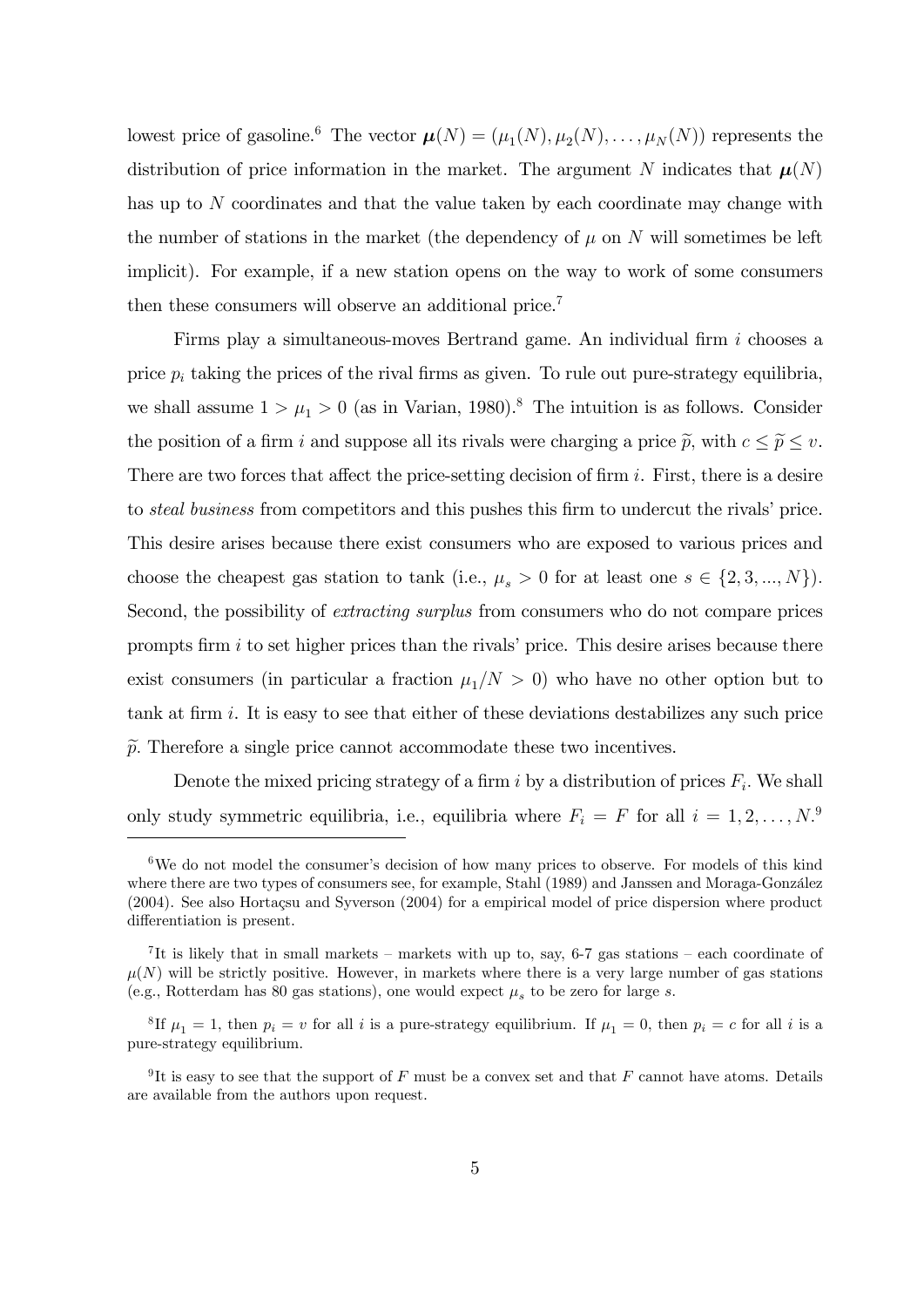To calculate the expected profit to firm  $i$  from charging a price  $p$  when its rivals choose a random pricing strategy according to the cumulative distribution  $F$ , we first consider the chance that firm i sells to a consumer of type  $s$ , i.e., to a consumer that observes s prices in the market. The chance that such a consumer observes the price of firm  $i$  is  $s/N$  and, conditional on this, the probability that firm i sells to this consumer at price  $p$  is  $(1 - F(p))^{s-1}$ . Therefore, the profits to firm i from all types of consumers is

$$
\Pi_i(p;F) = L(p-c) \left[ \sum_{s=1}^N \frac{s \mu_s}{N} (1 - F(p))^{s-1} \right]
$$
 (1)

In equilibrium, a firm must be indifferent between charging any price in the support of F and charging the upper bound  $\bar{p}$ . Therefore, any price in the support of F must satisfy  $\Pi_i(p; F) = \Pi_i(\overline{p}; F)$ . Since  $\Pi_i(\overline{p}; F)$  is monotonically increasing in  $\overline{p}$ , it must be the case that  $\bar{p} = v$ . As a result, equilibrium pricing requires

$$
(p-c)\left[\sum_{s=1}^{N} s\mu_s (1 - F(p))^{s-1}\right] = (v-c)\mu_1.
$$
 (2)

This equation cannot be solved explicitly for  $F$ , except in special cases. However, the lower bound can easily be found by setting  $F = 0$  in (2) and solving for p which gives,

$$
\underline{p} = c + \frac{(v - c)\mu_1}{\sum_{s=1}^N s\mu_s}
$$

Existence and uniqueness of an equilibrium price distribution  $F$  can easily be proven.<sup>10</sup>

A closer look at equation (2) serves to make an important point to which we will come back later in Section 4 when we study the effects of entry on the price distribution. What truly matters for determining the equilibrium price distribution is not  $N -$  the number of firms – but the distribution of information among consumers, that is  $\mu(N)$ . Changes in  $\mu(N)$  – holding N constant – will alter the equilibrium price distribution while changes in N – holding  $\mu(N)$  constant– will not. It is therefore changes in the distribution of information that cause more or less "competitive pressure" in the market.

<sup>&</sup>lt;sup>10</sup>To prove that F exists and is unique, rewrite equation (2) as  $\sum_{s=1}^{N} s\mu_s (1 - F(p))^{s-1} = \frac{\mu_1(v-c)}{p-c}$  $\frac{(v-c)}{p-c}.$ The LHS of this equation is positive and decreases in  $F \in [0, 1]$ . At  $F = 1$  it takes on value  $\mu_1$ , while at  $F = 0$ , the LHS equals  $\sum_{s=1}^{N} s\mu_s > \mu_1$ ; by contrast, the RHS is a positive constant. As a result, for every  $p \in (p, v)$ , there is a unique solution to equation (2) satisfying  $F \in [0, 1]$  and F increases in p.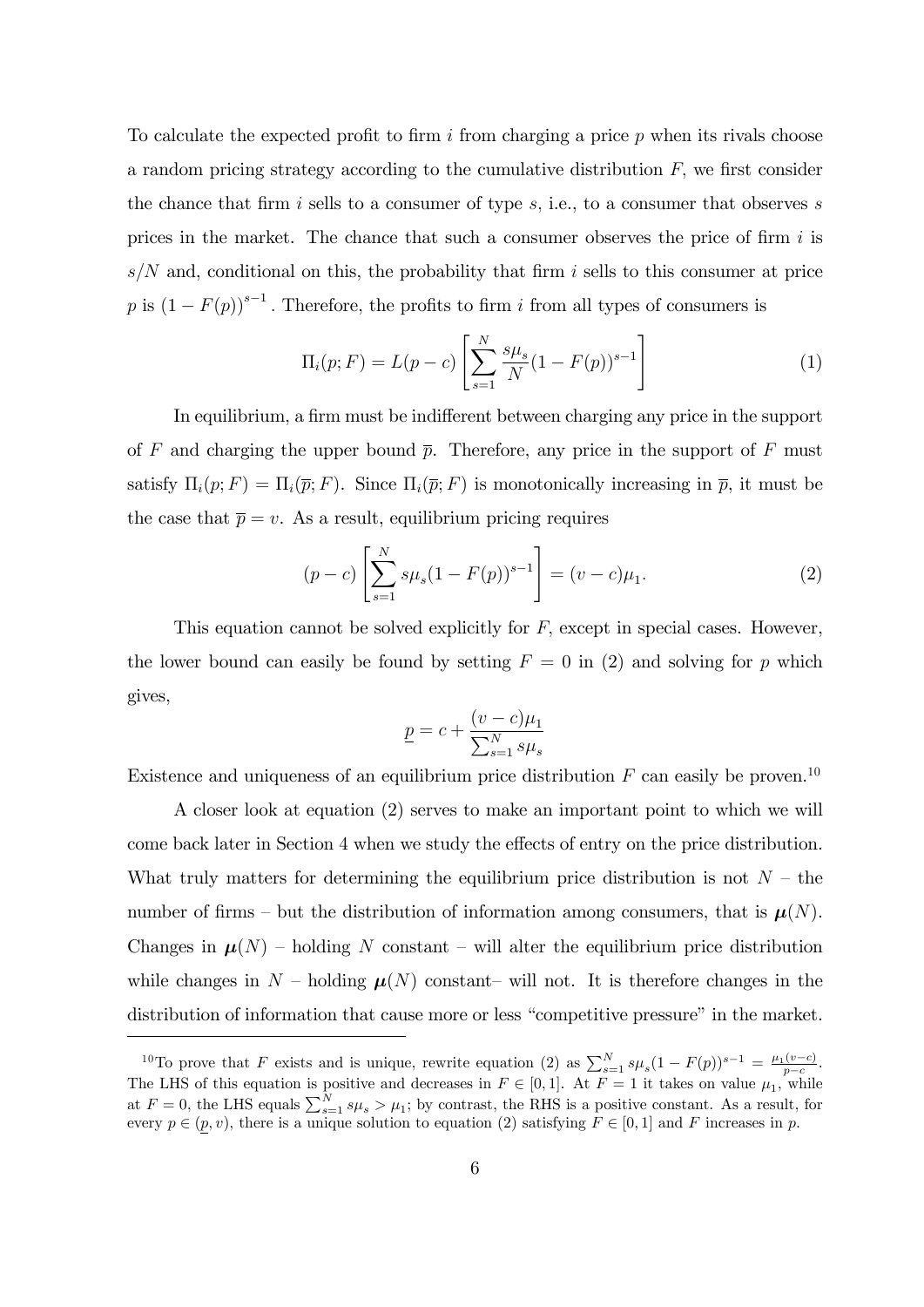In Section 4 we shall discuss plausible ways in which a change in the number of gas stations N may affect the information structure  $\mu(N)$  and the pricing implications of such a change.

In Figure 1 we plot an example of an equilibrium price density function.<sup>11</sup> A desirable feature of the model is that it allows for bell-shaped density functions. This is desirable because bell-shaped densities are a typical feature of real-world price data. In particular, Figure 2 shows that the density of gas prices in the Netherlands is bellshaped. Other studies have also found bell-shaped price density functions for various products (e.g., Roberts and Supina, 2000; Lach, 2002, Hosken et al., 2008). Varianís (1980) model corresponds to the case where there are only two types of consumers: fully-informed consumers  $\mu_N$  who observe all N prices in the market, and uninformed consumers  $\mu_1 = 1 - \mu_N$  who observe just one price.<sup>12</sup> In this case, the price density is roughly U-shaped (see Figure 2 in Varian (1980)). Thus, because empirical price densities are usually bell-shaped, the simple Varian model is inconsistent with the data. Assuming additional consumer heterogeneity in the form of additional consumer types, besides being a more realistic assumption, allows for plausible price density distributions to arise in equilibrium.

The main goal of this paper is to examine the relationship between the number of stations and the distribution of prices. Before we do this, however, it is important to examine the data for evidence that firms are using mixed pricing strategies. Lacking such evidence the model presented in this Section would not be appropriate. In the next Section, we first describe the gasoline price data and then analyze what the data say on the use of mixed strategies.

<sup>11</sup>For a market with  $N = 5$  firms,  $\mu(N) = (0.73, 0.2, 0.01, 0.01, 0.05), v = 1$  and  $c = 0$ .

$$
F(p) = 1 - \left(\frac{(1 - \mu_N)(v - p)}{N\mu_N(p - c)}\right)^{\frac{1}{N - 1}}
$$

with support

$$
c+\frac{(1-\mu_N)(v-c)}{(1-\mu_N)+N\mu_N}\leq p\leq v.
$$

 $12$ Under these assumptions we can solve explicitly for the distribution of prices: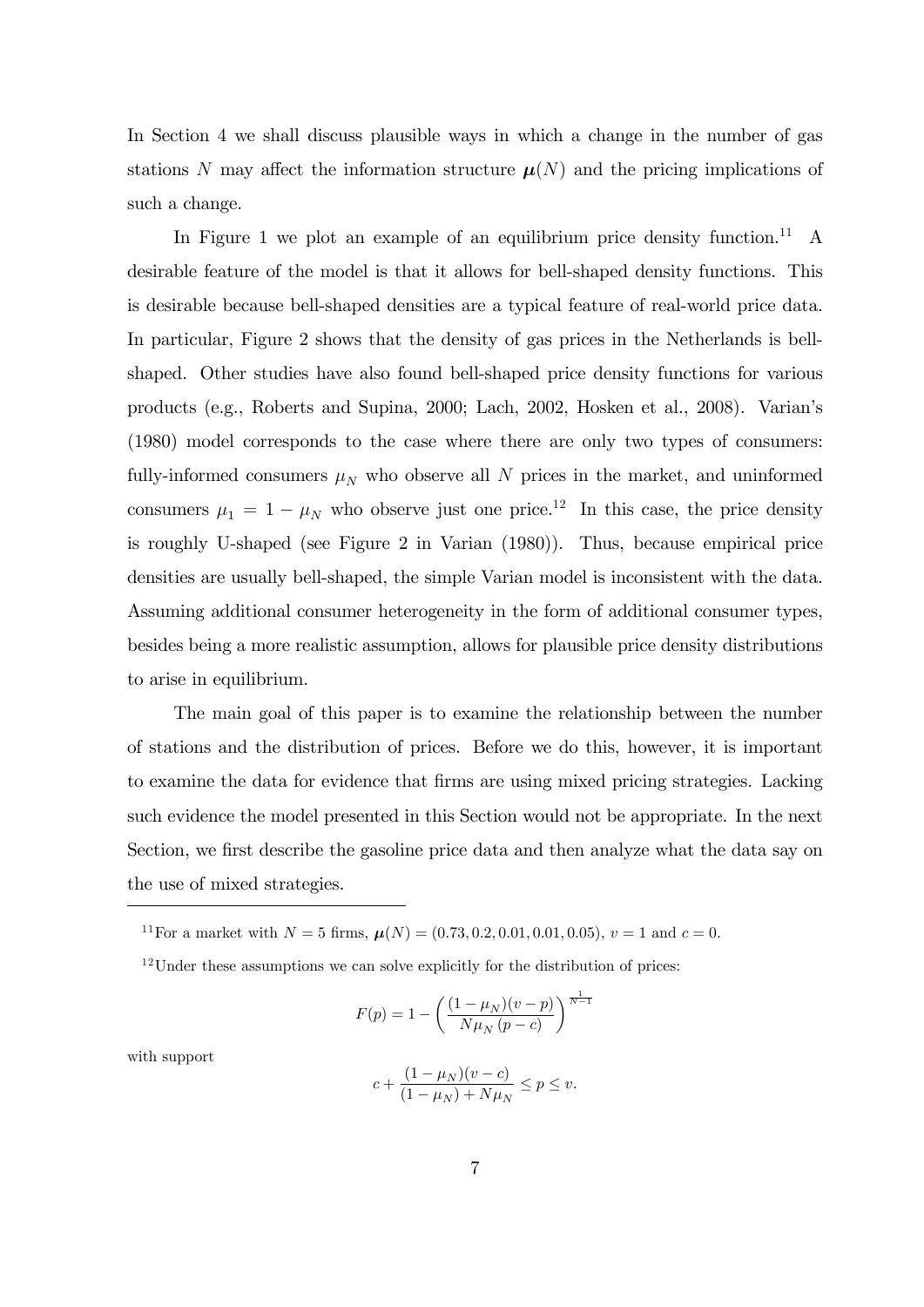### 3 Data on gasoline prices and mixed strategies

We use daily prices for Euro 95 gasoline from a large sample of gas stations in the Netherlands.<sup>13</sup> The price data were obtained from Athlon Car Lease Nederland B.V., the largest private car leasing company in the Netherlands with over 129,000 cars as of the end of 2008 (www.athloncarlease.com). The typical contract between Athlon and its lessees stipulates that Athlon pays for the gasoline consumed (up to a limit) as well as for car maintenance, insurance, etc. In order to do this, Athlon gets the lessees' gas receipts and it is from these receipts that the fuel prices are retrieved. Athlon's lessees do not get special discounts so the prices reported by Athlon are actual prices paid by drivers at the pump.

Price distributions are defined for a given market. In our application, we define markets as the geographical area comprised by a municipality. There are 440 municipalities in the Netherlands for which we have gasoline price data. The majority of the municipalities are quite small in terms of population: 55 percent have less than 25,000 inhabitants, and the population in 91 percent of the 440 markets is under 75,000. This definition of the market ignores stations that may be geographically close (or in the way to work) but located in different municipalities. Because of this, we will examine the robustness of our findings to the inclusion of measures of competitors in neighboring municipalities.<sup>14</sup>

Another important reason for choosing to work at the municipality level is that we have economic, geographic and demographic data for almost each municipality. This is very convenient for our purposes since we will be able to control for common determinants of the number of stations and prices.

We view our sample of prices in a given market as random draws from the distribution F corresponding to that market. We are able to assume this because of several

 $13\,\text{We}$  also use prices for Diesel to examine the robustness of our results (see Section 7.1).

<sup>&</sup>lt;sup>14</sup>It is not necessary for the gas stations to be located in a given municipality, provided every gas station in a given municipality factors into its pricing strategy the same distribution of information  $\mu(N)$ . This would approximately be true as long as neighboring municipalities do not differ much.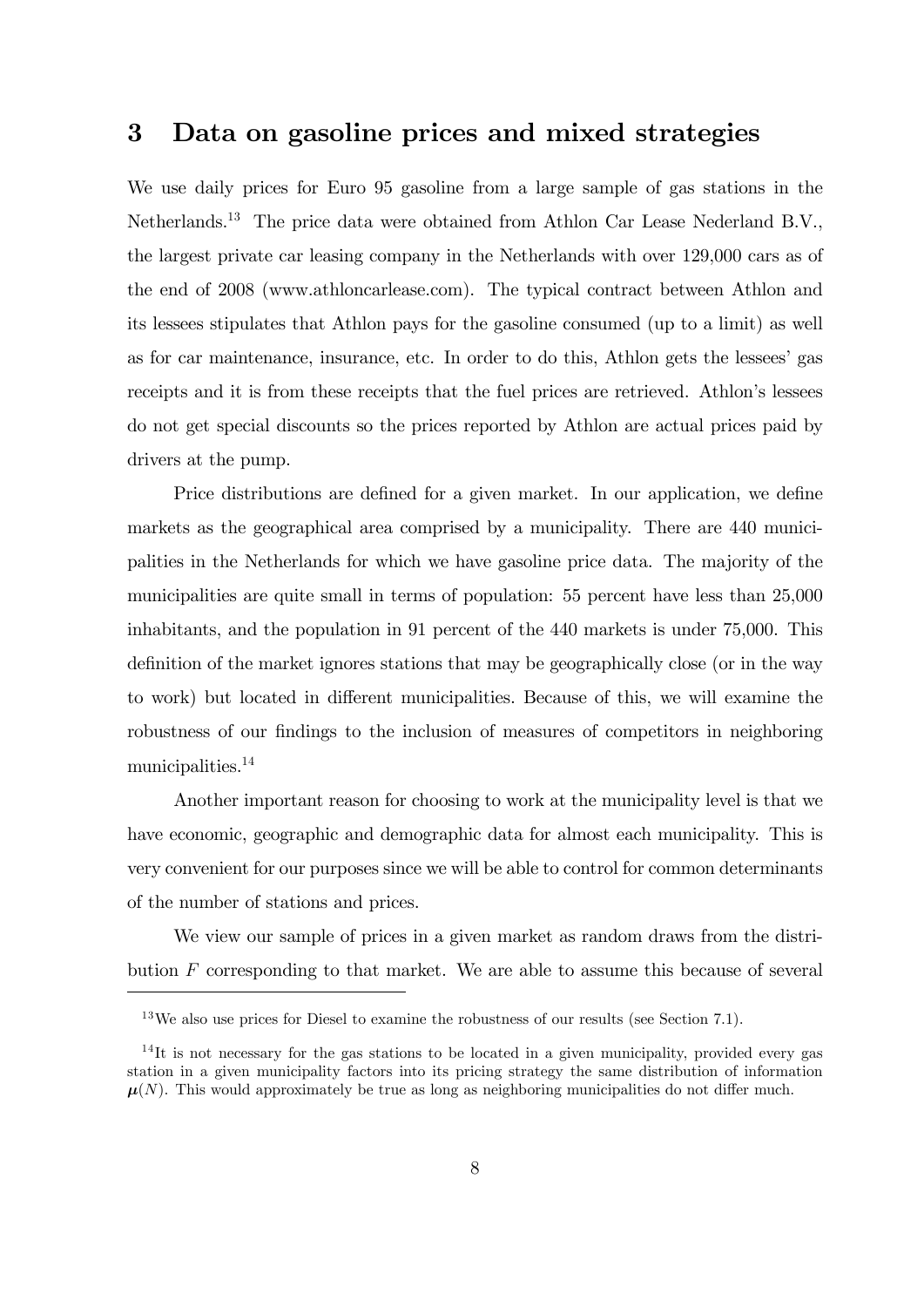reasons. First, Athlon's lessees do not pay themselves for the gas (it is part of the contract) and therefore it is reasonable to assume that they have no incentives to search for gas stations offering the lowest prices. This is important because otherwise our sample could be seen as a sample of the cheapest gas stations. Second, all gas stations in the Netherlands are self-service and therefore there is a single price for gas in each station. Finally, we believe that the extent to which various prices in a given market are set by a single firm (because of joint-ownership) and/or reflect collusive agreements is minor, implying that prices can be viewed as independent draws.

On this last point we first note that although we do not have information on the gas stations' owners, according to the Dutch Competition Authority, about 62 percent of the gas stations are owned and operated by independent dealers (NMa, 2006). The remaining stations belong to the main oil producers: BP, Esso, Shell, Texaco and Total. But even among these branded stations, most are dealer-operated. For example, Shell serves fewer than 15 percent of the gas stations and about 2/3 of the Shell-branded gas stations are operated by dealers who are free to set their own prices. This suggests that joint ownership of gas stations is not such a prevalent phenomenon as one may be led to believe from casual observation (although we have no data on joint ownership of gas stations by independent owners). An exception to this is the highway market, where most gas stations, 63 percent, are owned and operated by the large oil producers (NMa, 2006). Second, although there is no direct information on the extent of collusion (if at all) in the Dutch gasoline market, the Dutch Competition Authority has only identified the highway market as potentially collusive. The main reason for this assessment is again that most of the gas stations located on highways are owned and operated by the major oil producers. In fact, since 2002, the Dutch government has forced divestitures of highway stations but not in other markets. Because of these two last reasons, potential collusion and joint decision-making, we decided to remove the stations that were located in highways from our sample. We think that excluding these stations leaves us with a large sample of gas stations whose prices can be considered as independent.

Prices were obtained from  $3,300$  gas stations for the period May 5–26 2006, except for May 10 and May 17, for a total of 20 days. After removal of the 217 stations located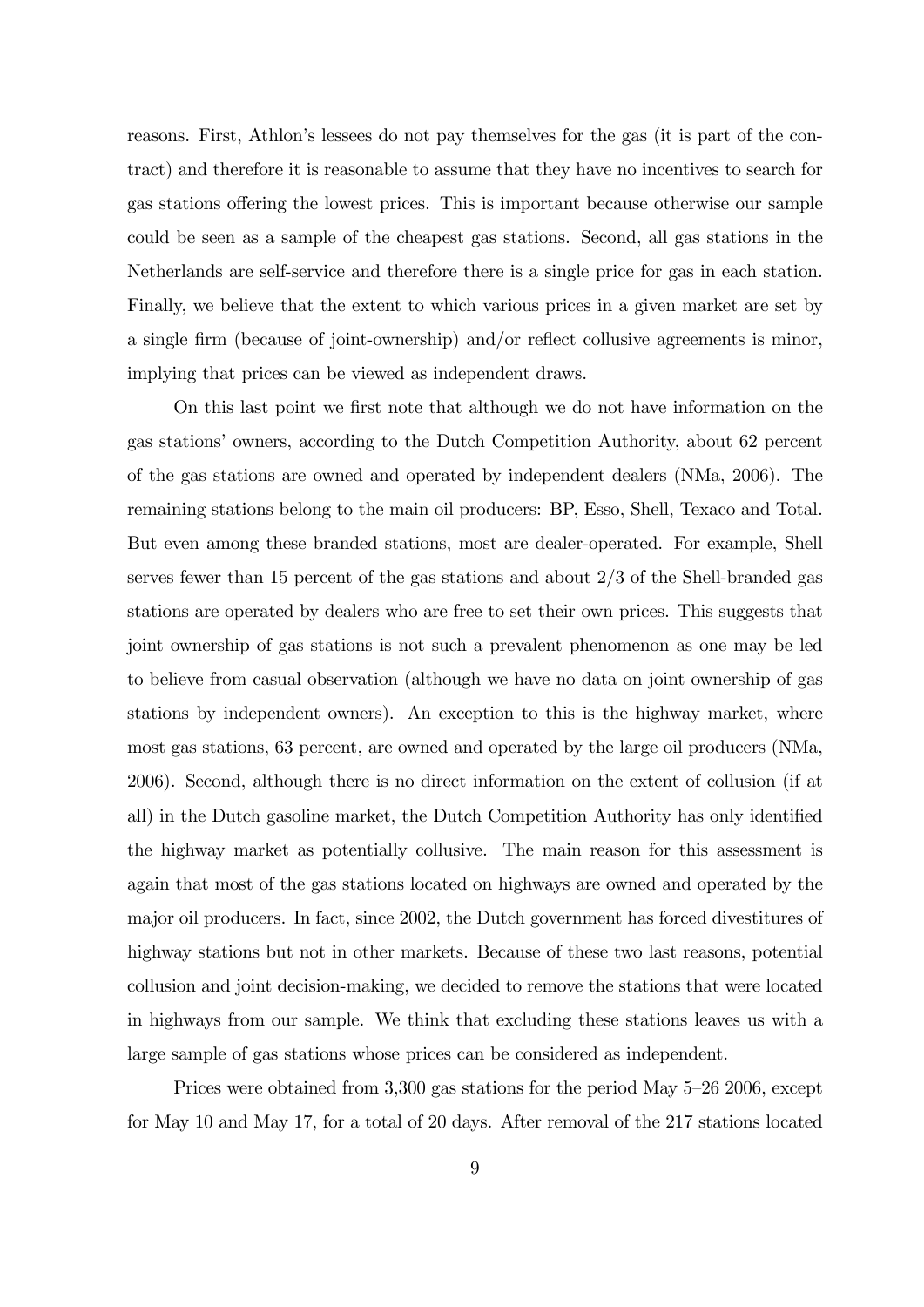in highways we are left with 3,083 gas stations. Because the price information arrives directly from the lessees, not all stations are sampled every day, which results in an unbalanced panel data of gas stations.<sup>15</sup> There are  $32,348$  station-day observations on Euro 95 prices.

As an illustrative device, the left panel in Figure 2 displays a kernel estimate of the density function of prices. The average price of Euro 95 gas in our sample is 142.04 cents and the average of the within-market standard deviations is 2.52 cents. The lowest price is 119 cents while the highest price in the sample is  $167<sup>16</sup>$  Not surprisingly, there is dispersion in gasoline prices but, as evidenced by the coefficient of variation, it is not very large. However, the daily variation in the total cost of filling-up a 50 liter tank  $$ the difference in cost between buying at the highest-priced and lowest-priced station in a given day – is between 8.5 and 24 euros which is not a trivial amount.<sup>17</sup>

Because price differentials among stations are likely to be driven by time-invariant factors (e.g., brand, ownership structure, location, availability of a convenience store, additional services, etc.), it is problematic to compare prices of different gas stations, even within the same market. The same is true when comparing gas prices in different days. We therefore remove day and station-specific effects from actual (raw) prices to obtain a residual price which is more comparable across days and stations.<sup>18</sup> These residual prices are obtained by regressing prices on station-specific dummies and on a

<sup>&</sup>lt;sup>15</sup>We have one price of Euro 95 per station per day. The number of days or, equivalently, the number of price quotations per gas station in the sample ranges from 1 to 17 days with an average of 10.5 days and a median of 12 days.

<sup>&</sup>lt;sup>16</sup>The 119 price is an outlier; the second lowest price is 129 cents. However, we do no think this is a typo since the very same gas station is also charging a very low price for Diesel on a *different* day (78) cents when the average is 108 cents).

<sup>&</sup>lt;sup>17</sup>The stations exhibiting the extreme prices can be anywhere in the Netherlands so this calculation is purely illustrative. On May 11, the maximum and minimum price were 1.49 and 1.32 euros per liter. This 17 cent difference translates into a 8.5 euros saving in filling up a 50 liter tank. On May 14, the maximum and minimum price were 1.19 and 1.67 euros per liter, respectively, implying a 24 euro saving in filling up a 50 liter tank.

<sup>&</sup>lt;sup>18</sup>As done, for example, by Lach (2002), Hosken et al. (2008), and Lewis (2008). A similar approach is taken when estimating auction data in order to generate "homogenized bids" or "normalized bids" which are comparable across auctions (see, for example, Haile, Hong, and Shum (2003)).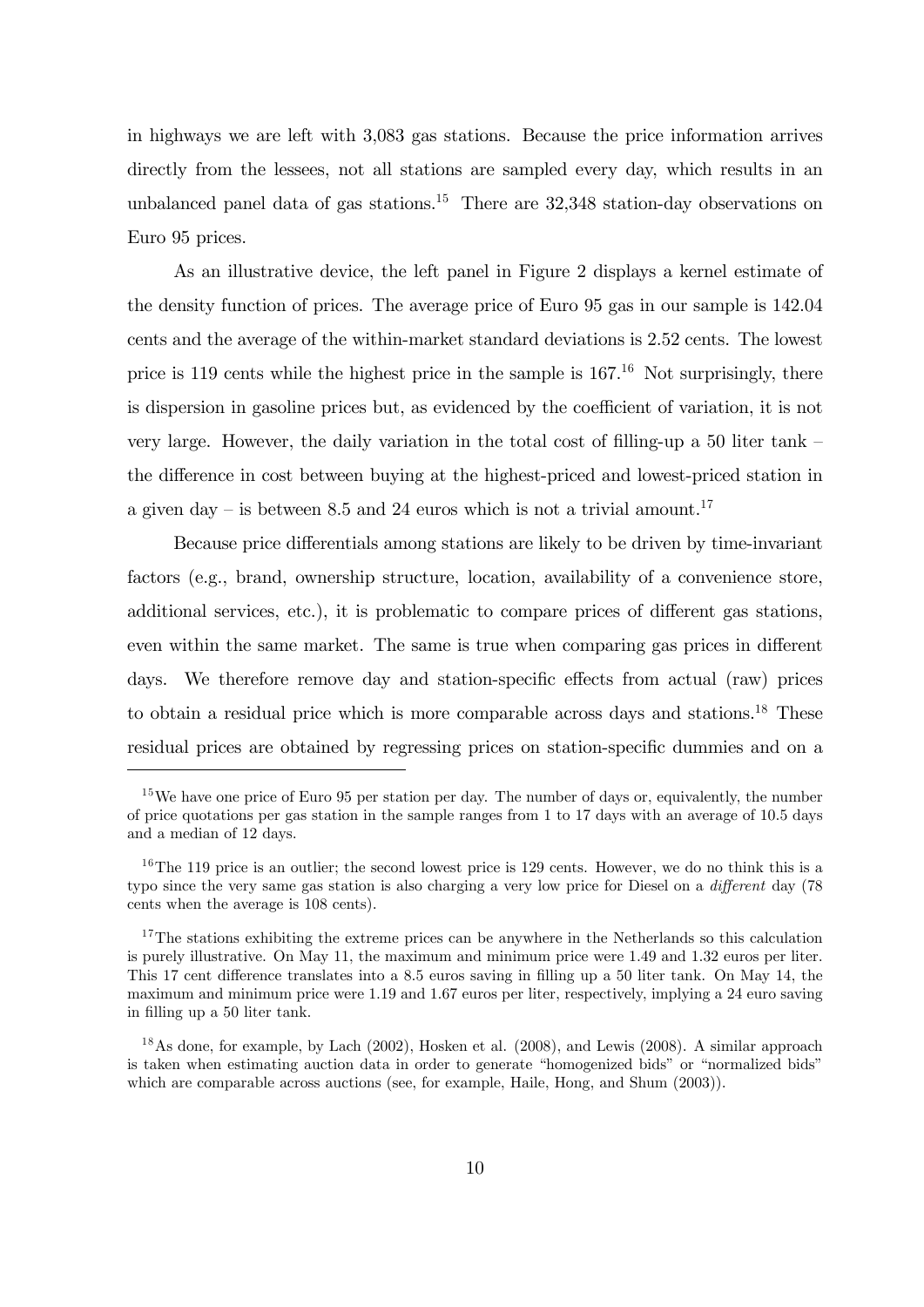cubic trend, separately for each municipality.<sup>19</sup> Residual prices are therefore detrended prices net of station-level effects. The mean residual price for each station (and for each municipality) is then zero. The implicit assumption here is that station and day effects affect *only* the mean price charged by a gas station. By removing these effects, we "homogenize" stations within markets so that we can treat residual prices in a market as coming from the same distribution of prices  $F$ . Of course, the distribution of residual prices varies *across* markets due to differences in the number of stations and in the information structure ("shopping behavior") as well as in v and  $c^{20}$ 

We will use the residual prices in our empirical analysis; their distribution is plotted in the right panel of Figure 2. As expected, the average of the within-market standard deviations in residual prices, 1.05, is lower than that in the raw data. Nevertheless, as can be seen in the graph, residual prices still exhibit considerable variation.<sup>21</sup>

#### 3.1 Evidence on mixed strategies

We now present empirical evidence on the use of mixed strategies by gas stations. This issue has been examined by Lach (2002) for three food products and an appliance in Israel, by Wildenbeest (2008) for groceries in the UK and by Hosken et. al. (2008), for gasoline prices in the suburbs of Washington DC. All these studies found evidence supporting the use of mixed pricing strategies.

Specifically, we check whether gas stations vary their relative position in the crosssectional distribution of prices over time, as implied by the use of mixed strategies. Simply put, the use of mixed strategies implies that we should not observe gas stations always selling at high prices or always selling at low prices.

We observe the residual price posted by gas station  $i$  on day  $t$  and we locate this

 $19\,\text{We}$  do not use day dummies because in 5.4 percent of the observations there is only one station per day per municipality. Moreover, in one municipality (Reiderland) we only have one observation and therefore residual prices cannot be computed, leaving us with residual prices in 439 municipalities.

<sup>&</sup>lt;sup>20</sup>Note, however, that the theoretical model in Section 2 implies that proportional changes in v and  $c$  affect only the location of F. In any case, removing station-specific effects also removes the effect of market-level factors affecting the location of  $F$ .

 $21$ The longer left tail of the distribution is due to the outlier price mentioned in footnote 16. Removing this station makes the density much more symmetric and lowers the standard deviation to 1.06.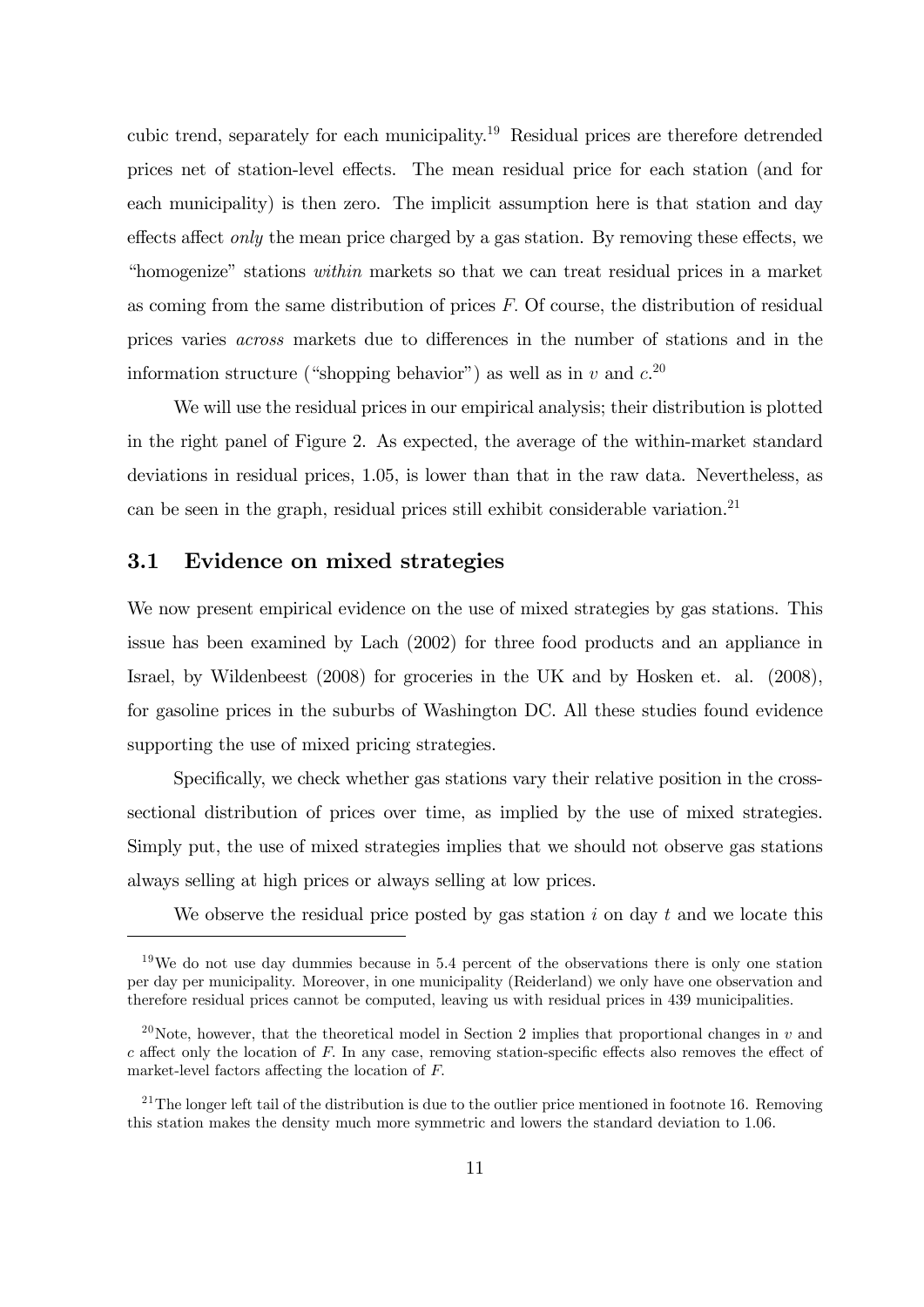residual price within the price distribution observed in  $i's$  market on day t. We can then track the relative position of the station's residual price over time.<sup>22</sup> There are a number of ways of doing this.

We start by computing the number of days that a gas station was in the  $q^{th}$  quartile of the cross-sectional price distribution. We denote this statistic by  $T_q$ ,  $q = 1, 2, 3, 4$ .  $T_q$  is expressed as a percentage of the total number of days a station appears in the sample.<sup>23</sup> For example, if the station was never in the first quartile of the distribution then  $T_1 = 0$ , whereas if the station was always in the first quartile then  $T_1 = 1$ . Clearly, for each gas station,  $T_1 + T_2 + T_3 + T_4 = 1$ . Figure 3 plots the histograms of  $T_1 - T_4$ .

If many stations always remain in the same quartile of the (residual) price distribution we should observe a large number of firms with  $T_q = 1$ . Figure 3 indicates that this is not the case. 2.15 percent of the stations were always in the first quartile and, for higher quartiles, this percentage is even lower. The low number of stations always selling in the same quartile of the price distribution is consistent with the use of mixed strategies.<sup>24</sup>

We also observe in the top-left graph of Figure 3 that 14 percent of the stations were never in the first quartile of the price distribution  $(T_1 = 0)$ . This means that about 84 percent  $(100-14-2.15)$  of the stations were part (but not all) of their time in the first quartile of the distribution and the remaining time in other quartiles. Similarly, 77, 81 and 75 percent of the stations were part (but not all) of their time in the second, third and fourth quartile of the distribution, respectively, and the remaining time in other quartiles.<sup>25</sup> Although this is evidence that a sizable number of stations moves around

 $^{22}$ Recall that the time horizon is the 20 days in May 2006 but no station appears in the sample for more than 17 days.

<sup>&</sup>lt;sup>23</sup>Note that the cross-sectional distribution in day t is defined for the stations which quoted prices in day t. Therefore the number of stations, and their identity, may change from day to day. The statistics were computed in all markets and days where the number of stations was at least 4.

 $24$ When using the actual prices, 20 percent of the stations always charge prices in the first quartile of the distribution  $(T_1 = 1)$ , 1.7 percent always in the second quartile  $(T_2 = 1)$ , 3.4 percent always in the third quartile  $(T_3 = 1)$ , and 7 percent always in the fourth quartile  $(T_4 = 1)$ . These figures are higher because actual prices reflect store-specific factors (e.g., location) that are fixed over time.

 $25$ The corresponding percentages for the actual price data are 42, 54, 47 and 33 percent.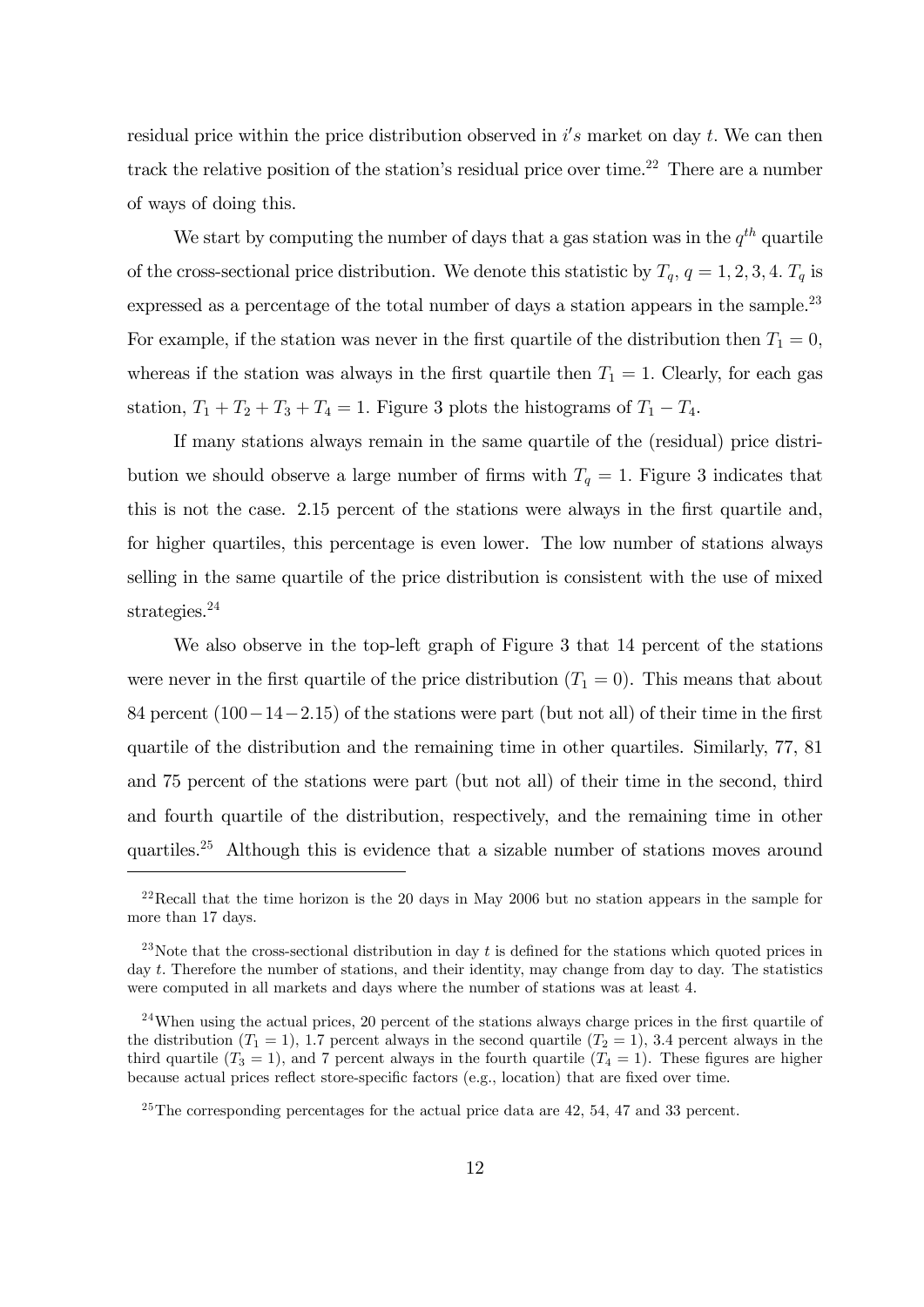the cross-sectional price distribution, the histograms of  $T_1 - T_4$  do not reveal how long a particular gas station stayed in each quartile of the price distribution. We examine this in Figure 4.

Figure 4 graphs, for 50 randomly selected gas stations, the percentage of days each of these stations was in the Örst, second, third and fourth quarter of the cross-sectional distribution of prices.<sup>26</sup> The changing bar colors indicate that only two stations remained in the same quartile during all the days they appear in the sample (stations number 2 and 9). 27

These figures still do not reveal how gas stations "travel" across the quartiles of the price distribution over time, i.e., the extent of intra-distribution dynamics. The transition process from one cross-sectional distribution to another can be modelled by assuming that this transition is done in a Markovian fashion through a  $4\times 4$  transition matrix whose  $(i, j)$ <sup>th</sup> entry gives the probability that a gas station in the i<sup>th</sup> quartile in day t moves to the  $j<sup>th</sup>$  quartile in day  $t' > t$ . Consistent estimates of these probabilities are the sample proportions of stations moving from one quartile to another in each market. Assuming a time- and market-invariant transition matrix, the estimated transition matrices for each day and market are averaged to produce a single (estimated) transition matrix.

Table 1 presents estimates of 1-week  $(t' = t + 7)$  transition probabilities.<sup>28</sup> Examination of the transition matrix gives a good idea on the extent of intra-distribution mobility. If stations keep their positions over time  $-\text{ lack of mobility} - \text{then the matrix}$ should have "large" diagonal entries. If there is a lot of mobility across the quartiles of the distribution this would be reflected in "large" off-diagonal probabilities. The probability of remaining in the first quartile is 33 percent, which means that the probability

<sup>&</sup>lt;sup>26</sup>We plot only 50 stations that were randomly sampled from the 2472 gas stations appearing in markets and days where the number of stations was at least 4. Plotting all the stations generates graphs that are too cluttered to be readable.

 $27$ Using the actual price data, 62 percent of the stations (31 stations) move between 2 or more quartiles of the price distribution.

 $28$ The entries are weighted averages of the estimated transition probabilities for each day and market with weights equal to the proportion of observations in each cell.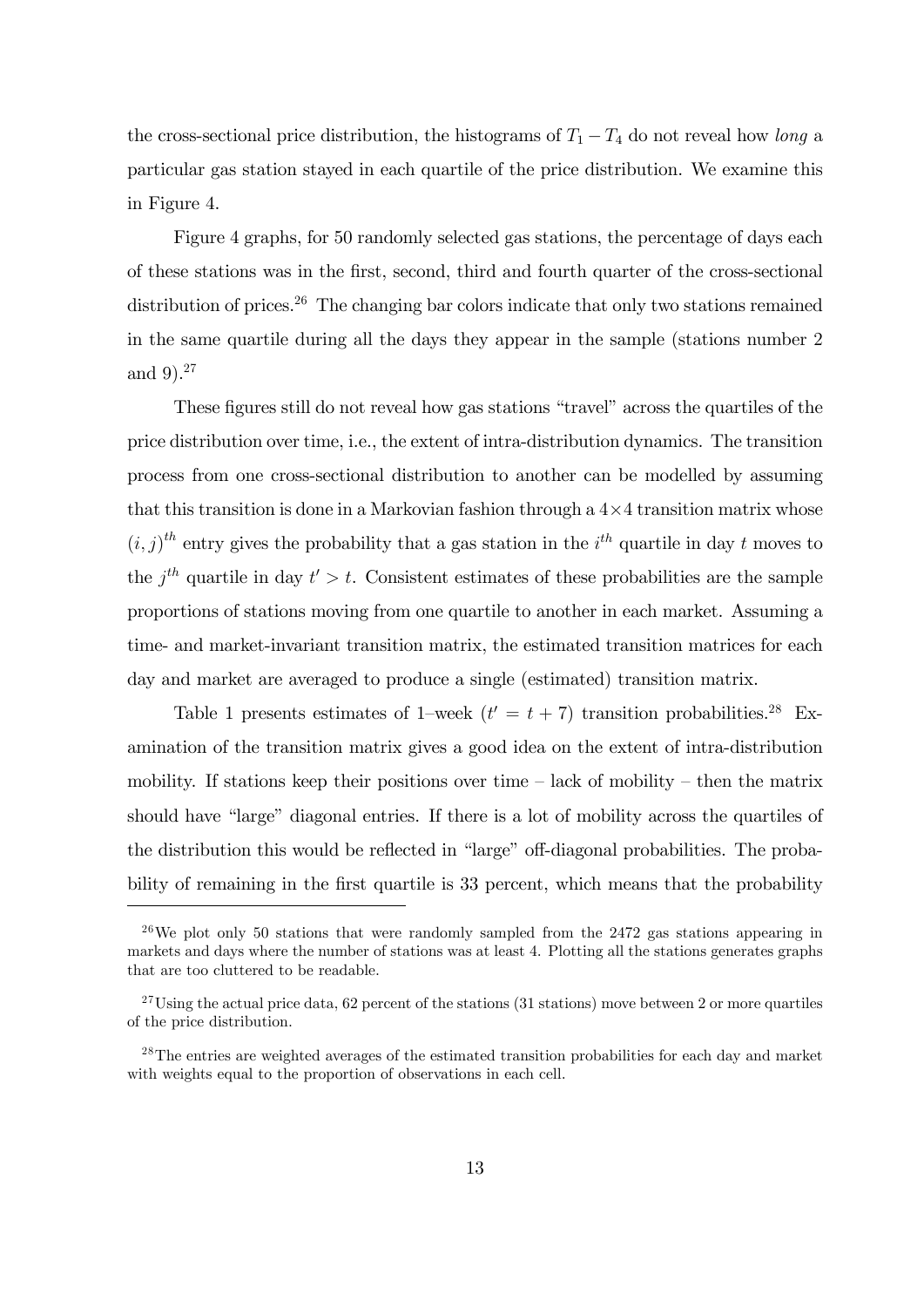that a low-price station will be selling at a higher price a week ahead is 67 percent.<sup>29</sup> Overall, the diagonal entries do not appear to be large relative to the off-diagonal terms. This is indicative of significant intra-distribution dynamics, as found in the studies cited at the beginning of this subsection.

# 4 The distribution of prices and the number of firms

We are interested in how the pricing strategy of the firms, given by the distribution function that solves  $(2)$ , changes with the number of competitors N. As explained before, changes in  $N$  have no effect on prices *per se*. It is via changes in consumer information  $\mu(N)$  that an increase in the number of competitors results in more or less "competitive" pressure" in the market.

Let an additional gas station enter a market operated by  $N$  stations. The effect of such entry on the exposure to prices of a single consumer will depend on a number of factors including the location of the new gas station, the location of the consumerís home and that of her job. In our model, the change in overall consumer information is represented by the change from  $\mu(N)$  to  $\mu(N + 1)$ .

Let  $F(p|\mu(N), v, c)$  be the equilibrium price distribution that solves equation (2). Even though we do not have an explicit expression for the equilibrium price distribution, we can perform comparative statics by examining the inverse of the price distribution. From (2), we obtain

$$
p(\boldsymbol{\mu}(N), v, c) = c + \frac{(v - c)\mu_1(N)}{\sum_{s=1}^N s\mu_s(N)(1 - F)^{s-1}}
$$
(3)

where  $F$  takes values on [0, 1].

If we let F take on values  $\{0, 0.1, 0.2, ..., 0.9, 1\}$  in equation (3) we obtain the appropriate percentile of the equilibrium price distribution. As shown below, we use the inverse expression to examine how different percentiles of the price distribution are affected by changes in the number of competitors. Let  $F(p|\mu(N + 1), v, c)$  denote the

 $^{29}$ Using the actual price data we obtain probabilities of remaining in the same quartile a week ahead equal to .76, .47, .51 and .69 for the first, second, third and fourth quartile, respectively.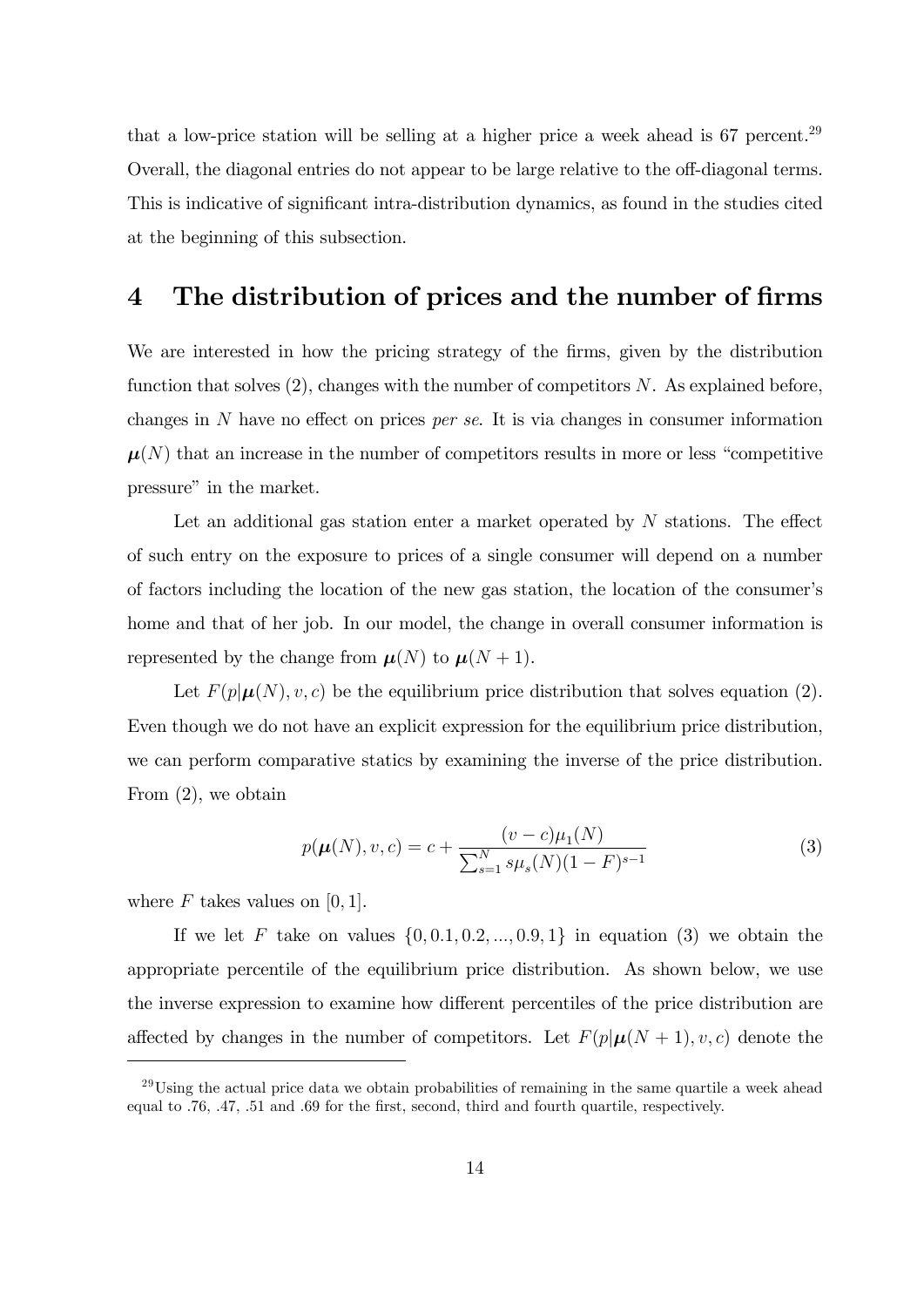price distribution after entry of one additional firm, and  $p(\mu(N+1), v, c)$  its inverse. We can then compute the difference between the (inverse) price distributions with  $N$  and  $N+1$  firms:

$$
\frac{p(\boldsymbol{\mu}(N), v, c) - p(\boldsymbol{\mu}(N+1), v, c)}{v - c}
$$
\n
$$
= \frac{1}{\sum_{s=1}^{N} s \frac{\mu_s(N)}{\mu_1(N)} (1 - F)^{s-1}} - \frac{1}{\sum_{s=1}^{N+1} s \frac{\mu_s(N+1)}{\mu_1(N+1)} (1 - F)^{s-1}}
$$
\n
$$
= \frac{\sum_{s=1}^{N} s \left( \frac{\mu_s(N+1)}{\mu_1(N+1)} - \frac{\mu_s(N)}{\mu_1(N)} \right) (1 - F)^{s-1} + (N+1) \frac{\mu_{N+1}(N+1)}{\mu_1(N+1)} (1 - F)^{N}}{\left( \sum_{s=1}^{N} s \frac{\mu_s(N)}{\mu_1(N)} (1 - F)^{s-1} \right) \left( \sum_{s=1}^{N+1} s \frac{\mu_s(N+1)}{\mu_1(N+1)} (1 - F)^{s-1} \right)}
$$
\n(4)

If we let F take on values  $\{0, 0.1, 0.2, ..., 0.9, 1\}$  in equation (4), we obtain the effect of an increase in  $N$  on the different percentiles of the equilibrium price distribution. For example, setting  $F = 0.8$ , (4) gives the change in the 80<sup>th</sup> percentile of the price distribution when the number of firms increases from  $N$  to  $N + 1$ .

The main point we want to make here is that the way firm entry affects the different percentiles of the price distribution is intimately linked to the way  $\mu(N)$  changes into  $\mu(N+1)$ . The coordinates of  $\mu(N)$  and  $\mu(N+1)$  may differ in multiple ways but what we can reasonably expect is that entry causes the price information set of every consumer to become weakly larger, and that of some consumers to become strictly larger. Therefore, we can reasonably expect that entry implies,

(1) 
$$
\mu_1(N+1) \le \mu_1(N)
$$
  
(2)  $\mu_s(N+1) > \mu_s(N)$  for at least one  $s = 2, 3, ...N + 1$  (5)

where it is understood that  $\mu_{N+1}(N) = 0$ .

Unfortunately little can be said about how the other coordinates of  $\mu(N)$  will change with  $N$ . To see this, consider for example the effect of an increase in  $N$  on the share of consumers exposed to s prices. After entry, some consumers who used to observe  $s-1$  prices will observe s prices, while some consumers who used to be exposed to s prices will be exposed to  $s + 1$  prices. These two effects operate in opposite direction on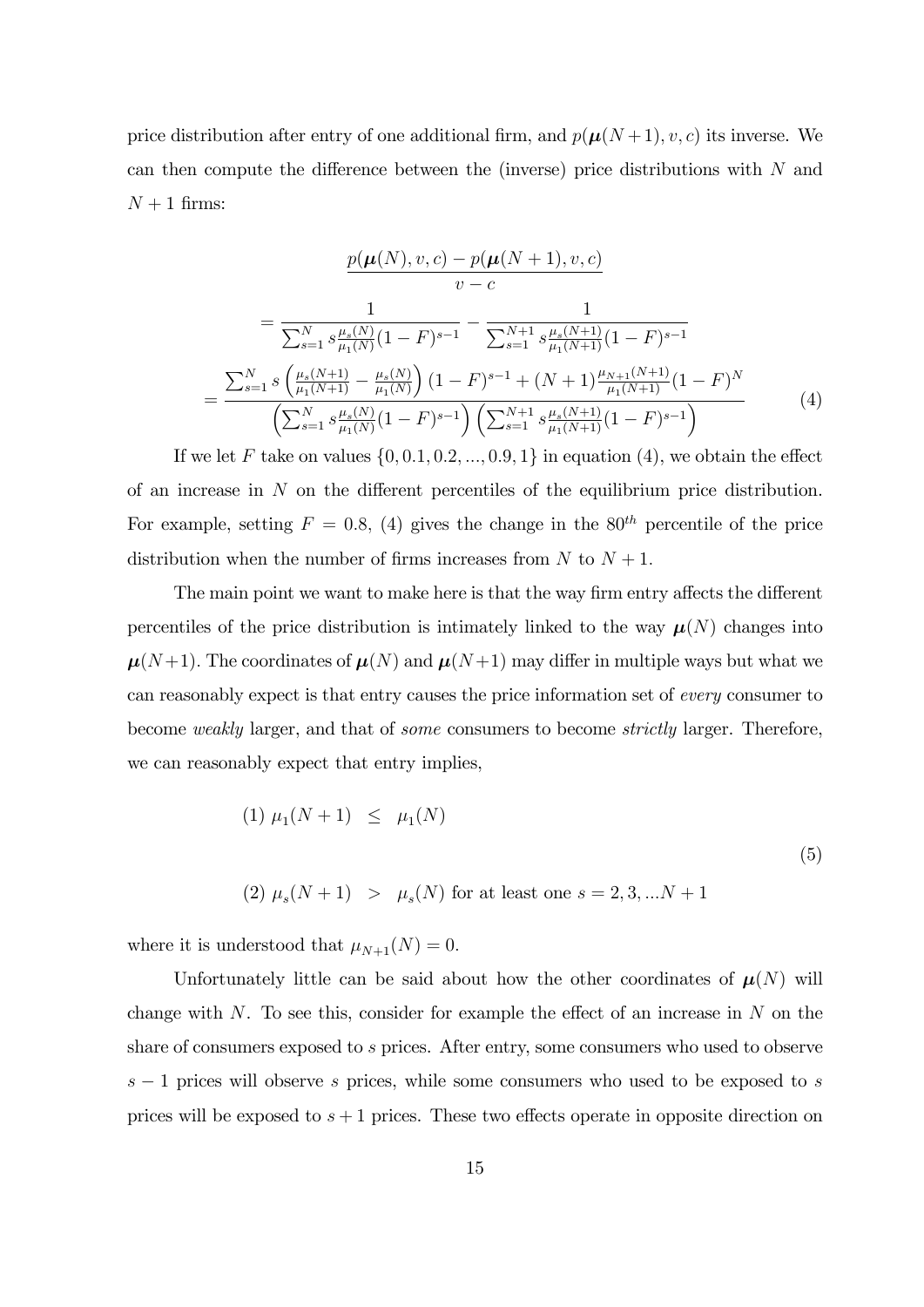$\mu_s$  and therefore the net effect on  $\mu_s$  is in principle undetermined. This indeterminacy implies that, at this degree of generality, the different percentiles of the price distribution may increase or decrease with the number of firms, depending on parameters.

We provide two examples that illustrate this point.<sup>30</sup>

**Example 1** In this example,  $N = 2$  and  $\mu(2) = (0.5, 0.5)$ . Half of the consumers pass one gas station while driving to work, while the other half pass two stations. Both types of consumers fill their tank at the station offering the lowest price. Suppose that after entry of a new gas station, we have  $\mu(3) = (0.45, 0.52, 0.03)$ . That is, the share of consumers exposed to just one price goes down to 45 percent, but the share of consumers observing two and three prices increases. The resulting equilibrium price distributions are depicted in Figure 5.

In Example 1, the price distribution  $F_N$  dominates the price distribution  $F_{N+1}$  in a first-order stochastic sense. As a result, the effect of an increase in the number of competitors is to decrease all the quantiles of the price distribution. Example 1 accords with the usual intuition that markets with more firms have lower prices. The effect of increasing N, however, is stronger at the lower quantiles than at the higher quantiles of the price distribution. In other words, the high prices fall less than the low prices when we move from a market with  $N$  firms to a market with  $N + 1$  firms.

We can actually make this result more general. If the coordinates of  $\mu(N)$  and  $\mu(N+1)$  satisfy the inequality

$$
\frac{\mu_s(N+1)}{\mu_1(N+1)} \ge \frac{\mu_s(N)}{\mu_1(N)}, \text{ for all } s = 1, 2, \dots N. \tag{6}
$$

then the price distribution  $F_N$  first-order stochastically dominates the price distribution  $F_{N+1}$ . Condition (6) says that the share of consumers comparing s prices relative to the non-comparing (price-insensitive) consumers increases in  $N$ . This condition is sufficient for stochastic dominance, as can readily be seen upon inspection of equation (4).

<sup>&</sup>lt;sup>30</sup>In all numerical examples (Figures 5-7) we set  $v = 1$  and  $c = 0$ .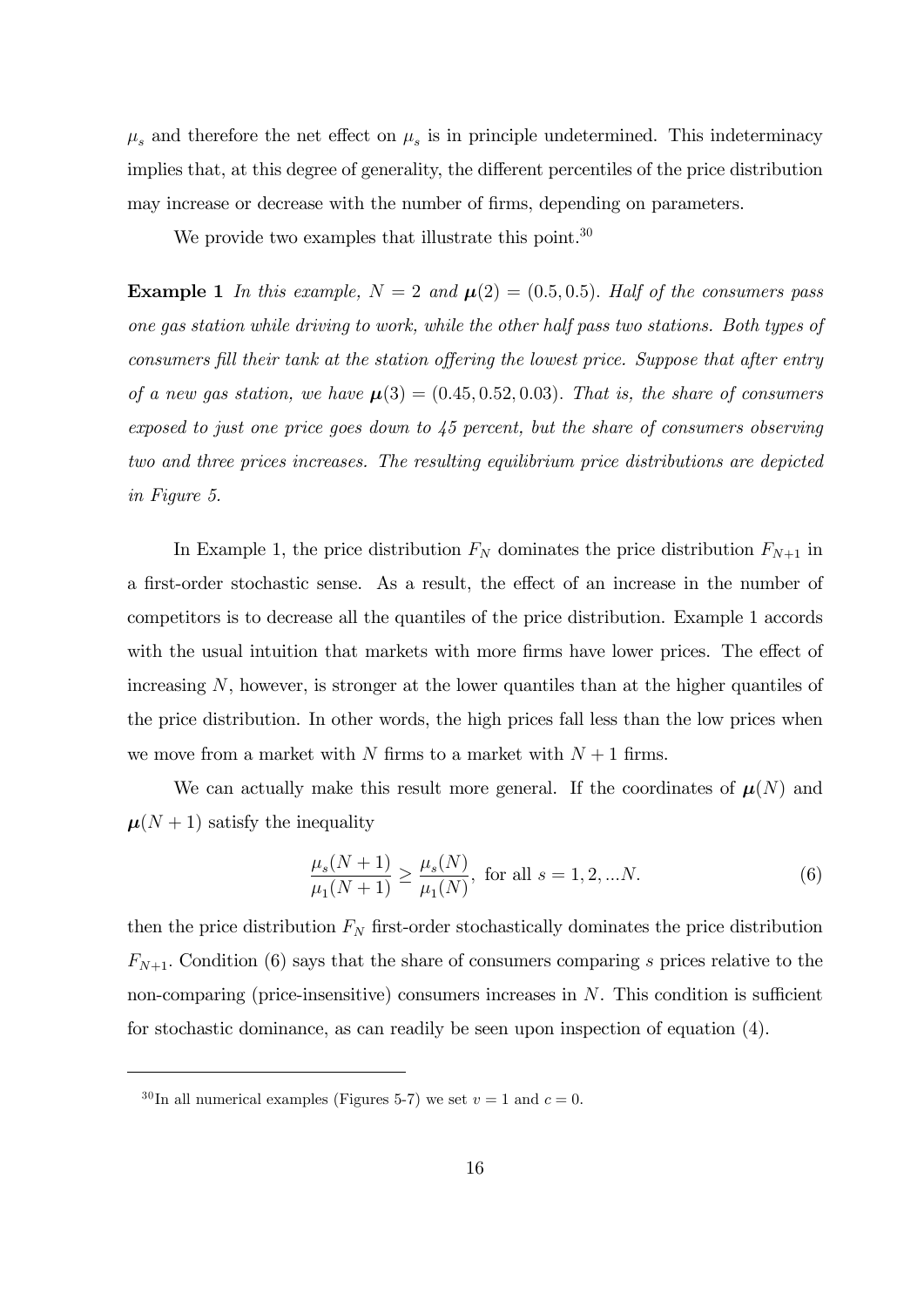**Example 2** The initial situation is as in Example 1 where  $N = 2$  and  $\mu(2) = (0.5, 0.5)$  but we assume that after entry of a new gas station we have  $\mu(3) = (0.45, 0.1, 0.45)$ . Again the share of consumers exposed to just one price goes down to 45 percent, but, in contrast to Example 1, the share of consumers observing two prices decreases in favor of the share of consumers observing three prices, which goes up from 0 to  $45$  percent. The resulting equilibrium price distributions are depicted in Figure 6.

What is striking in Figure 6 is that the price distributions cannot be ranked according to first-order stochastic dominance. We see, for example, that the  $80^{th}$  percentile of the price distribution increases in N while the  $20<sup>th</sup>$  percentile decreases. That is, the effect of competition on "high" prices differs from its effect on "low" prices.

In order to understand the intuition behind these results, recall that the distribution of prices of a firm is chosen to maximize expected profits accruing from the various groups of consumers, given other firms' strategies. These profits, as shown is equation (2), are constant at all prices chosen with positive probability. Note also that the elasticity of the expected demand of the consumers observing s prices is equal to  $p(s-1)f_N(p)/(1 - F_N(p))$ <sup>31</sup> Thus, keeping rivals' strategies fixed, this elasticity is independent of N: By contrast, the elasticity of the expected demand of consumers observing N prices is  $p(N-1)f_N(p)/(1-F_N(p))$ , which increases in N. Therefore, if the number of firms increases, and keeping the rivals' strategies fixed, only the elasticity of the expected demand of the fully informed consumers changes.

Consider now a firm contemplating how to change its strategy as a response to entry. This Örm knows that the expected demand from the fully informed consumers becomes more elastic as  $N$  increases. This firm has therefore an incentive to offer even lower prices when N increases. This is what we see in the two examples above; the lower bound of the price distribution falls as we move from a market with  $N$  firms to a market with  $N+1$  firms.

On the other hand, in order to compensate for offering lower prices and getting

<sup>&</sup>lt;sup>31</sup>Every consumer demands at most a single unit so individual demands are inelastic. However, given the strategies of the rival firms, the expected number of units sold by a firm increases as this firm reduces its price.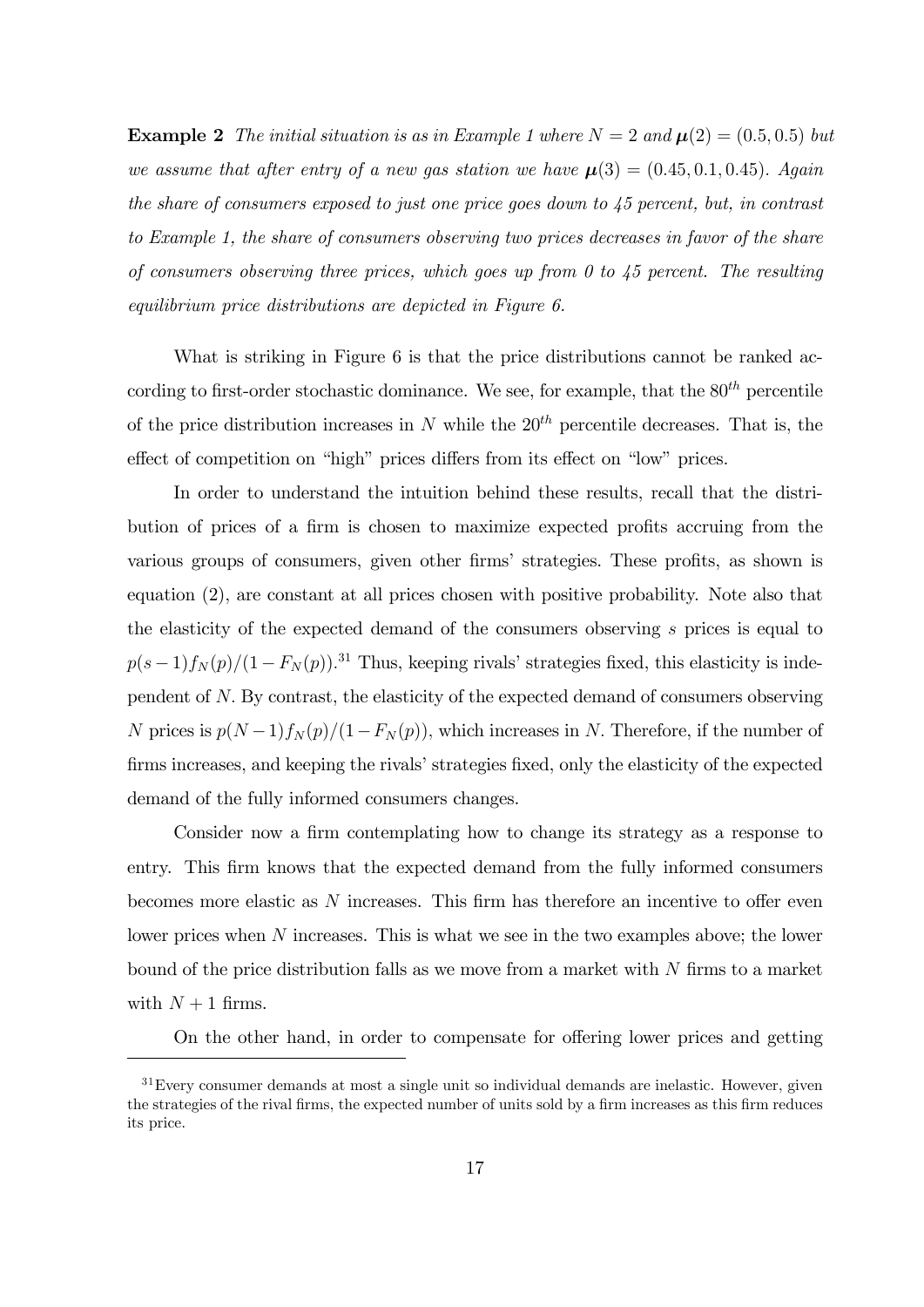lower profits, firms increase the frequency of their high prices in order to extract more profits from the less-informed consumers (e.g., those observing a single price). The latter's lack of full information on prices allows firms to increase the frequency at which they charge high prices. The strength of this "compensating" effect depends on the mass of fully-informed consumers. This effect is therefore much stronger in Example 2 than in Example 1 because in the former case 90 percent of the consumers who used to observe two prices get to observe three prices when N increases from 2 to 3, as opposed to 6 percent in Example 1. As a result, the lower bound declines more in Example 2 than in Example 1, but also the frequency of high prices increases in Example 2 but not in Example 1. This effect may be strong enough so as to drive mean prices up. In fact, in Example 2 the mean price increases from  $0.549$  to  $0.554<sup>32</sup>$  Figure 7 shows that when we move from two to three firms, the very low and the high prices become more frequent in detriment of intermediate prices.

In sum, the competitive effect of an increase in  $N$  is to prompt firms to offer "lowest ever" prices by shifting some probability mass towards even lower prices (prices that had zero density before the increase in  $N$ ), and, at the same time, to increase the frequency of high prices to keep the firm's incentives balanced. In Example 1 the first effect dominates and the price distributions do not cross each other. In Example 2 the second effect is sufficiently strong so that high prices become more frequent after entry. Thus, it is the presence of a sufficiently large mass of fully-informed consumers that prompt firms to more extreme pricing.

As these examples indicate, the overall implication of the changes in the equilibrium strategies of the firms on the prices the various consumers pay is subtle since we need to account for changes in the support of the price distribution and for changes in the price frequencies.

 $32$ Other models show a tendency for average prices to rise with N, e.g., Stahl (1989). In Stahl's model, there are two consumer types (shoppers, who observe all the prices in the market, and non-shoppers, who just observe one), search is endogenous and the price distribution converges to a distribution degenerated at the monopoly price as the number of firms operating in the market goes to infinity. Our model, however, presents a more realistic information structure and, as seen in Example 1, mean prices need not rise with N.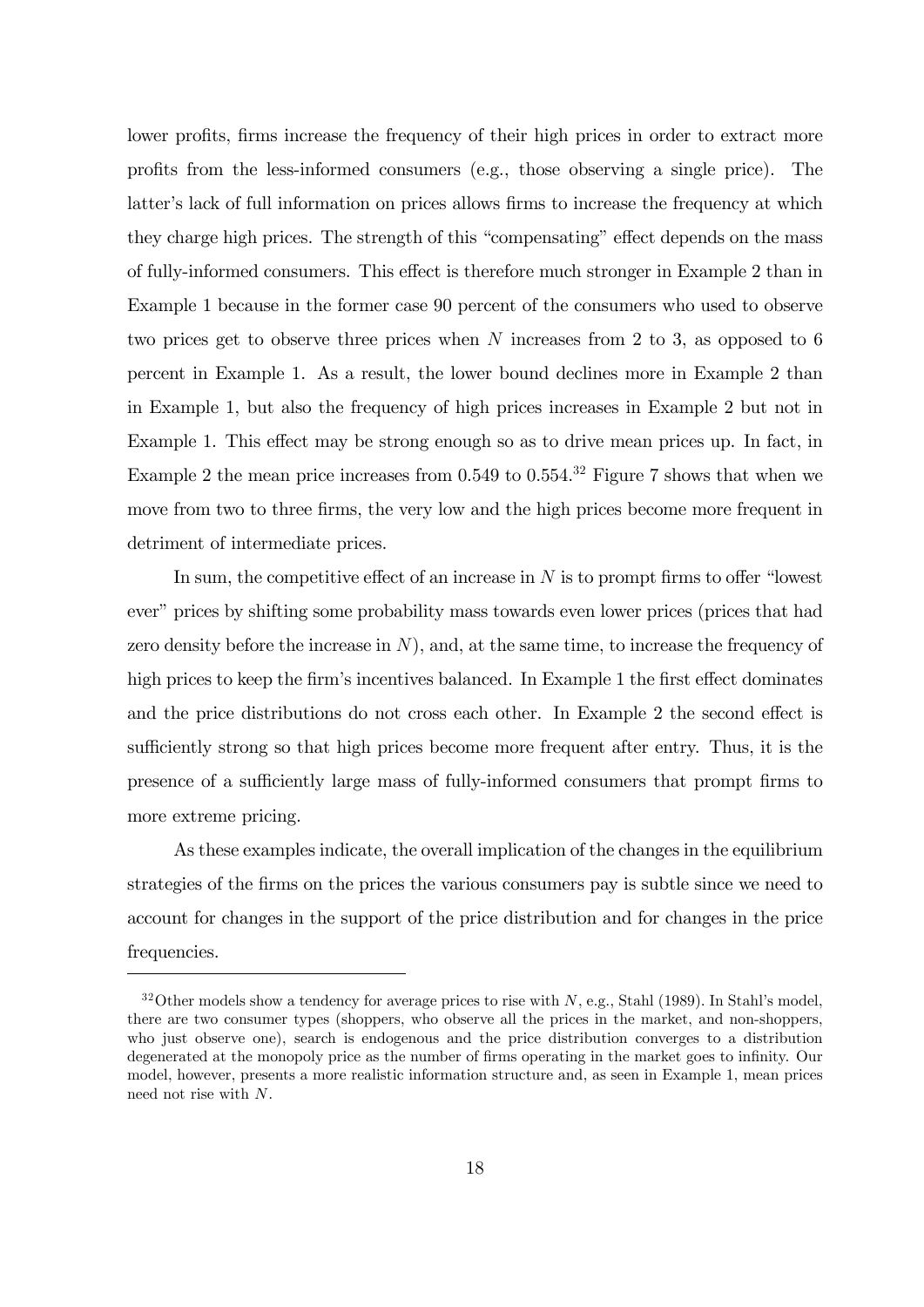Our goal is to estimate the causal effect of a change in  $N$  on the distribution of prices. Our theoretical model makes clear that the effect of a change in  $N$  works through changes in the distribution of price information among consumers. That is, we view the causal effect of  $N$  on prices as that effect arising solely from an induced change in the (unobserved) information-related variables  $\mu$ . In other words, holding  $\mu$  constant, changes in  $N$  should have no causal effect on prices. The theoretical model, however, is silent about how N affects the distribution of information  $\mu(N)$  and therefore it does not o§er testable implications (besides the use of mixed pricing strategies). Nevertheless, the model offers a framework for thinking about the mechanisms through which  $N$  affects prices, while the direction and magnitude of such effect remains an empirical matter.

In order to link with the empirical part of this paper we now probe into the relationship between  $\mu$  and N. Let  $x_1$  denote other determinants (e.g., economic and geographical variables) of the distribution of price information in the market. Thus, the relationship between  $\mu$  and N is,

$$
\boldsymbol{\mu} = \boldsymbol{\mu}(N, \mathbf{x}_1)
$$

while the distribution of prices in equilibrium is given by  $F(p|\mu(N, \mathbf{x}_1), v, c)$ .

If we were to observe  $\mu$  directly we could first estimate the effect of  $\mu$  on prices and then estimate the effect of N on  $\mu$ . Because  $\mu$  is not observed we cannot proceed in this way. Instead, we will use the variation in  $N$  across markets to estimate the effect of  $N$  on prices. This poses two immediate problems: we need to control for the possible correlation between  $x_1$  and  $N$ , and we need to account for factors other than  $x_1$  that affect both the number of firms and prices, e.g., v. If we want to estimate the causal effect of a change in  $N$  on the distribution of prices, we need to ensure that changes in N are not accompanied by changes in other determinants of the distribution of prices  $F(p|\mu(N, x_1), v, c)$  except for direct changes in  $\mu$ . The existence of such exogenous variation in  $N$  is crucial for interpreting the effect of a change in the number of firms on prices.

Economic theory is very useful in pinning down the determinants of  $N$  and thereby in suggesting sources of exogenous variation (Bresnahan and Reiss, 1991). In a long-run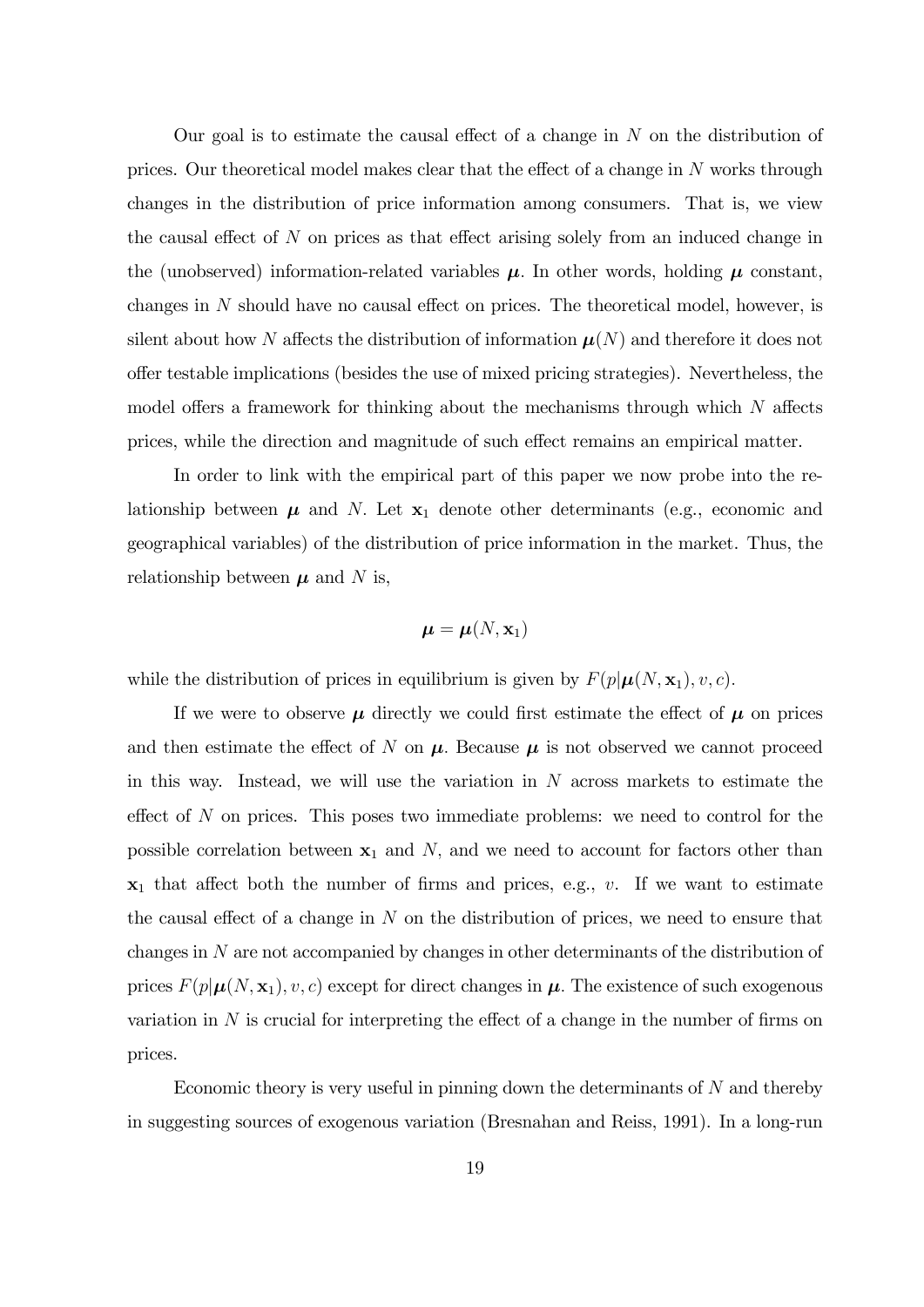market equilibrium with free entry, the number of stations is determined by a zero-profit condition, after covering the entry costs  $(E)$ ,

$$
L\pi(N, \mathbf{x}_1, v, c) - E = 0\tag{7}
$$

where  $\pi(N, \mathbf{x}_1, v, c) \equiv \pi(\boldsymbol{\mu}(N, \mathbf{x}_1), v, c)$  are profits per consumer (equation (1) divided by L and evaluated at the equilibrium price distribution).

This condition implies that the long-run market equilibrium value of  $N$  is determined by  $(\mathbf{x}_1, v, c, L, E)$ ,

$$
N^* = N(\mathbf{x}_1, v, c, L, E) \tag{8}
$$

It is therefore only when N changes because of changes in  $L$  and/or in  $E$  that the variation in  $N$  is exogenous to prices in the sense that nothing else affecting the price distribution  $F(p|N, \mathbf{x}_1, v, c)$  changes when such a change in N occurs. Thus, L and E are natural instruments for  $N$  since they help in determining the number of firms but, given  $c, \mathbf{x}_1$  and v, do not affect prices. Changes in L and/or in E, given  $c, \mathbf{x}_1$  and v, generate exogenous variation in  $N$  which will allow us to estimate its causal effect on prices.

### 5 Data on the number of gas stations

In order to estimate the effect of  $N$  on prices we need data on the number of all gas stations in each municipality for which we have prices. We obtained a list of all the gas stations and their addresses operating in the Netherlands in August 2007. These stations were assigned to municipalities according to their addresses. This allows us to know the number  $N_m$  of gas stations operating in each market m. We do not have price data on all  $N_m$  because we observe gas prices only from Athlon's lessees who do not patronize all the gas stations in a market. On average across markets, however, the number of stations in the sample represents 87 percent of all the gas stations in the Netherlands which is a reasonable coverage.

The mean number of stations by market is 8.2, respectively, and there is a lot of variation across markets  $-$  the standard deviation is almost as large as the mean, 7.6 stations. This variation is better seen in Table 2 where the distribution of the number of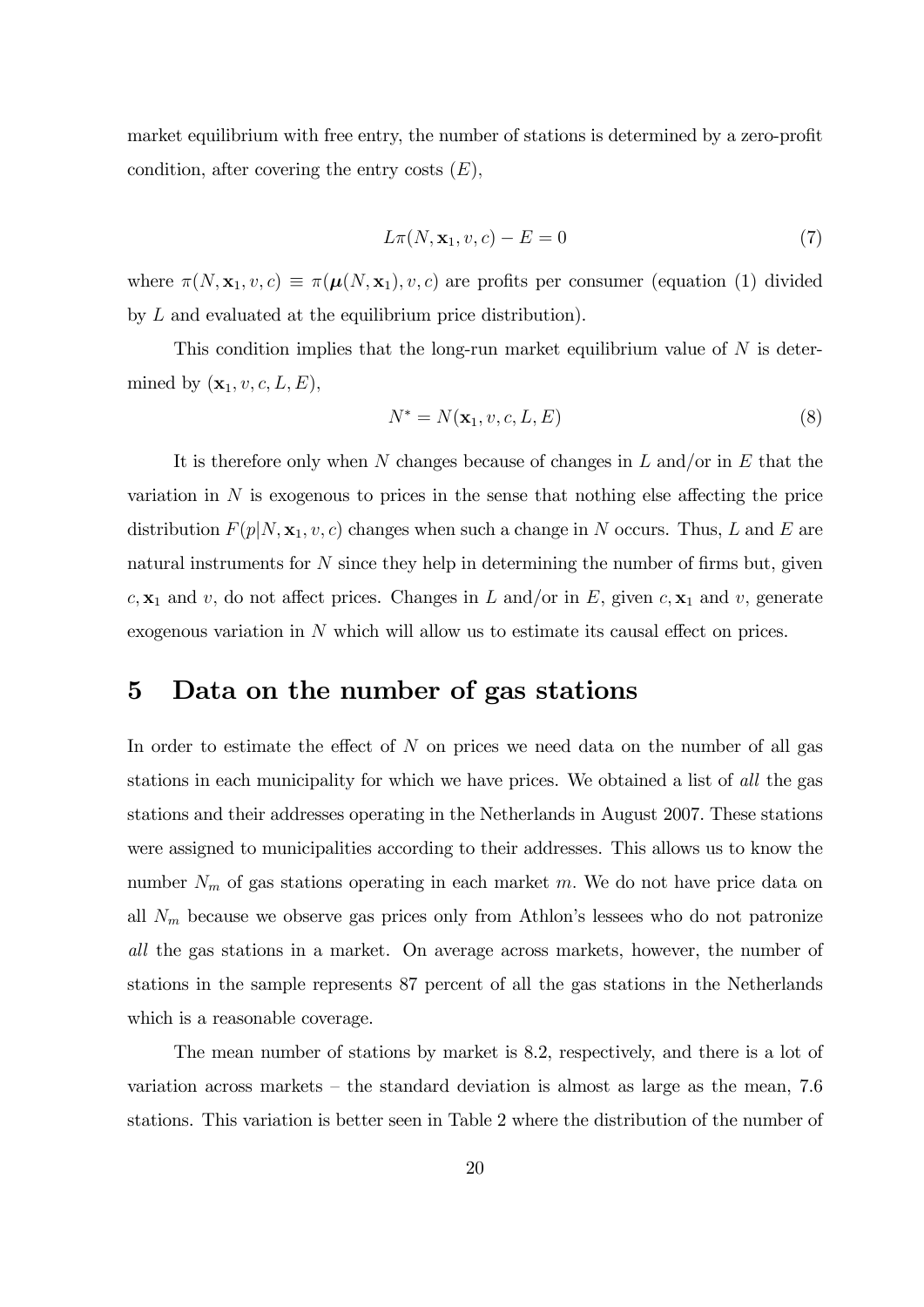stations per market (municipality) is tabulated.  $N_m$  ranges between 1 to 80 (Amsterdam has 59 stations and Rotterdam has 80). Sixty percent of the markets have 7 or less stations.

#### 5.1 Preliminary evidence

In Table 3 we tabulate the average, over all markets having the same number of stations N; of various percentiles in the residual price distribution, as well as the averages of the minimum and maximum residual prices. The  $10^{th}$  and  $25^{th}$  percentile as well as the median price appear to decline with the number of stations, while the  $90<sup>th</sup>$  percentile seems to be increasing in  $N$ . These effects are even stronger for the extreme prices. The magnitudes of these changes may not seem large  $-$  usually fractions of one cent $-$  but they should be viewed relative to the small price dispersion of gasoline (residual) prices, which amounts to 1.05 cent.

Of course, simple differences in means cannot be used to infer the effect of changes in  $N$  on the distribution of prices. There are many factors that affect both  $N$  and prices and, if these are not controlled for, part of their effect is attributed to changes in  $N$ . In order to control for such confounding factors we proceed to a multivariate regression analysis of the data.<sup>33</sup>

### 6 Empirical strategy

We use residual prices in our empirical analysis;  $p_{it}$  now refers to the residual price of station i in day t. In each market m, we have  $K_m$  observations (by station and day) on residual prices  $p_{it}^{34}$ . As explained in Section 4,  $(N_m, \mathbf{x}_{1m}, v_m, c_m)$  completely determines the equilibrium price distribution in market  $m$ . We assume that the sample

<sup>&</sup>lt;sup>33</sup>Moreover, the minimum and maximum prices, being order statistics, tend to decrease and increase, respectively, with the sample size. This implies that there is a built-in tendency for the extreme prices to vary systematically with N (which is highly correlated with, but not equal to, the sample size in each market).

<sup>&</sup>lt;sup>34</sup>The sample size  $K_m$  depends on the number of stations sampled in the market (which is always less than or equal to  $N_m$ ) and on the number of days each station appears in the sample (10.5 days on average). Thus,  $K_m$  is usually much larger than  $N_m$ . The mean value of  $K_m$  is 73.5 station-day observations.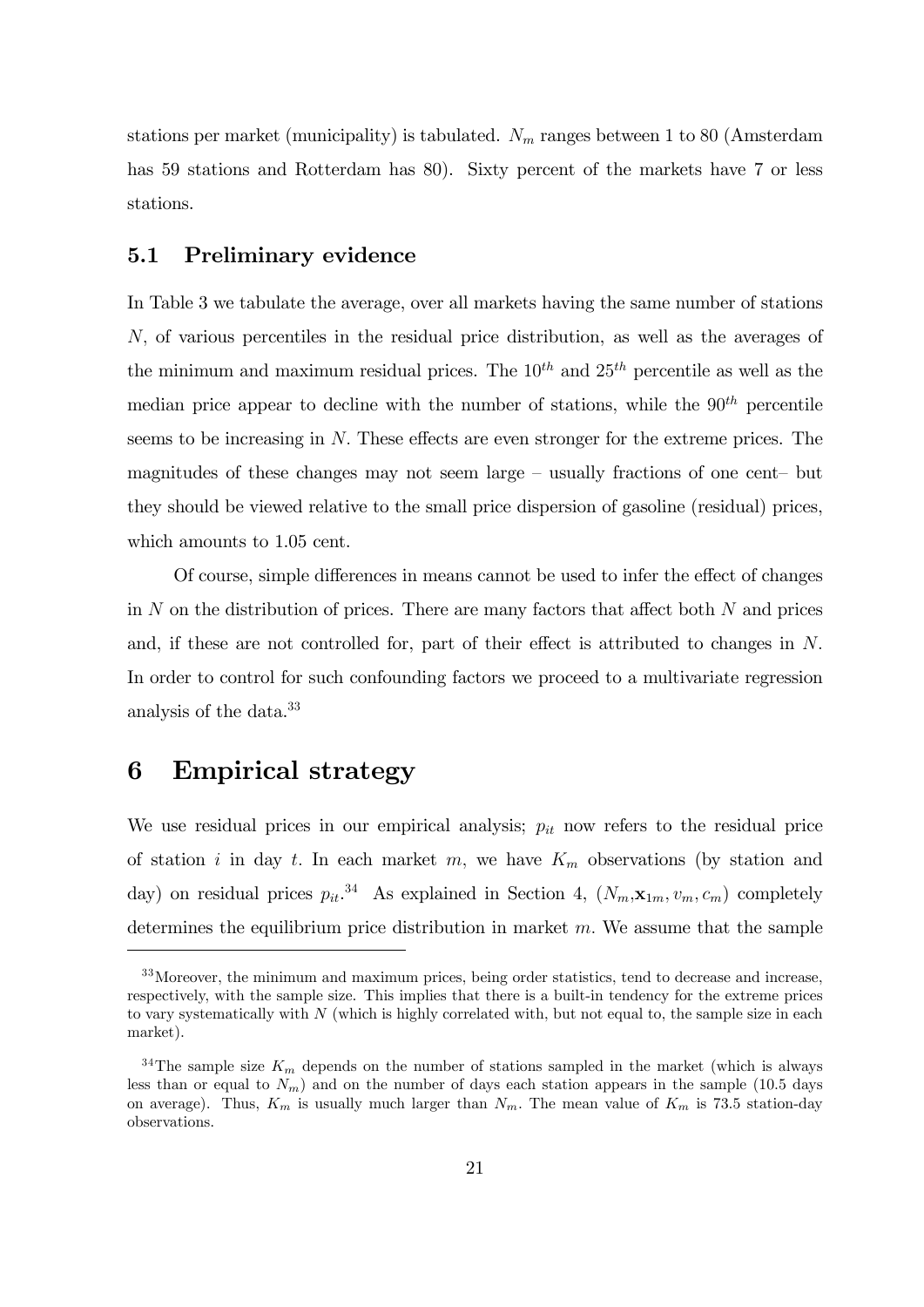of residual prices in market m is randomly drawn from the same distribution  $F_{N_m}(p) \equiv$  $F(p|N_m, x_{1m}, v_m, c_m)$ . This accords with the way in which prices were collected. Let  $q_m(\tau)$  be the  $\tau^{th}$  quantile of the residual price distribution in market m. The quantile  $q_m(\tau)$  is a function of  $(N_m, \mathbf{x}_{1m}, v_m, c_m)$ , the determinants of the price distribution. By analyzing how N affects  $q_m(\tau)$  at different values of  $\tau$ , we learn about the effect of changing N on the distribution of prices.

In order to do this we first estimate  $q_m(\tau)$  by the  $[n_m \tau]^{th}$  smallest value among all  $K_m$  observations in market m. We denote this estimator by  $\hat{q}_m(\tau)$ . This estimator has an asymptotic normal distribution with expected value  $q_m(\tau)$  and variance  $\frac{\tau(1-\tau)}{K_m f_{N_m}(q_m(\tau))^2}$ ,  $0 < \tau < 1$  where  $f_{N_m}$  is the conditional density of  $p_{it}$  given  $(N_m, \mathbf{x}_{1m}, v_m, c_m)$ . In a second step, we regress  $\hat{q}_m(\tau)$  on  $N_m$ ,  $\mathbf{x}_{1m}$ ,  $v_m$ ,  $c_m$  using the municipality-level data. This provides us with an estimate of the effect of the number of stations on prices. We run a separate regression for each chosen value of  $\tau$ .<sup>35</sup>

An alternative estimator of the effect of the number of stations on prices could be obtained by estimating the quantile functions directly with the station-level price data  $p_{it}$  using a standard "quantile-regression" procedure. One should note, however, that although the two estimators are not numerically identical in finite samples, they are first-order asymptotically equivalent.<sup>36</sup> We do not adopt the quantile regression approach for a number of reasons. First, the regressors  $(N, \mathbf{x}_1, v, c)$  vary only at the level of the municipality, and this procedure might underestimate standard errors, even if the standard errors were clustered at the municipality level. Because market-level regressions are based on a much smaller number of observations (about 440 observations) than station-level regressions (about 31,000 observations), the former procedure generates

<sup>35</sup>See Chamberlain (1994) and Bassett, Tam and Knight (2002) for examples of this 2-step approach.

<sup>&</sup>lt;sup>36</sup>If the function being estimated is the mean then a weighted regression of market level data produces the same estimates as those obtained from station level data. But this is not the case for quantiles. In our data, the store-level and weighted market level estimates are quite close to each other (i.e., well within 1 standard deviation of each other), when the weights are the number of observations in each market. This was also observed by Basset, Tam and Knight (2002) in their study of ACT scores by school. See also Knight (2002) for the asymptotic equivalence results and for a comparison of both estimators using simulated data.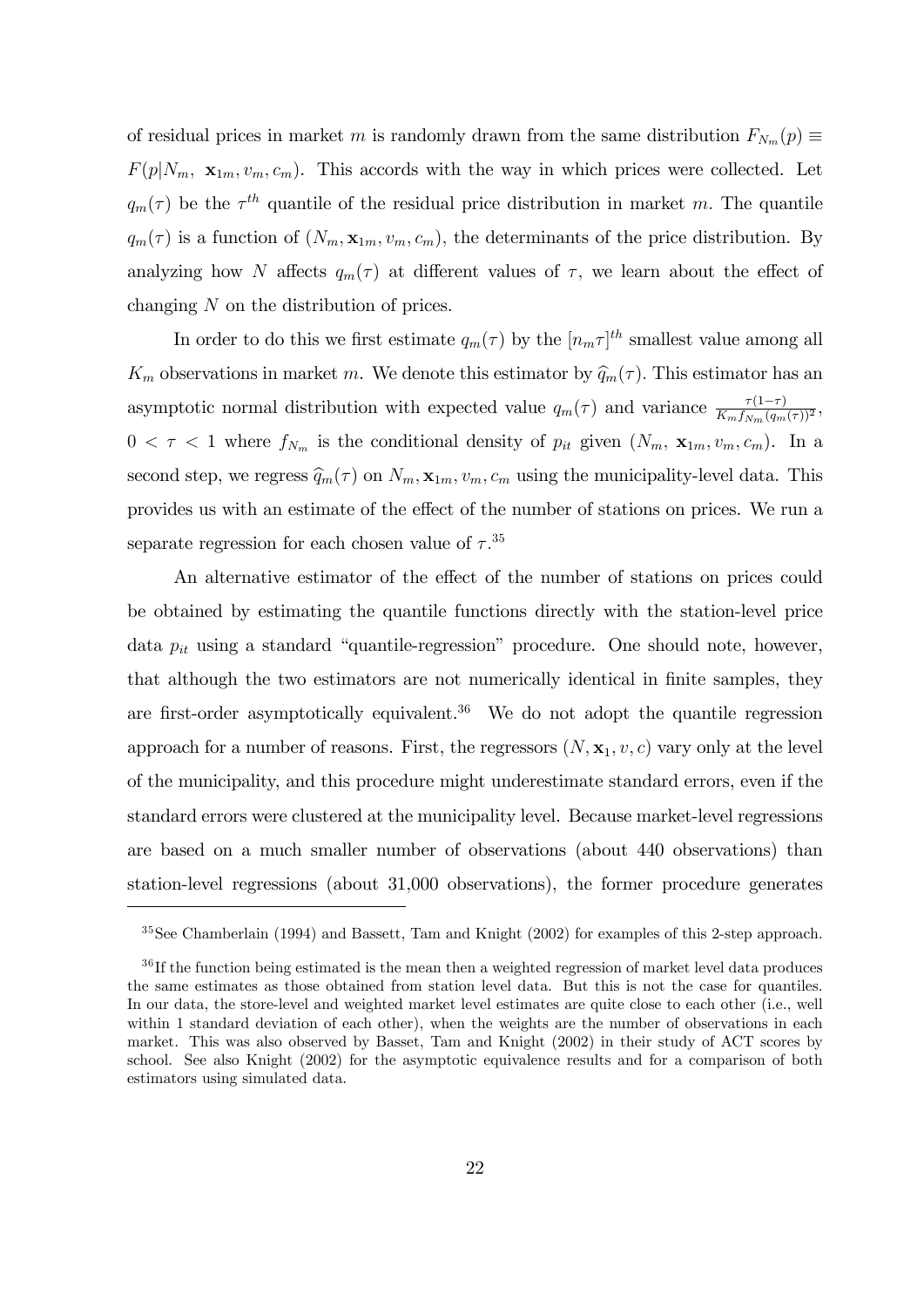more conservative standard errors.<sup>37</sup> Second, the procedure based on station-level data gives more weight to the largest municipalities because the number of sample observations  $(K_m)$  increases with the number of stations  $(N_m)$ . If the effect of the number of stations on prices is nonlinear, and this is not fully accounted for in the functional specification of the regression function, estimates based on station-level data will overly represent the effect of competition on prices in the largest markets. We want to give equal weights to all markets so as to be able to interpret the estimated coefficient as the effect of changing N on the price distribution of a market chosen at random.<sup>38</sup> Finally, it is known than the normal approximation is not adequate for extreme quantiles and values and this can affect the asymptotic distribution of the estimators based on station-level data. With market-level data, however, we are estimating an average of the extreme quantiles and values across markets so that a normal approximation applies when the number of markets is large. We therefore use unweighted market-level data to estimate the mean quantiles regressions  $E[\hat{q}_m(\tau)|N_m, \mathbf{x}_{1m}, v_m, c_m]$ .

Regarding functional form, we make a separability assumption on the conditional expectation function between N and  $(x_1, v, c)$  and specify the N part in natural logarithm, i.e.,

$$
E\left[\widehat{q}_m(\tau)|N_m, \mathbf{x}_{1m}, v_m, c_m\right] = \beta_0 + \beta_N \ln N_m + h(\mathbf{x}_{1m}, v_m, c_m)
$$
\n(9)

The logarithmic specification implies that the marginal effect of  $N$  on a price quantile is decreasing in  $N$ . The justification for this is that a given increase in  $N$  is likely to generate a larger change in the information structure  $\mu(N, x_1)$  when N is small than when it is large. For example, adding a station to a 2-station market will likely change the distribution of information in a more drastic manner than when  $N = 10$ . The logarithmic specification is a parsimonious way of achieving this. In any case, we will check the robustness of our conclusions to alternative functional forms.

<sup>37</sup>An argument made by Guryan and Charles (2008).

 $38$ The station-level estimates can be interpreted as the effect of changing N on the price distribution faced by a consumer chosen at random. Although this is of interest and certainly important for welfare analysis, it is not the focus of our paper.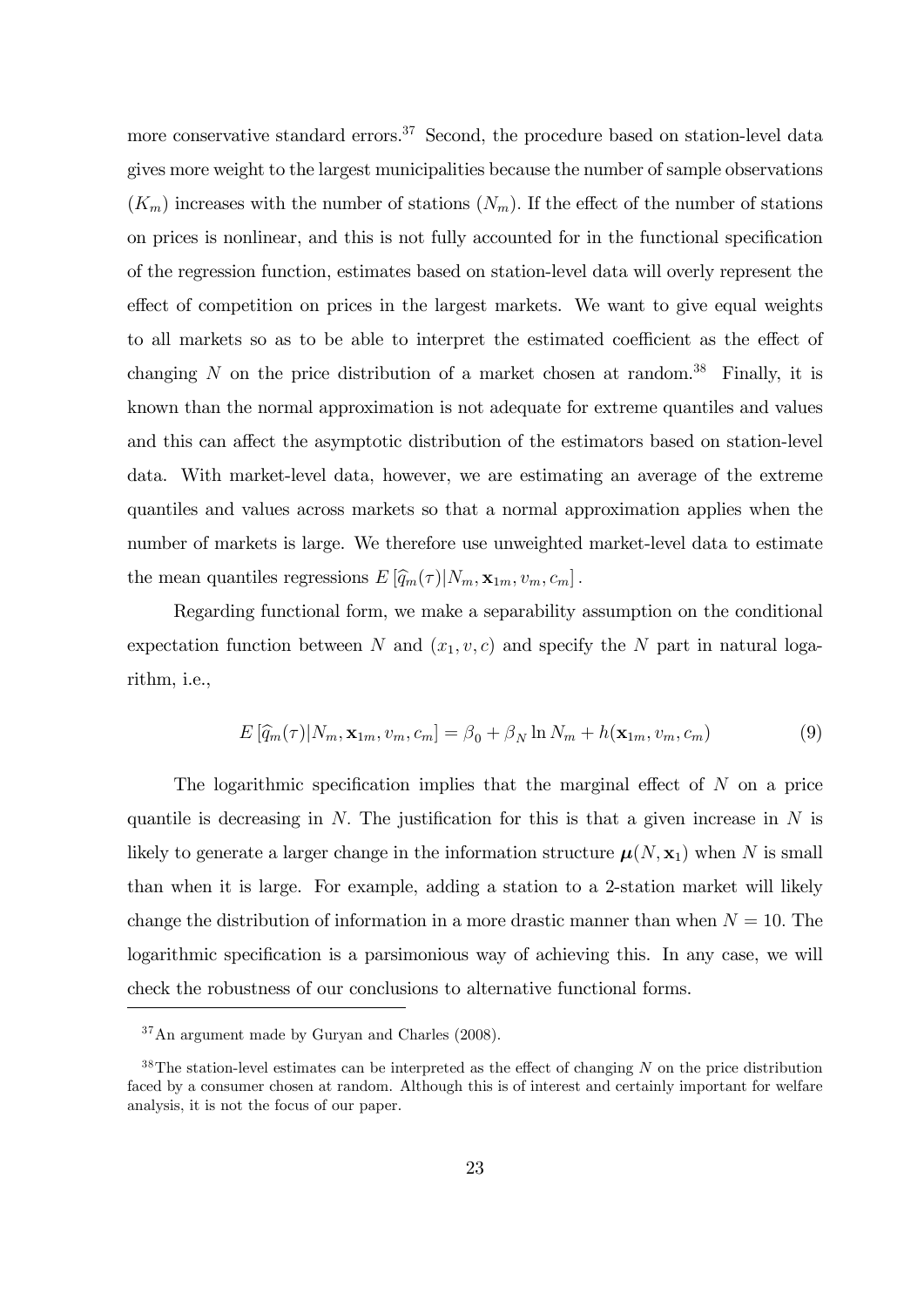The most important econometric problem is that  $(\mathbf{x}_1, v, c)$  is unobserved and correlated with N (see (8)). Thus, ignoring the term  $h(\cdot)$  and treating it as error will bias our estimates of  $\beta_N$ . We approach this problem in two ways. First, we use an array of covariates x to proxy for  $(x_1, v, c)$  and, secondly, we use instruments for N to deal with the remaining correlation.

Specifically, we take a linear projection of  $h(\mathbf{x}_1, v, c)$  on **x**,

$$
h(\mathbf{x}_1, v, c) = \mathbf{x}\pi + r \text{ with } Cov(r, \mathbf{x}) = 0
$$

which results in

$$
E\left[\widehat{q}_m(\tau)|N_m, \mathbf{x}_m, r_m\right] = \beta_0 + \beta_N \ln N_m + \mathbf{x}_m \tau + r_m \tag{10}
$$

The problem with using proxies for  $h(\mathbf{x}_1, v, c)$  is that there is no guarantee that  $ln(N)$  will be uncorrelated with the unobserved r in equation (10). The correlation between  $\ln(N)$  and the residual heterogeneity r, however, need not be strong if x includes the main determinants of  $(\mathbf{x}_1, v, c)$ . That is, controlling for sufficient municipality-level characteristics can potentially ameliorate this endogeneity problem. The availability of economic, geographic and demographic data at the municipality level is one of the main reasons for defining markets as municipalities.

Nevertheless, because the proxies are not perfect, the omitted variable bias is never completely eliminated. As shown in Section 4,  $L$  and  $E$  are correlated with  $N$  but not with prices given  $(\mathbf{x}_1, v, c)$ . In order to use L and E as instruments we therefore need to assume that our proxy variables **x** are capturing all the correlation between  $(\mathbf{x}_1, v, c)$ and  $(L, E)$  so that the instruments are uncorrelated with the residual heterogeneity r. In slightly stronger terms, we require that

$$
E(r|E, L, \mathbf{x}) = 0 \tag{11}
$$

This identifying assumption says that among markets with the same observed characteristics x; variations in population size and entry costs are not associated with  $(v, \mathbf{x}_1, c)$ , i.e., with the willingness to pay for gasoline and with shopping behavior. If, for example, more affluent municipalities have higher willingness to pay, higher entry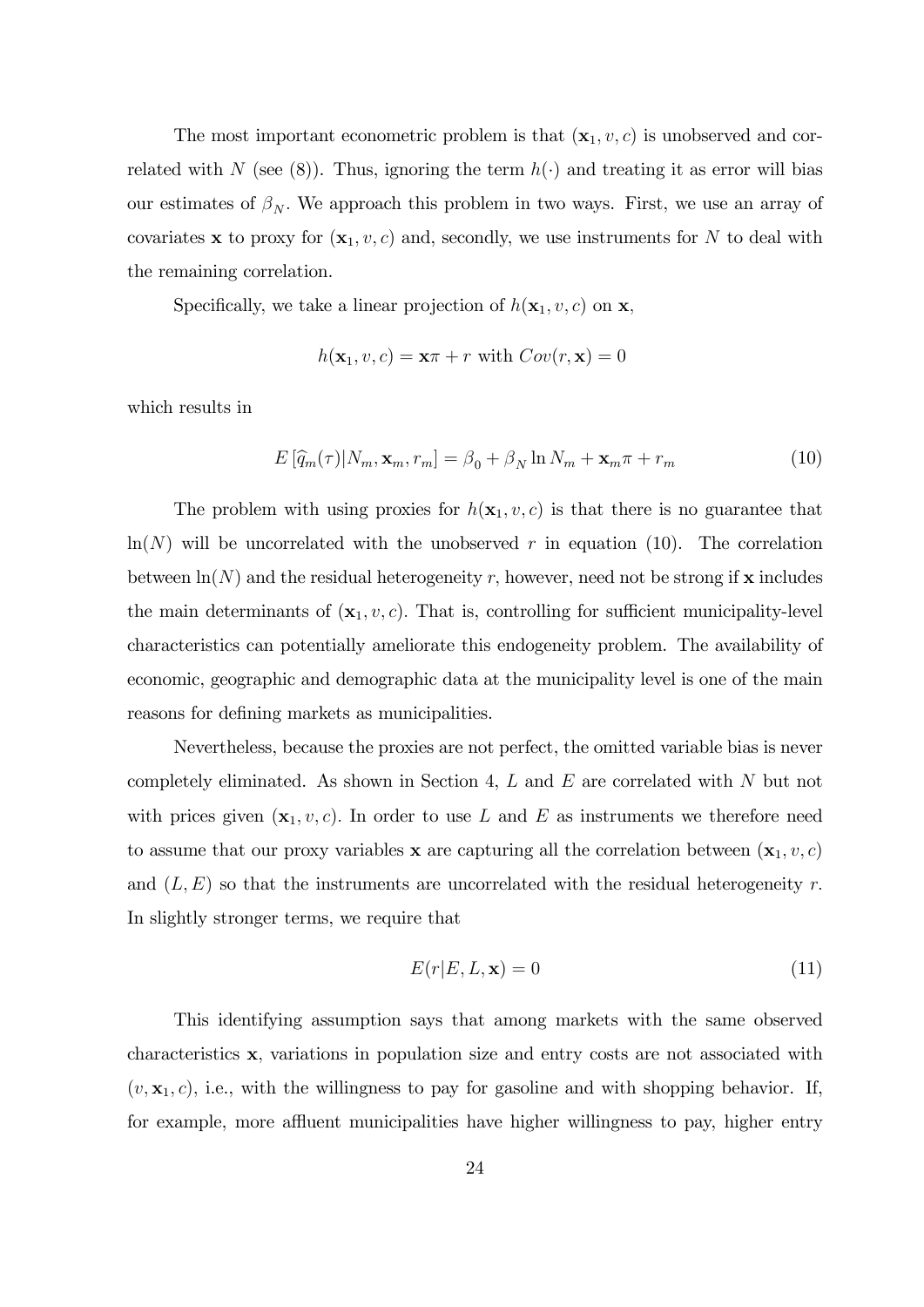costs and lower population then this assumption would be violated if we do not include measures of income or wealth among the controls x: As usual, the strength of this assumption depends on what is included in the vector of proxies  $x$  (we describe  $x$  in detail in Section 7).

For the number of consumers  $L$  to be a valid instrument, the unobserved (part of) marginal cost must be independent of market size. In connection with this, we note that variable costs in gasoline retailing are mostly driven by the cost of gasoline. The typical brand in the Netherlands buys its gasoline from the Amsterdam-Rotterdam-Antwerp (ARA) spot market (this is true even for Shell which sells much more gasoline than it produces). The ARA market is a centralized marketplace where price discrimination mechanisms such as quantity discounts are unfeasible due to the anonymity of the traders. Therefore, it is reasonably safe to assume that most gas stations in the Netherlands face similar wholesale gasoline prices irrespective of the population level in the areas where the stations are located.

The standard errors of the estimators need to account for the heteroskedasticity induced by the sampling error in estimating the quantiles,  $\frac{\tau(1-\tau)}{K_m f_m(q_m(\tau))^2}$ . Instead of estimating the density function we use (White) standard errors that are robust to arbitrary heterogeneity.<sup>39</sup>

### 7 Empirical Results

Panels A-D in Table 4 present estimates of several variants of equation (10), as well as similar regressions for the minimum and maximum price in each market. The regressions for each price statistic are run separately since there are no efficiency gains to joint estimation when the regressors are the same across equations. Panel A presents OLS estimates of regressing a price statistic on  $\ln(N)$  only. These regressions are based on 439 observations (municipalities) because residual prices could not be computed for one

<sup>&</sup>lt;sup>39</sup>As a check we also bootstrapped the standard errors of the 2SLS regressions by resampling from the  $(\widehat{q}_m(\tau), N_m, \mathbf{x}_m)$  data. These bootstrapped standard errors, based on 1000 replications, are between 8 and 20 percent (15 percent on average) higher than the White standard errors. We chose to use the latter because they are easier to compute and do not alter any of our conclusions regarding statistical significance.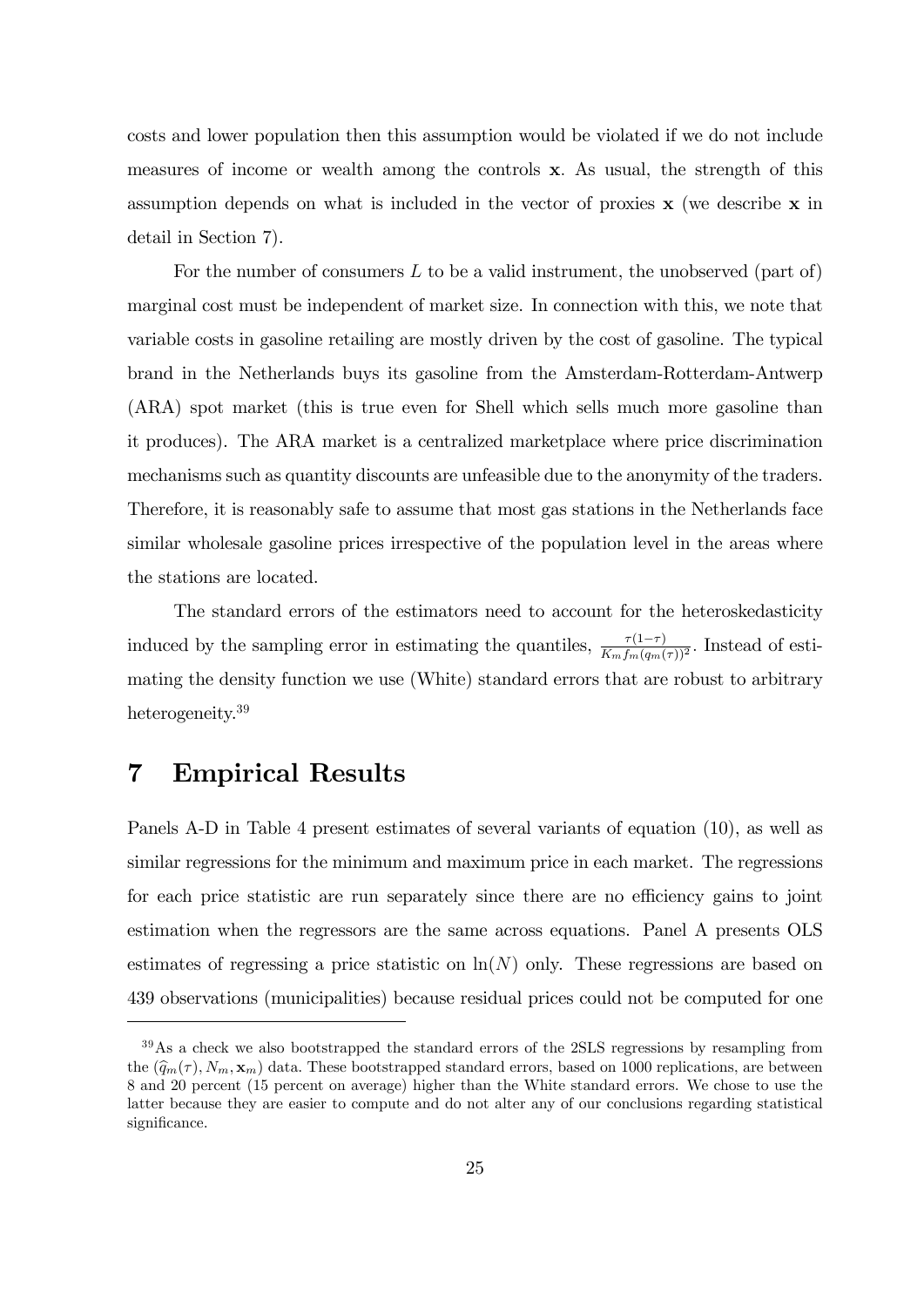municipality (Reiderland) where only one station has prices in only one day. The effect of N is negative for the lower price percentiles and positive for the higher ones, as predicted by Example 2 of the theoretical model. The more extreme the price statistics, the more significant are the effects of  $N$ . The median price also decreases with  $N$  but this effect is marginally significant. As  $N$  increases, say from 1 to 2 stations, the minimum price is estimated to decrease by  $0.35$  cents  $(-0.508 \times \log 2)$ , while the maximum price is estimated to increase by 0.26 cents. These are not small changes relative to the standard deviation in residual prices (1.05 cent).

In Panel B we add 39 provincial dummies to control for unobserved time-invariant effects at the regional level.<sup>40</sup> These regional effects are always jointly significant at the 1 percent level (also in panels C and D). The estimated coefficients of  $\ln(N)$  increase somewhat, particularly for prices in the middle of the distribution.

In Panel C we add proxies for consumers' reservation values  $(v)$  and for shopping behavior  $(x_1)$ . We do not directly proxy for c because, as mentioned above, variable production costs are quite similar across markets. The regressions in panel C and D are estimated on 423 markets because of missing data on some of the covariates. The reasons for missing covariate data are unrelated to the price of gasoline and therefore there is no risk of sample selection bias. Indeed, Panel B was reestimated for the sample of 423 observations used in Panel C and D and the estimated coefficients are very similar to those reported in the table.

Perhaps among the main determinants of the willingness to pay and of shopping behavior for gasoline is income. We therefore include average household income as proxy for both  $v$  and  $x_1$ . Because of income and substitution effects we expect this variable to be positively correlated with the willingness to pay and with the share of non-price sensitive consumers  $(\mu_1)$ . Thus, income should positively affect prices. We also include the share of cars registered to business (out of total cars in the municipality), which should be positively correlated with the willingness to pay for gas and therefore also affect prices positively.

<sup>40</sup>There are 40 regional areas (known as COROP areas) in the Netherlands. Each regional area comprises several municipalities.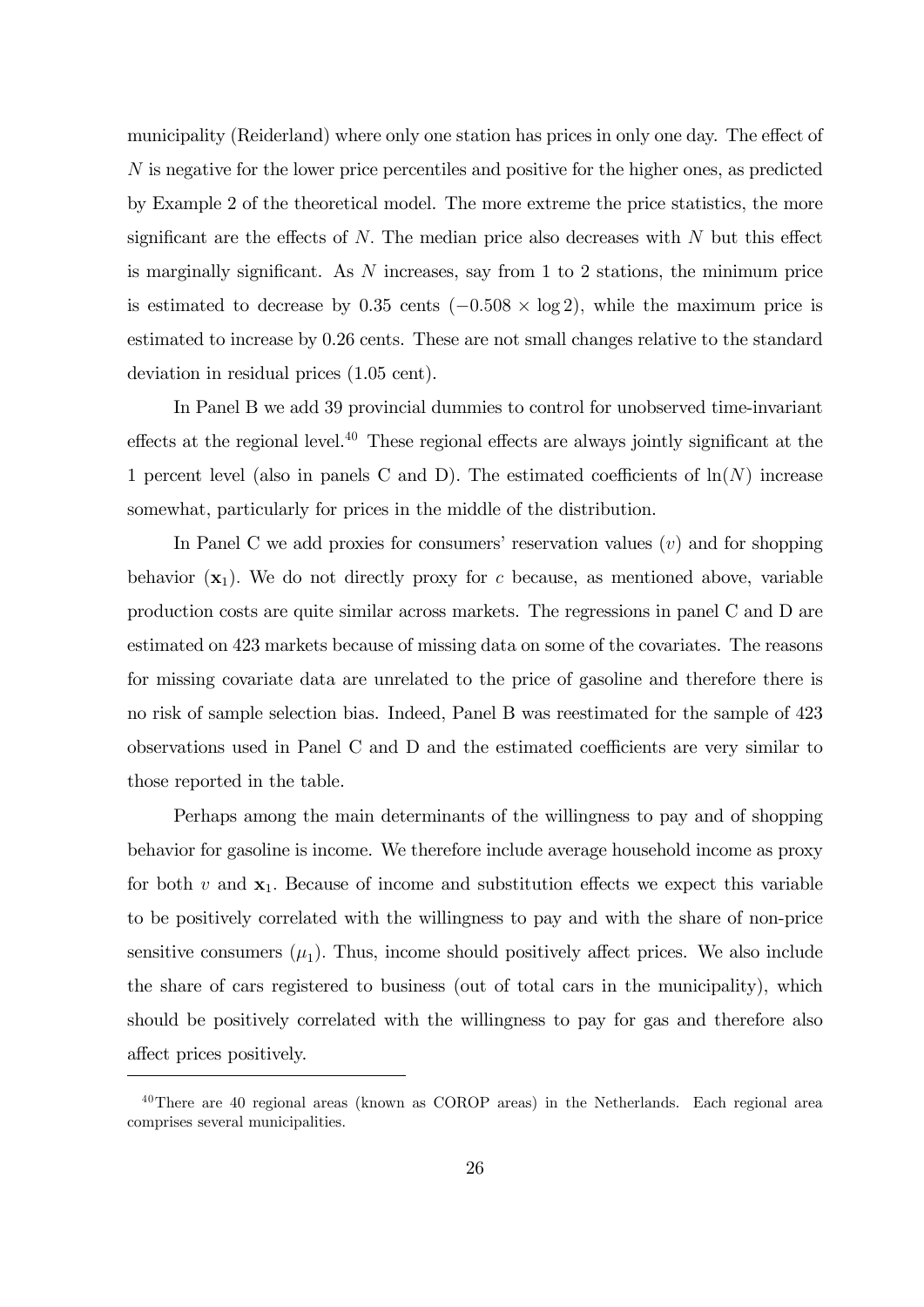An additional set of controls is related to the geographic or spatial characteristics of markets. The distribution of price information may vary with the geography of the market. Consumers' shopping behavior may be different in a geographically small, interconnected municipality than in a large, spatially-spread municipality. We therefore add controls for the total area of the municipality (in  $km^2$ ), the area that is land (also in  $km<sup>2</sup>$ ), the share of land that is built (urbanized) and the share that is agrarian (the remainder is land for recreation and forests), and the kilometers of roads within the municipality borders.<sup>41</sup>

We also add the sample size  $K_m$  to the list of regressors. We do this because the sample minimum and maximum are monotonic functions of the sample size, while  $K_m$ is correlated with the number of stations in the market (the simple correlation between  $K_m$  and  $\ln(N_m)$  is 0.72), as well as to control for any sample size effects in the estimation of the quantiles. In this way, the estimates of  $\beta_N$  are less likely to reflect the built-in correlation between the price statistics and sample size.

The effect of adding these additional regressors is to lower the estimates of  $\beta_N$ , particularly for the lower prices. In addition, the precision of the estimates decreases because the additional estimated parameters do not contribute much to the regressions<sup>7</sup> explanatory power (we expand on this below) but reduce the left-over variation in ln N. As a result, most of the estimated  $\beta_N$ 's, except in the minimum and maximum price regressions, are not significantly different from zero.

Our final set of regressions in panel D uses 2SLS to eliminate potential biases from unobserved common determinants of both prices and N: An additional reason for using 2SLS is that the number of stations is likely to be measured with error because our data for N correspond to stations operating during August 2007, while our price data were collected in May 2006.

As explained in Section 4, free entry and a zero profit condition predict a positive relationship between the number of stations in the market and population size L, and a negative relationship between  $N$  and entry costs. We do not have data on market-specific

<sup>&</sup>lt;sup>41</sup>We would also like to have a measure of the distance between stations in a municipality but unfortunately we do not have these data.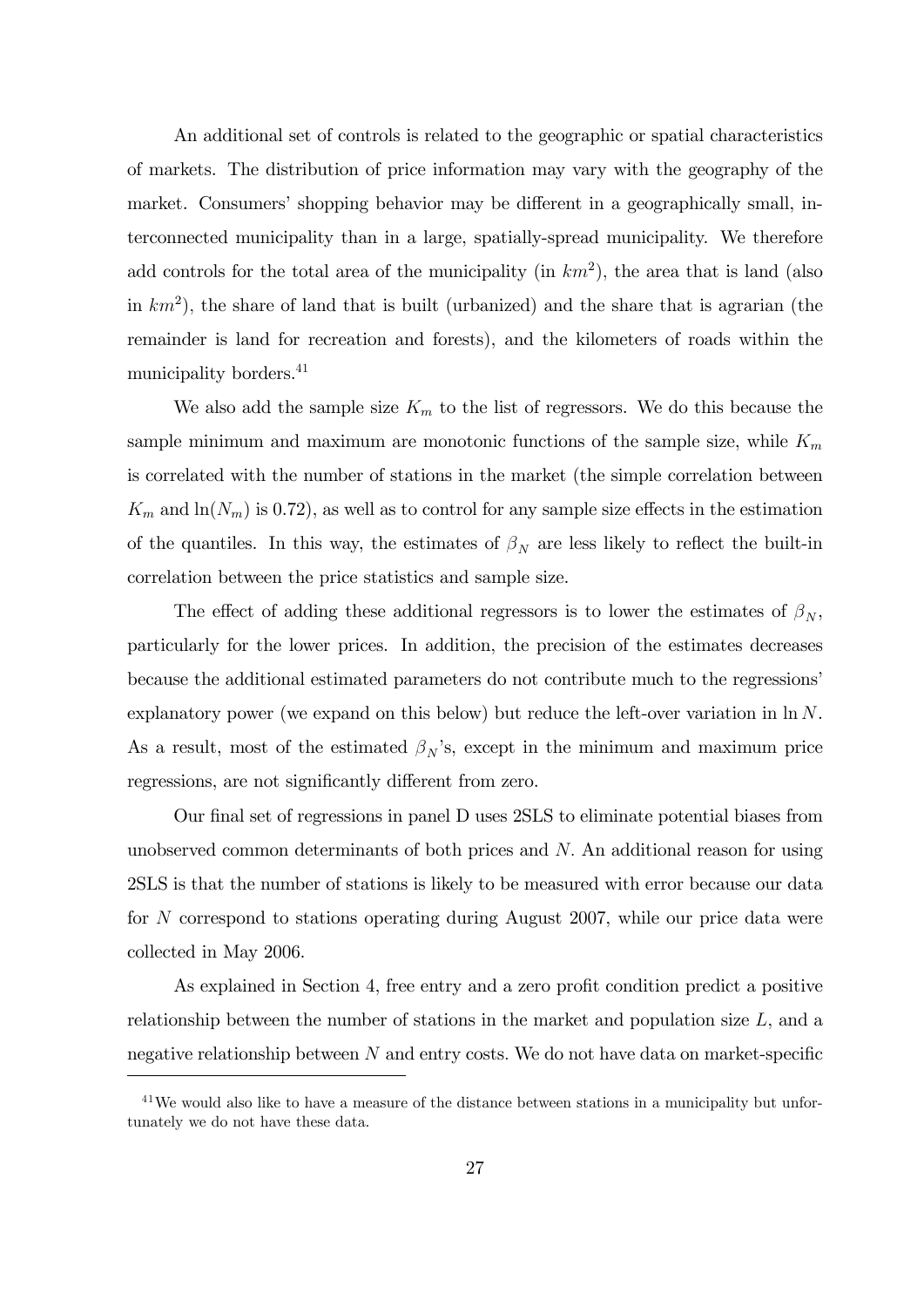entry costs but we have data on the level of municipality taxes imposed on business real estate and use these as a measure of  $E^{42}$ . First-stage regression results appear in Table 5. In columns (1) we regress the number of stations (in logs) on population and the tax rate (both in logs), while in column  $(2)$  we add 39 provincial dummies.<sup>43</sup> Both instruments have coefficients with the predicted sign and are significantly correlated with  $\ln(N)$ . As controls are added to the regression, in columns  $(3)$  and  $(4)$ , the effect of taxes is halved and loses it statistical significance. Nevertheless, in all regressions, the F-test for joint significance of population and taxes is very high indicating that these are strong instruments. Column (4) corresponds to the first-stage in the 2SLS procedure used in Table  $4^{44}$  The overidentification tests in panel D in Table 4 do not reject the assumption that the instruments are excluded from the price equations.<sup>45</sup>

Panel D in Table 4 reports the 2SLS estimates of  $\beta_N$  using the same specification as in panel C. The 2SLS results are in line with the previous estimates but they are larger in absolute value than the OLS estimates in panel C; these differences are quantitatively important. On the one hand, because unobserved determinants of prices are likely to be positively correlated with the number of stations, using 2SLS should increase the absolute value of the negative estimates of  $\beta$  in the minimum and low percentiles' regressions and decrease the positive estimates of  $\beta$  in the maximum and high percentiles' regressions. On the other hand, in the presence of measurement errors in  $N$ , OLS estimators are biased towards zero in all the regressions. Since 2SLS also removes the correlation with the measurement error, 2SLS estimates of the coefficient in the lower price regressions

 $42$ Tax rates vary between 1.5 and 18 percent across municipalities with an average of 7.1 percent. We also eperimented with multiplying the tax rate by the average value of land in the municipality to generate another proxy for  $E$ ; the final 2SLS estimates were almost identical to those obtained using the tax rate only.

<sup>&</sup>lt;sup>43</sup>Using the tax rate in levels instead of logs works equally well. We treat L and E symmetrically as it would be suggested by a logarithmic approximation to the zero profit condition  $(7)$ .

<sup>&</sup>lt;sup>44</sup>There are 424 municipalities with data on all covariates but one of them (Reiderland) does not have residual price data. Thus, the total number of observations used in the price regressions in Table 4 is 423.

<sup>&</sup>lt;sup>45</sup>Using ln L as the only instrument for ln N gives essentially the same estimates as in Table 4. But using only the tax rate as the sole instrument gives much larger (in absolute value) 2SLS estimates of  $\beta_N$  but also with much larger standard errors.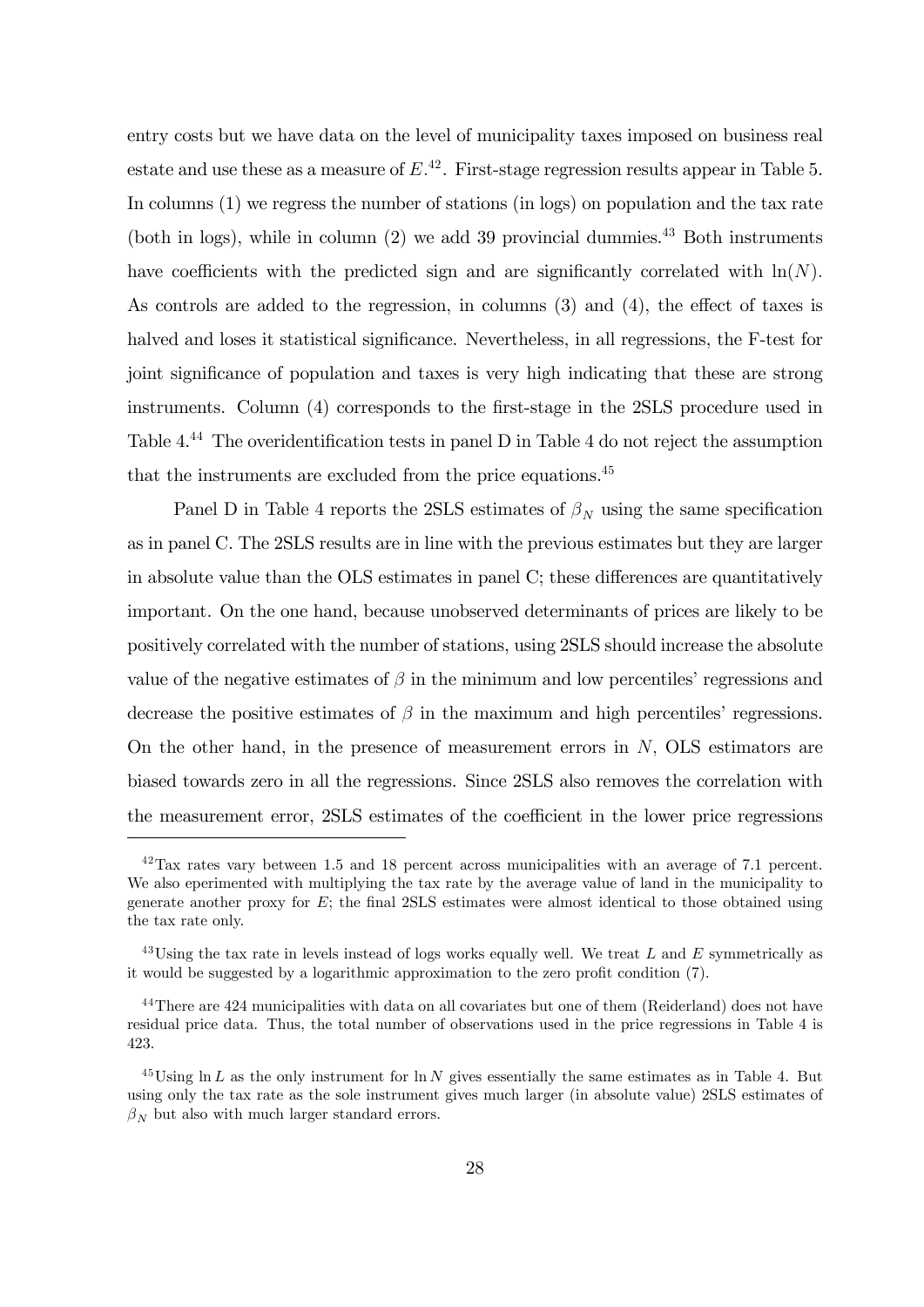should be, on both accounts, more negative than the OLS estimates. This is indeed what we observe in panel D. For the higher price regressions, the biases in OLS due to omitted variables and to measurement error work in opposite directions and it is therefore not possible to predict in which direction the estimates should change with 2SLS.

The marginal effects of an increase in the number of stations from  $N$  to  $N + 1$  is

$$
\beta_N \ln \left( \frac{N+1}{N} \right).
$$

These marginal effects are plotted in Figure 8 for  $N = 1, \ldots, 20$ , along with a 2 standard deviation band. We observe that for small values of  $N$ , the marginal effects are indeed positive for the higher prices and negative for the smaller prices. These effects are also significantly different from zero. The logarithmic specification implies that marginal effects converge to zero as  $N$  increases.

Using these estimates we find, for example, that adding 1 additional gas station to a two-station market would lower the minimum price of a liter of Euro 95 by 0.24 cents  $(-0.58 \times \log 1.5)$  and increase the maximum price by 0.21 cents. Recall that the standard deviation in the residual price distribution is 1.05 cents and therefore these estimated effects are quantitatively significant relative to the dispersion in prices.

If we were estimating the mean residual price, the effect of the market-level covariates would be identically zero because they are orthogonal to the residual price by construction. However, because we are estimating quantiles of the residual price distribution these effects need not be zero. Nevertheless, the estimated coefficients of the control variables (not reported) are usually not significantly different for zero, both individually and jointly. This is driven in part by the inclusion of regional dummies in the regression which correlate with the municipality-level characteristics. Indeed, if the provincial dummies are removed from the regressions in panel D, the controls are jointly significant in four of the seven regressions (while the estimates of  $\beta_N$  are virtually unaffected). Moreover, as we will see later, when the actual instead of the residual prices are used to compute the extreme prices and the quantiles, the controls are significant in all regressions (see bottom panel in Table 7).

Finally, we also estimate  $\beta_N$  at percentiles closer to the bounds of the price distri-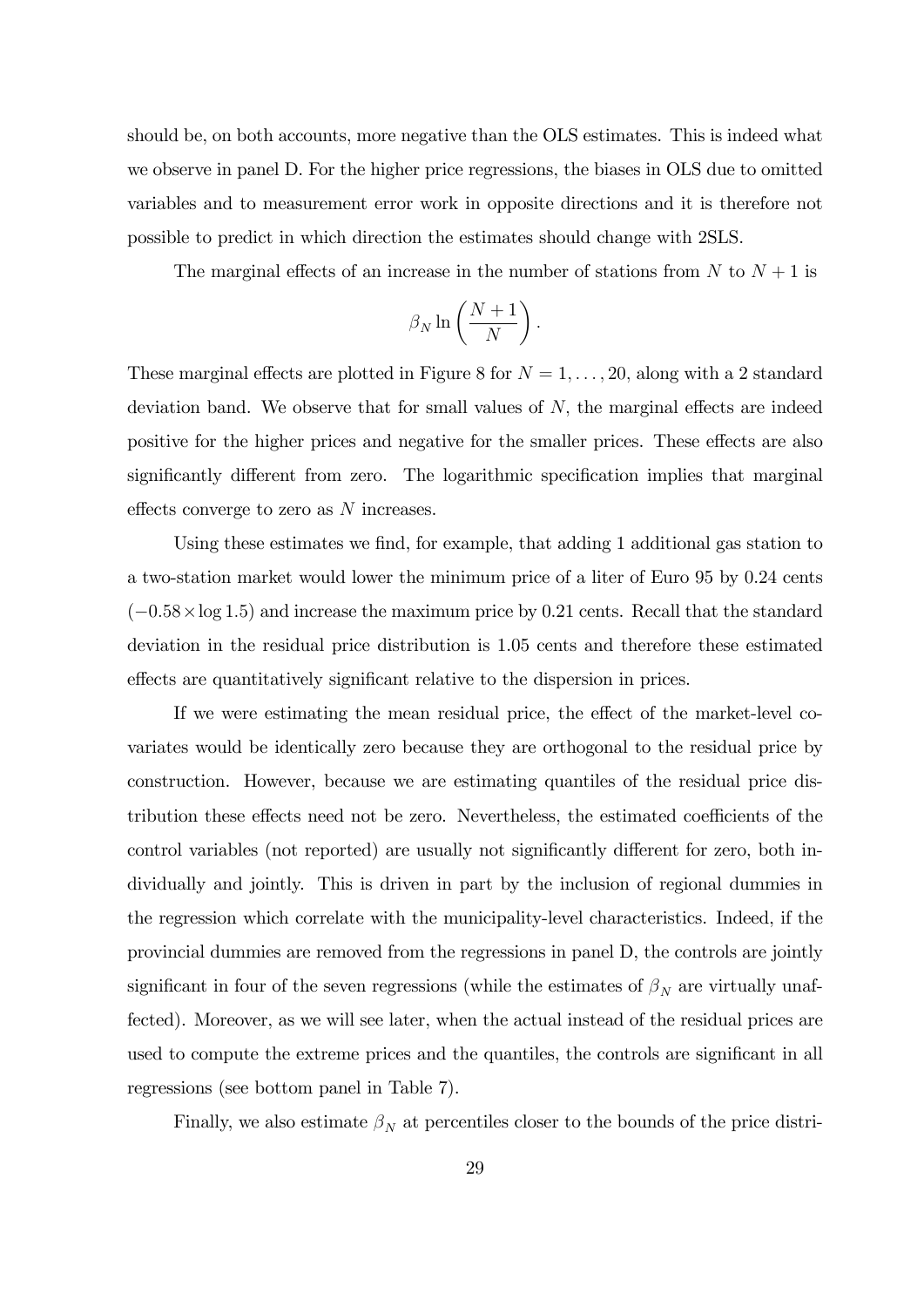bution, namely, the 1<sup>st</sup> to 5<sup>th</sup> and 95<sup>th</sup> to 99<sup>th</sup> percentiles. Table 6 presents these results. The estimated effect of  $N$  on prices follows the same pattern as that in Table 4: negative for the low prices and positive for the high prices.

In Tables 4 and 6 we also note that the estimated  $\beta_N$  increase gradually in (absolute) size as we move from the  $25<sup>th</sup>(75<sup>th</sup>)$  percentile regression to the minimum (maximum) price regression, while they have about the same (absolute) size between the  $25<sup>th</sup>$ and 75th percentile regressions. Thus, increased competition is felt most strongly at the extremes of the price distribution.

An alternative interpretation of these results is that the estimated effects reflect our inability to fully control for the effect of sample size on the extreme prices and quantiles. Note, however, that our market sample sizes are quite large (50 percent of the markets have values of K above 53 observations; the minimum value of K is  $7$  while the maximum is 942) and therefore variations in  $K_m$  across markets should have minimal effects, if at all, on the estimated extreme prices and quantiles. Although estimates of the minimum and of maximum prices, and of extreme quantiles as well, depend on the sample size, these estimates will not change much if the sample size is already large. That is, K has a diminishing marginal effect. We therefore do not expect that variations in extreme prices and quantiles across markets reáect variations in sample size. In any case, we do control for sample size in the regressions but, as expected, the coefficient of  $K_m$  is never significantly different from zero, and excluding the sample size from the regressions does not affect any of the estimates of  $\beta_N$ . Moreover, when we add a quadratic of sample size  $(K<sub>m</sub><sup>2</sup>)$  to the regressions the estimates are not much affected and, if anything, they become slightly stronger (results not reported). Thus, we do not believe that variation in sample size across markets is driving our results.

To provide further support for this claim we estimated the specification in Panel D of Table 4 on extreme percentiles and prices computed from a sample consisting of randomly selected half the original number of observations in each market. If sample sizes are important for the estimation of  $\beta_N$ , then using half the sample should certainly affect the estimated parameters. We repeated this estimation  $1,000$  times  $-$  each time drawing 50 percent of the observations in each market  $-$  and averaged the 1,000 estimates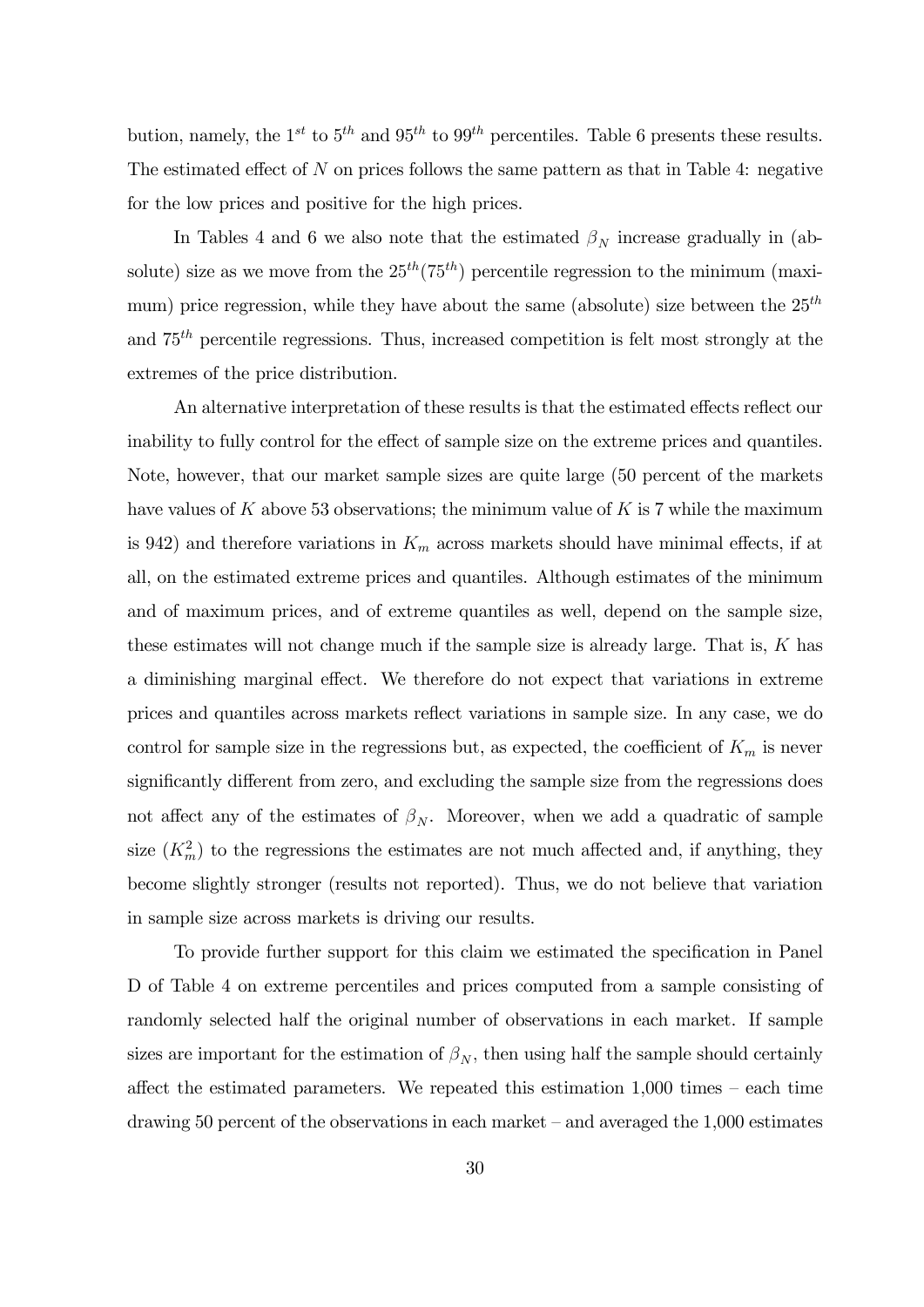of  $\beta_N$ . For the minimum price regressions, this gives a mean estimate of  $\beta_N$  equal to  $-0.55$  with a standard deviation of 0.11. For the maximum price regressions, the mean estimate of  $\beta_N$  is 0.59 with a standard deviation of 0.08. The corresponding mean estimates for the  $10^{th}$  and  $90^{th}$  percentiles are  $-0.06$  (standard deviation 0.046) and 0.13 (standard deviation 0.062), respectively. Thus, the estimates of  $\beta_N$  based on samples half the sample size do not differ substantially from the original estimates in panel D of Table 4 supporting our conclusion that sample sizes in these data are large enough for them not to matter.

In terms of the theoretical model presented in Sections 2 and 4 we observe that Figure 6 (Example 2) predicts that the high percentiles of the price distribution increase with  $N$  while the low percentiles decrease with  $N$ . This is what we found in the data. Figure 6 also shows that the effect of  $N$  on the low percentiles increases as we move towards the lower bound; this "second-order" effect is also borne by the data. However, the effect of N on the very high percentiles, although positive, decreases with N and this is not what we see in the data. The reason for this difference in the theoretical results is that the lower bound of the price distribution decreases with N while the upper bound remains unchanged at  $v$ . Clearly, the model ought to be modified if we want to accommodate this "second-order" effect at the very high quantiles. It seems to us that the model should allow for the upper bound of the price distribution to increase with  $N$ , which could be obtained if consumers' reservation value were made endogenous. We believe, however, that for the purposes of organizing and interpreting the empirical work the present modelling framework suffices.

In sum, the empirical Öndings suggest that as the number of stations in the market increases, the low prices tend to decrease while the high prices tend to increase. Although we cannot check what happens to the mean residual price as N increases (but see next Section for the effect of  $N$  on the mean raw price), we found that the median price is lower in markets with more stations. This characterization of the effect of competition on prices accords with models where some consumers have imperfect information about prices and observe different number of prices but is not consistent with the predictions of standard oligopoly models. To the best of our knowledge, this asymmetric effect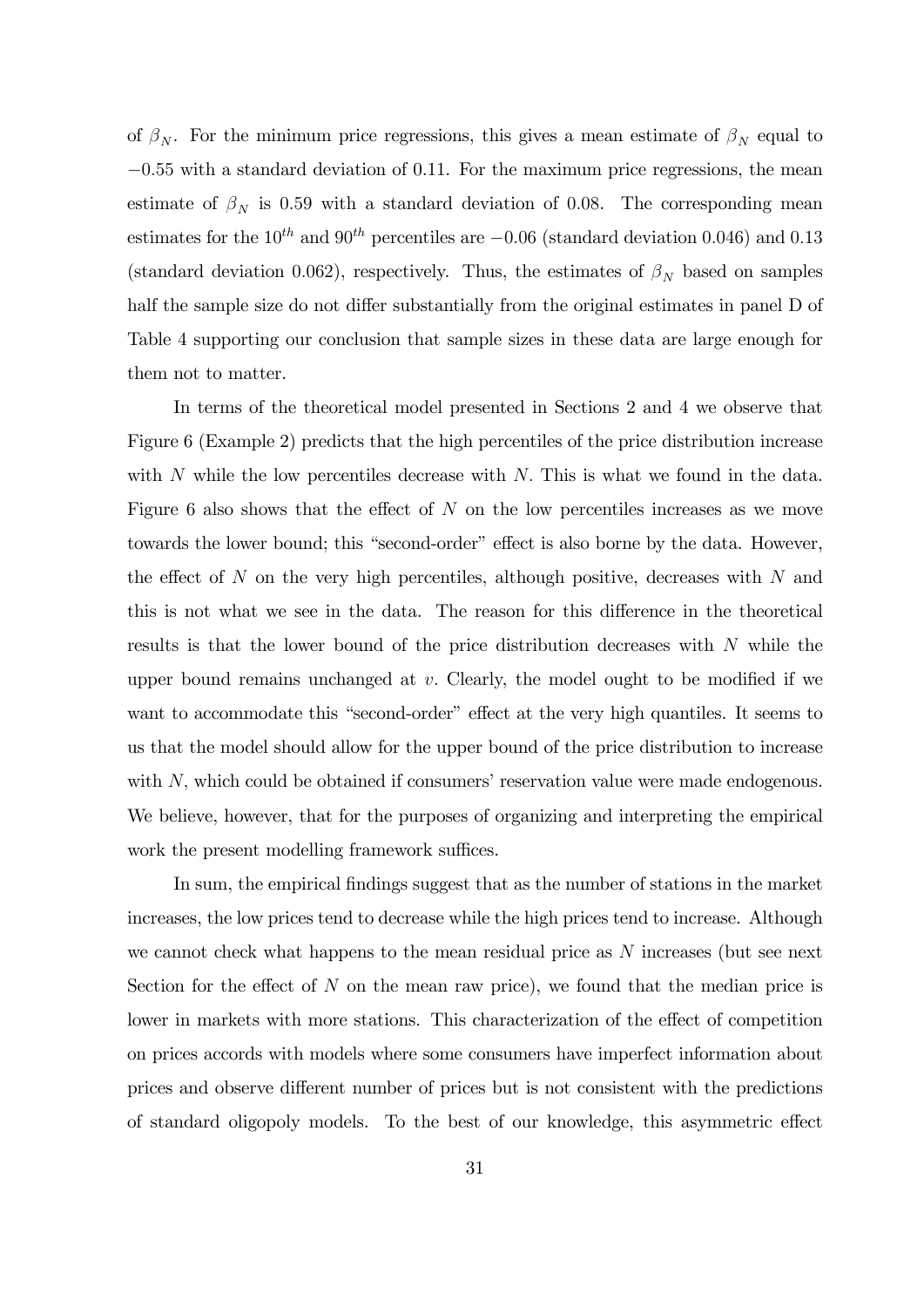of a change in the number of Örms has not been analyzed empirically. The welfare implications of such asymmetry will be studied in Section 8. We first perform a set of robustness checks.

#### 7.1 Robustness checks

We now examine some of the assumptions underlying our baseline specification in panel D of Table 4 and verify the robustness of our conclusions to departures from these assumptions.

We first address functional form issues. Although entering the number of stations in logarithmic form is parsimonious as well as theoretically appealing  $\sim$  because N is likely to have a smaller impact on  $\mu(N, x_1)$  when N is large – it may be practically restrictive. We therefore allowed the coefficient of ln N to change for  $N \ge N_0$ , for various levels of  $N_0$  $(N_0 = 2, \ldots, 17)$ , but the interaction term was never large and usually not significantly different from zero. $46$ 

We also added the square of  $\ln(N)$  to the regression to allow for more flexibility in the marginal effect but this term was never significantly different from zero (its  $p$ -value ranged between 0.34 and 0.99) except in the maximum price regression (*p*-value 0.06).<sup>47</sup> Adding  $(\ln(N))^2$  made the coefficient of  $\ln(N)$  also insignificant. This is not surprising because  $\ln(N)$  and  $(\ln(N))^2$  are highly correlated; their simple correlation coefficient is 0.95. Although the individual parameters cannot be precisely estimated, the marginal effects track very closely the marginal effects estimated from the regression in panel D of Table 4 except, perhaps, for those of the  $75<sup>th</sup>$  percentile price (see Figure 9).

We could avoid making strong functional form assumptions if we allow for the effect of  $N$  to vary non-parametrically with  $N$ . This can be achieved by using dummy variables for each value of  $N$ . The problem here is that  $N$  takes on 36 distinct values and the corresponding dummies would still be endogenous. Even if we had the large number of

 $^{46}$ The main exception was the interaction coefficient in the median price regression which was significant in six out of the 16 cases. Interactions between the instruments (population and the tax rate) and the threshold dummies where added to the list of instruments.

 $47$ We added the squares of log population and log tax to the list of instruments.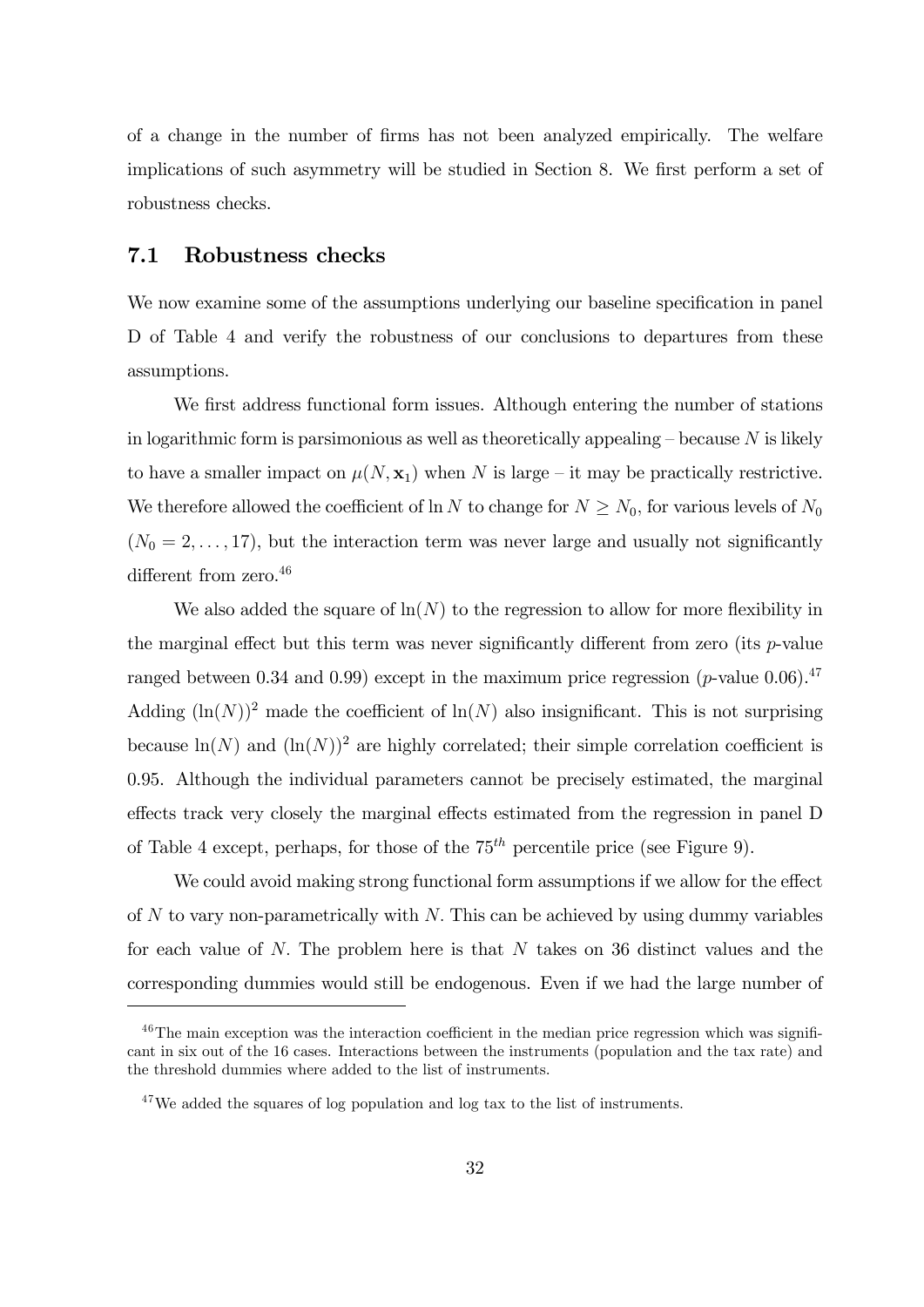instruments required (or use a control function approach), this approach is not practical given our sample size. We therefore group the number of stations into 4 size groups and add dummies corresponding to these groups. The four groups are defined as markets with 1 and 2 stations – the baseline group –, markets with 3-6 stations, markets with 7-10 stations and markets with more that 11 stations. In order to address the endogeneity of these group dummies we follow the procedure suggested by Wooldridge (2002, p. 623) and first estimate a probit equation for the probability that the number of stations in a market is in a given size group. We run a separate regression for each size group and compute the predicted probability of belonging to a size group. In this regression we include the same regressors as in the first stage of the 2SLS estimator in panel D of Table 4. We then run the regressions as in panel D using the predicted probabilities as instruments for the endogenous group dummies.<sup>48</sup>

Results of this two-stage 2SLS estimation are presented in the top panel of Table 7, where the coefficients represent the change in price in a given group size relative to the preceding group size. We see that markets with 3-6 stations have lower low prices but higher high prices than markets with 1-2 stations. Markets with 7-10 stations exhibit the same pattern, relative to markets with 3-6 stations, but the effects are of lower magnitude and less significant. Finally, the estimates indicate that prices in markets with 11 or more stations are not significantly different from prices in markets with  $7-10$ stations. These findings accord, at least in a qualitative sense, with the marginal effects depicted in Figure 8. In sum, changing the simple functional form used in Table 4 would not change our conclusions regarding the asymmetric effect of competition.

Recall that in (9) we made a separability assumption. We test for this assumption as follows. We added the interaction between  $\ln N$  and each of the controls (except the provincial dummies) one at a time and estimated the model by 2SLS adding the interaction between the control and  $\ln L$  to the list of instruments. In no case were the interaction terms significant. This test, albeit partial, suggests that the separability

 $^{48}$ Wooldridge (2002, p. 623) shows that the first-stage probit regressions need not be correctly specified, and that inference based on the standard errors of the 2SLS procedure is correct even though the instruments are generated in a previous step.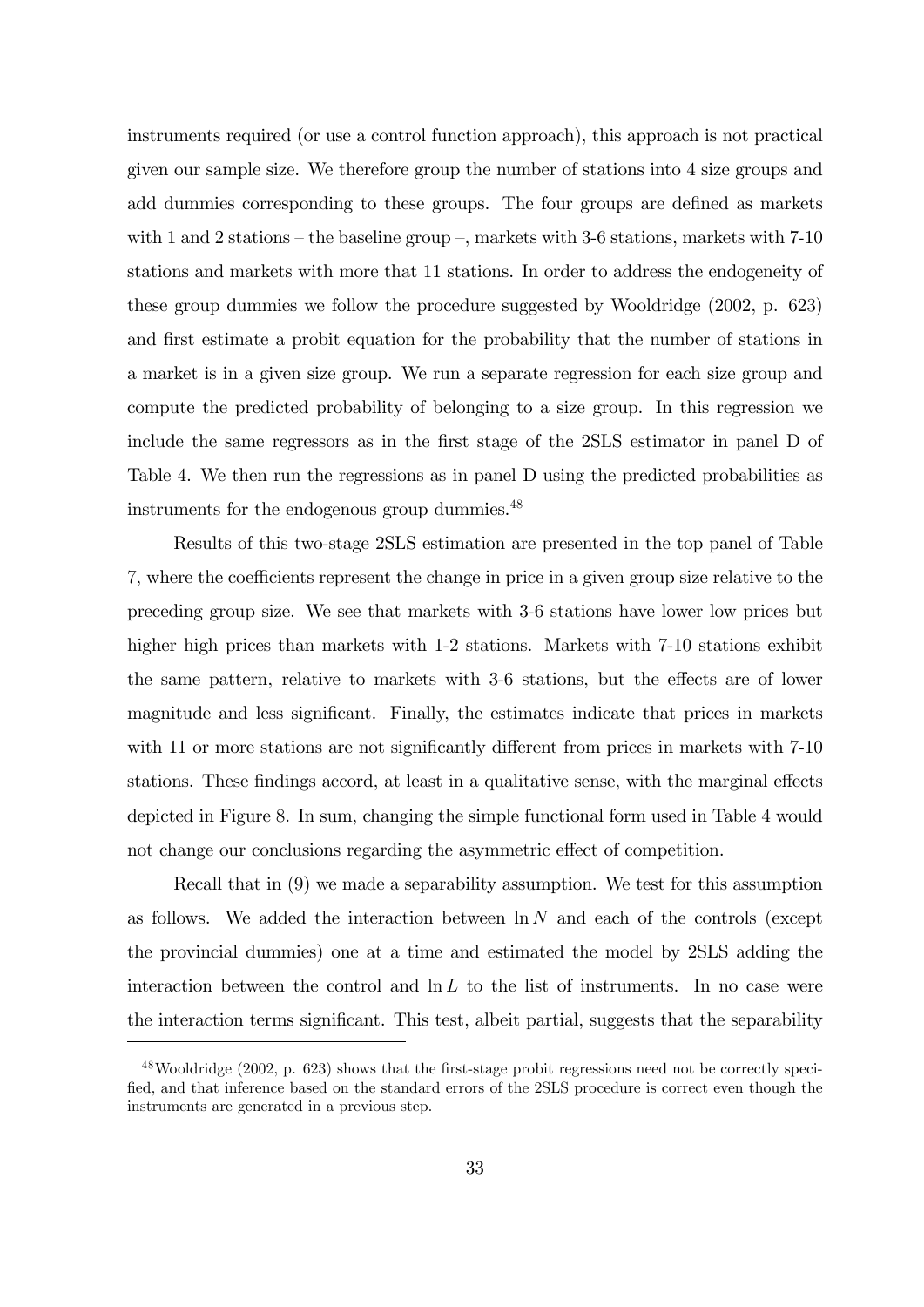assumption cannot be rejected in these data.

Next, we examine what happens to our estimates of  $\beta_N$  when the dependent variables are based on the actual (raw) prices and not on the prices net of station and day effects. We do not pool observations over time because the wholesale price may be changing over the sample period and therefore compute the percentiles and extremes of the price distribution for each market and for each day. We can now also compute a mean price for each market-day. But we cannot control for unobserved station-level effects because doing so wipes out all market-level regressors, including  $\ln(N)$ . We now have 7091 market-day observations. We estimate the same model as in panel D of Table 4.<sup>49</sup> The results using raw prices, which now include a regression for the mean price, are in the bottom panel of Table 7. The mean and median price do not appear to be significantly a§ected by the number of stations in the market but the low and high prices are. The estimated parameters follow the same pattern as in Table 4 but are much stronger than the estimates based on residual prices. This is to be expected simply because the distribution of raw prices in a market is centered around higher prices and is more dispersed than the distribution based on residual prices. Using raw prices in our analysis would then pick up the impact of competition on the mean level of prices which, although of interest and important for welfare, is not the main focus of this paper.

In contrast to the regressions in Table 4 where the dependent variables were based on residual prices, the covariates are now jointly significantly different from zero in all regressions. Average household income and the share of cars registered to business always have positive coefficients but only the latter are significant. The geographic controls are significant in four of the seven regressions. Interestingly, the sample size variable is negative and significant in the minimum price and the  $10<sup>th</sup>$  quantile regressions while it is positive and significant in the  $90<sup>th</sup>$  quantile and the maximum price regressions; it is not significantly different from zero in the other regressions (results not reported). This is as

 $49$ The only differences with the specification in Table 4 are that the dependent variable and the sample size regressor change over days, and that we added day dummies to control for the effect of the day in the month. The other regressors are constant over time. Standard errors were clustered at the market level to allow for arbitrary serial correlation and heteroskedasticity.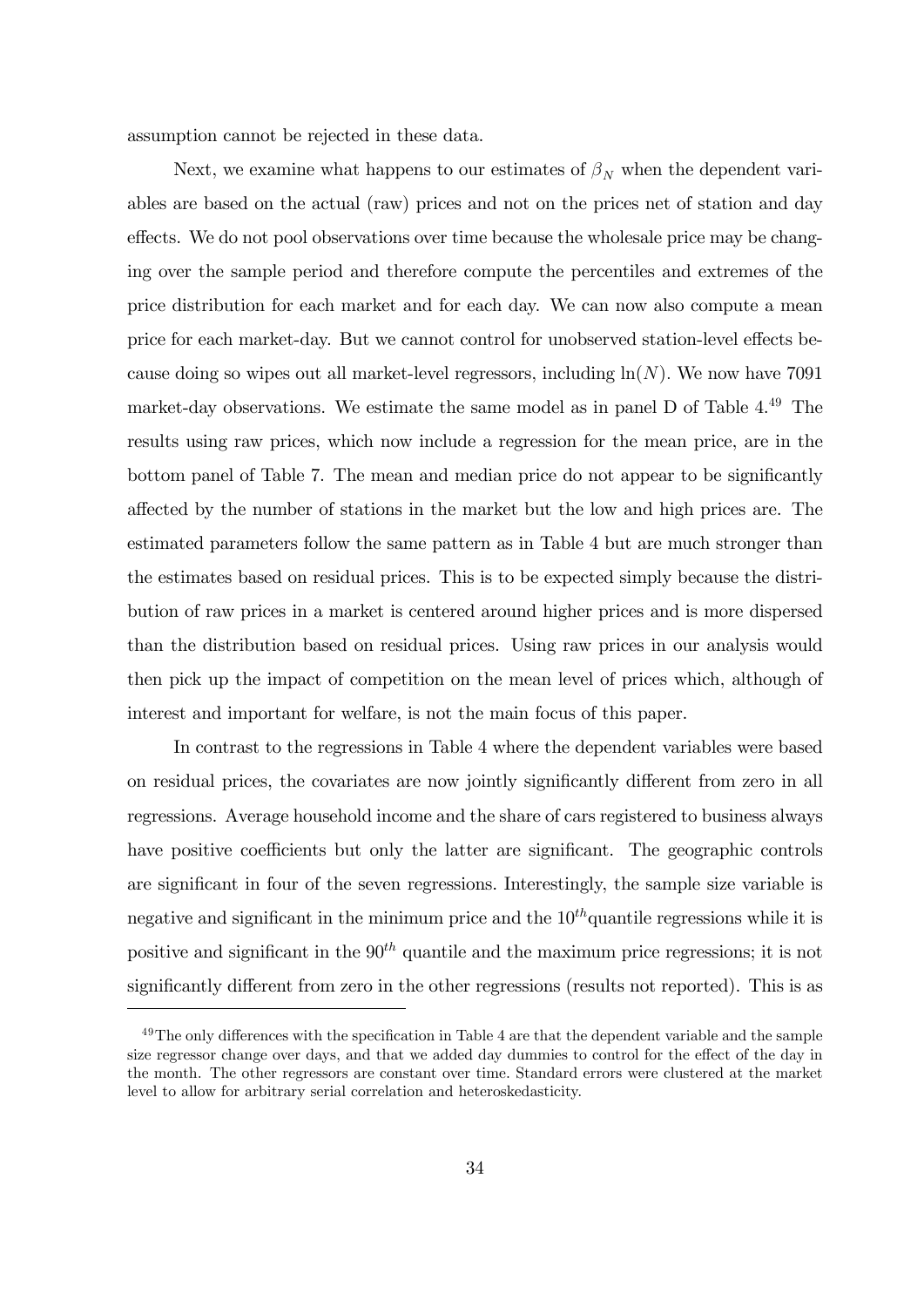expected because now the sample size  $(K_{mt})$  in these regressions is quite small – it varies between 1 and 67 with a median of 3 stations ( $K<sub>mt</sub>$  is now the number of stations in the sample by market and day). Thus, it is not surprising that sample size is significant in the regressions for the quantiles and extreme prices based on the raw price data. In fact, this observation reinforces our previous observation that sample size is not important when the sample size is large (as it is in Tables 4 and 6).

The number of stations in the market is defined as the number of stations in the municipality. It may well be that the "relevant" number of stations affecting prices in a market includes the stations in neighboring municipalities. In order to examine this possibility we computed, for each market  $m$ , the number of stations in all the municipalities sharing a border with market  $m$  and added the logarithm of this variable to the basic model. The results appear in the top panel of Table 8. We drop 3 municipalities that are islands and therefore have no neighbors. Essentially, the number of gas stations in neighboring markets has a much smaller effect on prices that the own number of neighbors and, in all cases, this effect is not significantly different from zero. Importantly, the estimated  $\beta_N$ 's are almost unaffected by the inclusion of the number of neighboring stations in the regression.<sup>50</sup>

We also re-run the regression excluding the four largest markets in the Netherlands (Amsterdam, Rotterdam, ís-Gravenhage, and Utrecht). Since these cities represent only 4 observations we do not expect to obtain very different results. And, indeed, the estimated coefficients based on restricted sample of smaller cities are very similar to those in panel D of Table  $4^{51}$ . In this vein, recall that the theoretical model presented in Section 2 does not examine markets with a single station: There are 16 municipalities where  $N = 1$ . We included these markets in the sample because it is quite likely that consumers in these markets do in fact observe more than 1 price (i.e., they observe prices in other municipalities as they travel to work). In any case, removing these observations

 $50$ Because provincial dummies pick up regional effects, we treat the number of neighboring stations as exogenous in the price regressions. The overidentification tests support this assumption.

 $51$ These new estimates, in the order in which they appear in Table 4, are:  $-0.669$  (0.231),  $-0.131$ (0.0595), -0.0435 (0.0395), -0.0568 (0.0337), 0.0276 (0.0569), 0.105 (0.0721) 0.523 (0.145).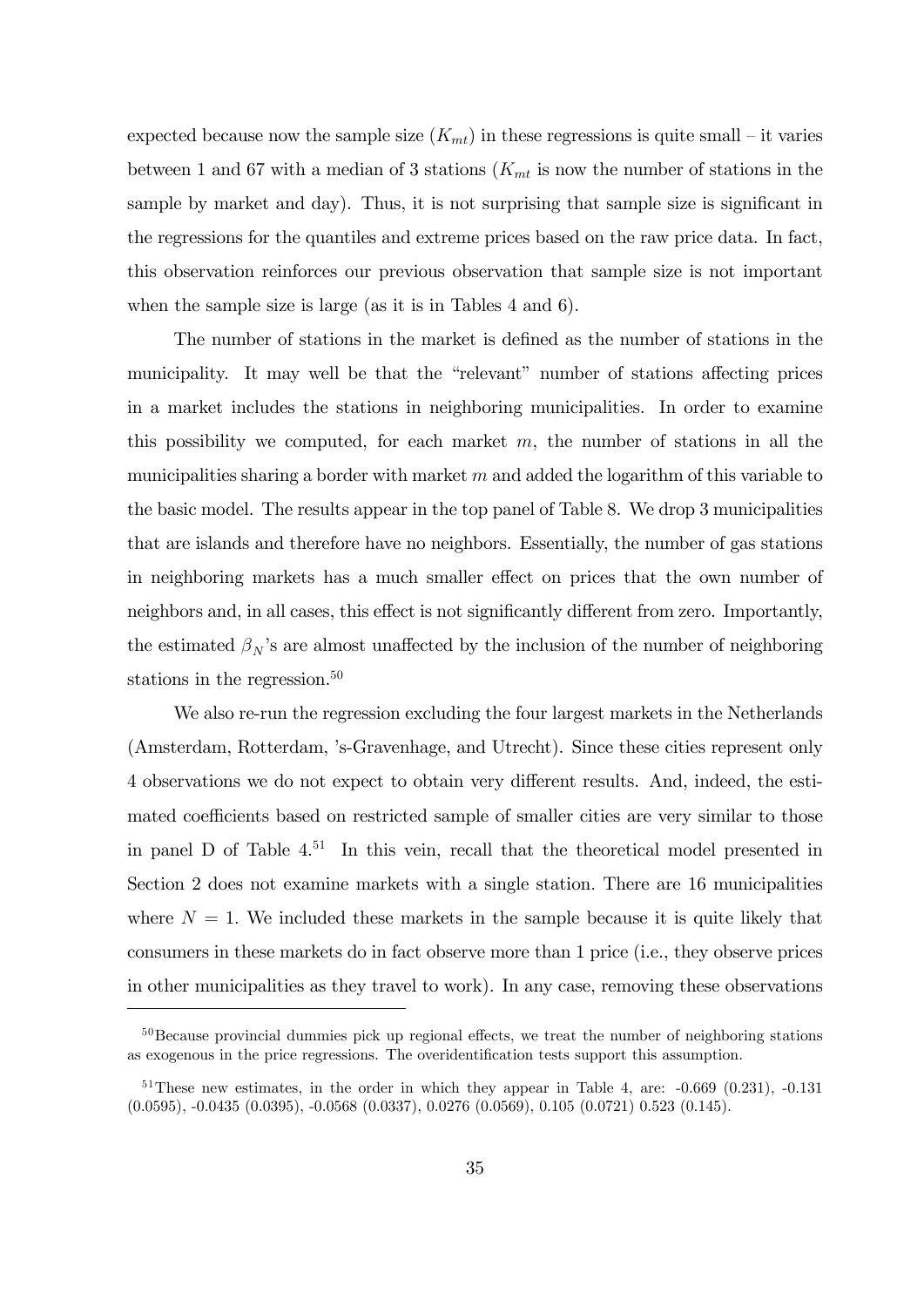from the regressions makes each of the estimated coefficients even stronger.<sup>52</sup>

Finally, our findings are not restricted to a particular gas product (Euro 95). The other popular product in gas stations is, of course, Diesel. The bottom panel in Table 8 replicates the regression in panel D of Table 4 for residual Diesel prices. The estimated coefficients are remarkably similar to those from the Euro 95 regressions.

### 8 Welfare implications

The evidence presented in Section 6 points to significant differences in the way increased competition  $\overline{\phantom{a}}$  increased number of gas stations  $\overline{\phantom{a}}$  affects different parts of the price distribution. Whether consumers are successful in paying the lower prices depends on their shopping behavior, i.e., on the number of prices they observe. Increased competition is likely to favor more those consumers observing many prices because they are more likely to observe one of the lower prices, while those observing only a few prices may not be that lucky. Moreover, since the frequency of high prices may increase with the number of firms some consumers, at least theoretically, may end up paying higher prices. It is therefore not obvious  $-$  in contrast to a full-information model  $-$  that all consumers benefit and, when they do, whether they benefit in the same way from increased competition. In this section we use the model presented in Section 2 to study and quantify the welfare gains from increased competition for different types of consumers.<sup>53</sup>

Denote the price paid by a consumer who observes s prices by  $y_s = \min \{p_1, p_2, ..., p_s\}$ where  $p_1, p_2, ..., p_s$  are i.i.d. random variables drawn from  $F_N(p)$ . For example, consumers that observe only one price pay, on average, the mean price  $E[p]$ . The distribution of  $y_s$ is  $G(y_s) = 1-(1-F_N(y_s))^s$ . As in Section 4, we can derive the inverse of the distribution of this statistic:

$$
y_s(\boldsymbol{\mu}(N), v, c) = c + \frac{\mu_1(N)(v - c)}{\sum_{\ell=1}^N \ell \mu_\ell(N)(1 - G)^{\frac{\ell-1}{s}}},
$$

 $52$ The estimated coefficients, in the order appearing in Table 4, are  $-0.712$  (0.204),  $-0.099$  (0.046), -0.0766 (0.033), -0.0641(0.028), 0.0900 (0.041), 0.1472 (0.059), 0.5473 (0.117) and are slightly more significant as those in panel D of Table 4.

 $53$ Note that we ignore non-price effects of competition such as better quality of service, shorter distances to gas stations, etc., so that "welfare effects" refers only to price effects.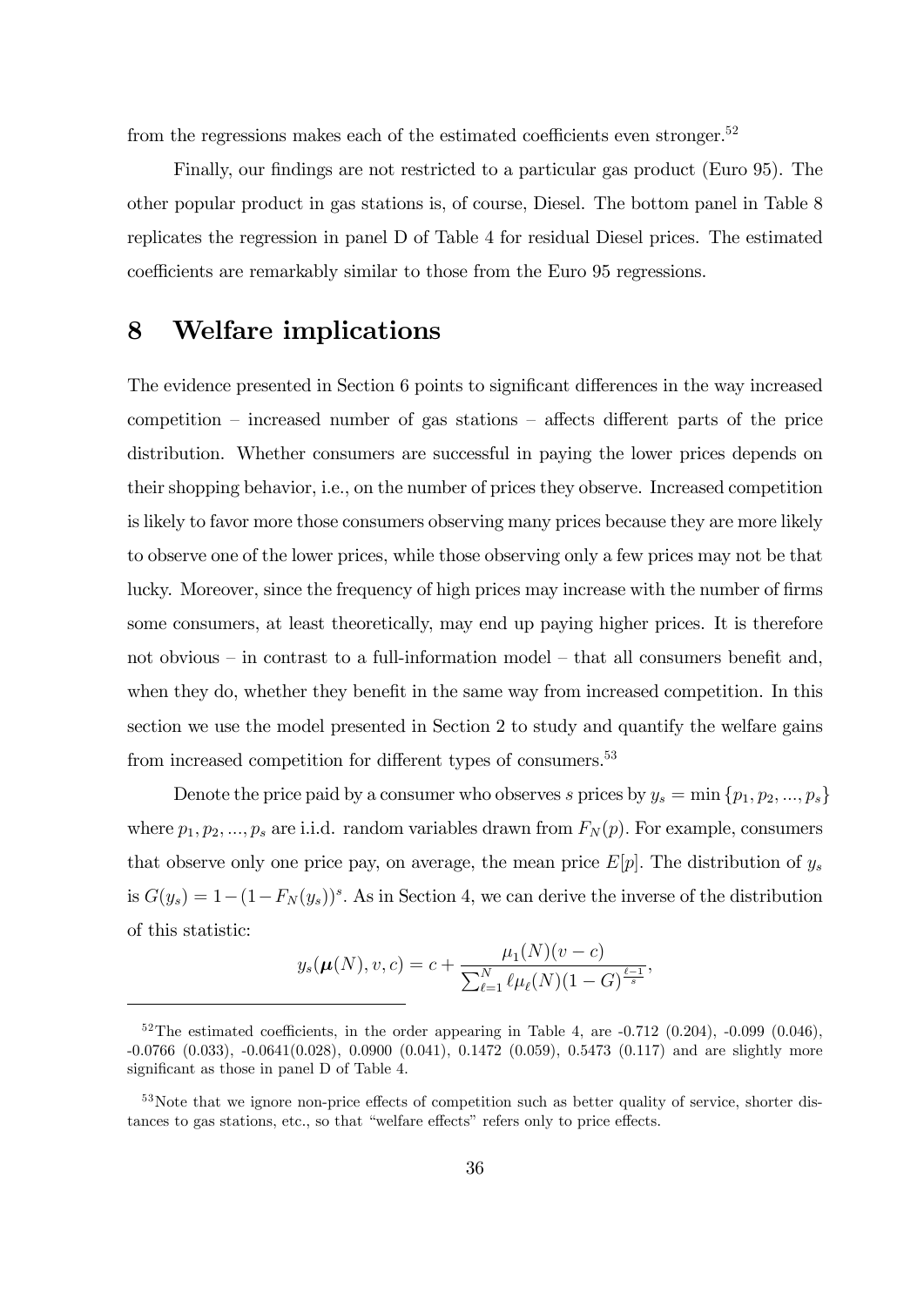where G takes values on  $[0, 1]$ .

In this section, we analyze the effect of increased competition on the average price paid by the consumer (the average transaction price). The expected price paid by a consumer who observes s prices is,

$$
E[y_s(\mu(N), v, c)] = \int_{-\infty}^{\infty} s z (1 - F_N(z))^{s-1} f_N(z) dz
$$
  
= 
$$
c + \int_0^1 \frac{\mu_1(N)(v - c)}{\sum_{\ell=1}^N \ell \mu_\ell(N)(1 - G)^{\frac{\ell-1}{s}}} dG
$$

As shown in Section 4, how  $E[y_s(\mu(N), v, c)]$  changes with N will depend on how  $\mu(N)$  changes into  $\mu(N + 1)$ . We go back to our examples from Section 4.

**Example 3** (continuation of Example 2). Recall that when  $N = 2$  we assumed  $\mu(2) =$  $(0.5, 0.5)$  and when  $N = 3$  we had  $\mu(3) = (0.45, 0.1, 0.45)$ . Let us suppose that  $N = 4$ , and we have  $\mu(4) = (0.43, 0.05, 0.05, 0.47)$ . We numerically calculate the average price paid  $E[y_s(\mu(N), v, c)]$  by the different types of consumers  $s = 1, 2, 3, 4$  and for  $N = 2, 3, 4$ . We obtain,

| Expected price paid         |       |       |       |  |  |  |  |  |  |
|-----------------------------|-------|-------|-------|--|--|--|--|--|--|
| $N=2$<br>$N = 3$<br>$N = 4$ |       |       |       |  |  |  |  |  |  |
| $s=1$                       | 0.549 | 0.554 | 0.585 |  |  |  |  |  |  |
| $s=2$                       | 0.451 | 0.415 | 0.423 |  |  |  |  |  |  |
| $s=3$                       | --    | 0.353 | 0.343 |  |  |  |  |  |  |
| $s = 4$                     |       |       | 0.298 |  |  |  |  |  |  |

Two main points deserve our attention. First, the price paid by some consumers may increase, rather than decrease as N increases. This is the case for consumers who are exposed to one price, as well as for consumers exposed to two prices when N increases from 3 to 4. Second, the price paid by some consumers may be non-monotonic in  $N$  as in the case of consumers who observe two prices. In this example these consumers benefit when there is entry in a market with two firms, but they pay a higher price when there is entry in a market with three firms.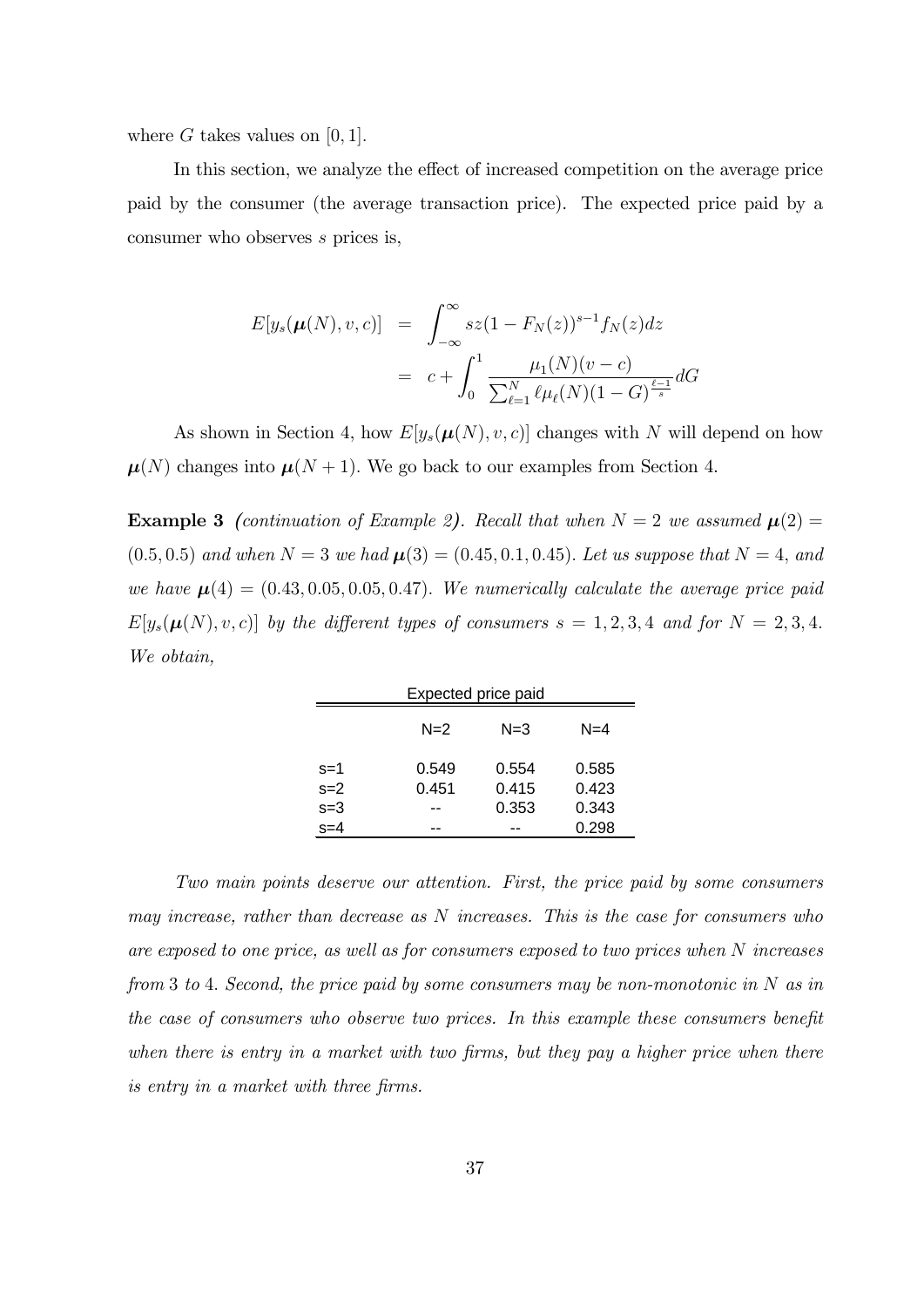**Example 4** (continuation of Example 1). Under the assumption that  $\frac{\mu_{\ell}(N+1)}{\mu_{\ell}(N+1)}$  $\frac{\mu_{\ell}(N+1)}{\mu_1(N+1)} \geq \frac{\mu_{\ell}(N)}{\mu_1(N)}$  $\mu_1(N)$ for all  $\ell$ ,  $F_N$  dominates  $F_{N+1}$  in a first-order stochastic sense and, by implication, so does  $G_N$  over  $G_{N+1}$ . As a result, the average price paid by all consumer types,  $E[y_s]$ , will decrease in N.

We estimate  $E[y_s]$  for each market as follows. We draw s residual prices with replacement from the sample of  $K_m$  residual prices observed in each municipality (pooled over gas stations and days).<sup>54</sup> We take the minimum of the s prices and store it. We repeat this 10,000 times and compute the average of the 10,000 stored minimum prices. This average is our estimate of  $E[y_s]$  for each  $s = 1, 2, ..., N$  in each market (characterized by a given N). That is, we obtain N estimates of  $E(y_s)$  in each market corresponding to the expected price paid by different consumers observing, respectively,  $s = 1, \ldots, N$ prices.

There are two dimensions of these estimates that are of interest. First, as consumers observe more prices in a given market, the price they end up paying should be lower on average. That is, broader price exposure should result in lower prices paid. We clearly see this in Figure 10 where we plot the estimates of  $E[y_s]$  in each market against s, as well as the predicted value of a locally weighted regression of the estimate of  $E[y_s]$  on s. The gains from being better informed  $-$  the difference in expected price paid as s increases by  $1-$  are positive in 99.4 percent of the observations.

Although the path of expected prices paid in each market declines with s, Figure 10 points out that there is substantial heterogeneity in the price paid for given s across markets. This heterogeneity is a reflection of the different price distributions across markets having different number of stations. This is precisely the other issue of interest  $\alpha$  – and the focus of this Section  $\alpha$  – namely, the relationship between N and the price paid,  $E[y_s]$ , for given s.

To address this issue, we regress our estimate of  $E[y_s]$  on  $\ln(N)$  and on the other controls used in the previous regressions. We run a separate 2SLS regression for various

<sup>&</sup>lt;sup>54</sup>We report estimates based on prices drawn with replacement. Since, in reality, consumers do not sample with replacement we also replicated our calculations when prices are drawn without replacement; the results are practically identical.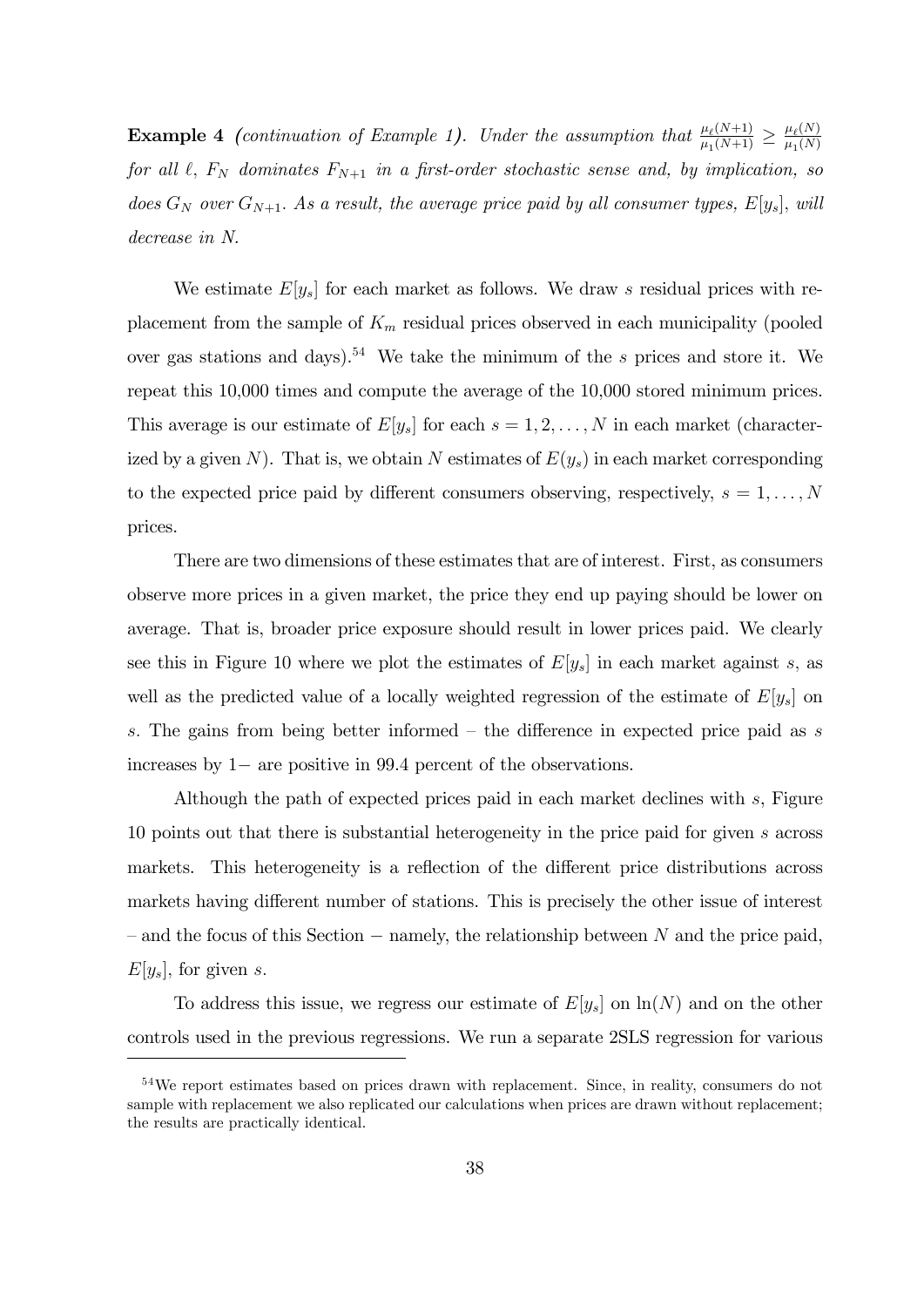values of s. Note that when  $s = 1$  the estimate of  $E[y_1] = E[p]$  is the mean price in the market which is zero by construction. We therefore present, in Table 9, the estimated effect of  $ln(N)$  on  $E[y_s]$  for  $s = 2, \ldots, 7$ , i.e., for consumers that observe up to 7 prices. Note also that as s increases, the number of observations declines because there are fewer municipalities with  $N$  above  $s$  (see Table 2) and the parameters are not precisely estimated for  $s \geq 5$ .

Two results in Table 9 are noteworthy. First, the estimates are all negative. A negative coefficient means that the prices paid by consumers decrease as the number of competitors increases. All types of consumers benefit from increasing the number of gas stations. Second, the negative effect of  $N$  increases with the number of price observations (s) up to, and including,  $s = 4$  but stabilizes thereafter. This means that the gains from increased competition  $-$  in terms of price reduction  $-$  are maximal for consumers observing 4 prices. Entry of additional stations does not result in additional gains for consumers who observe 5 or more prices. In sum, the magnitude of the welfare improvement depends on shopping behavior: it is about twice as large for consumers that observe 4-5 prices than for consumers that observe only 2 prices.

Finally, we note that the welfare analysis was based on residual prices. It is conceivable that the stations' characteristics and/or their productivity also respond to competition and that this response is reflected in the stations' mean prices. By focusing on the residual prices we may be missing these kind of effects. In our data, however, we may not be missing much because we did not find significant effects of the number of stations on the mean price of gasoline (bottom panel in Table 7).

### 9 Conclusions

In markets where the amount of price information varies across consumers, prices are typically dispersed in equilibrium. An increase in the number of firms usually affects each seller's pricing strategy and this in turn alters the entire distribution of equilibrium prices. Traditionally, empirical research has focused on estimating the impact of competition on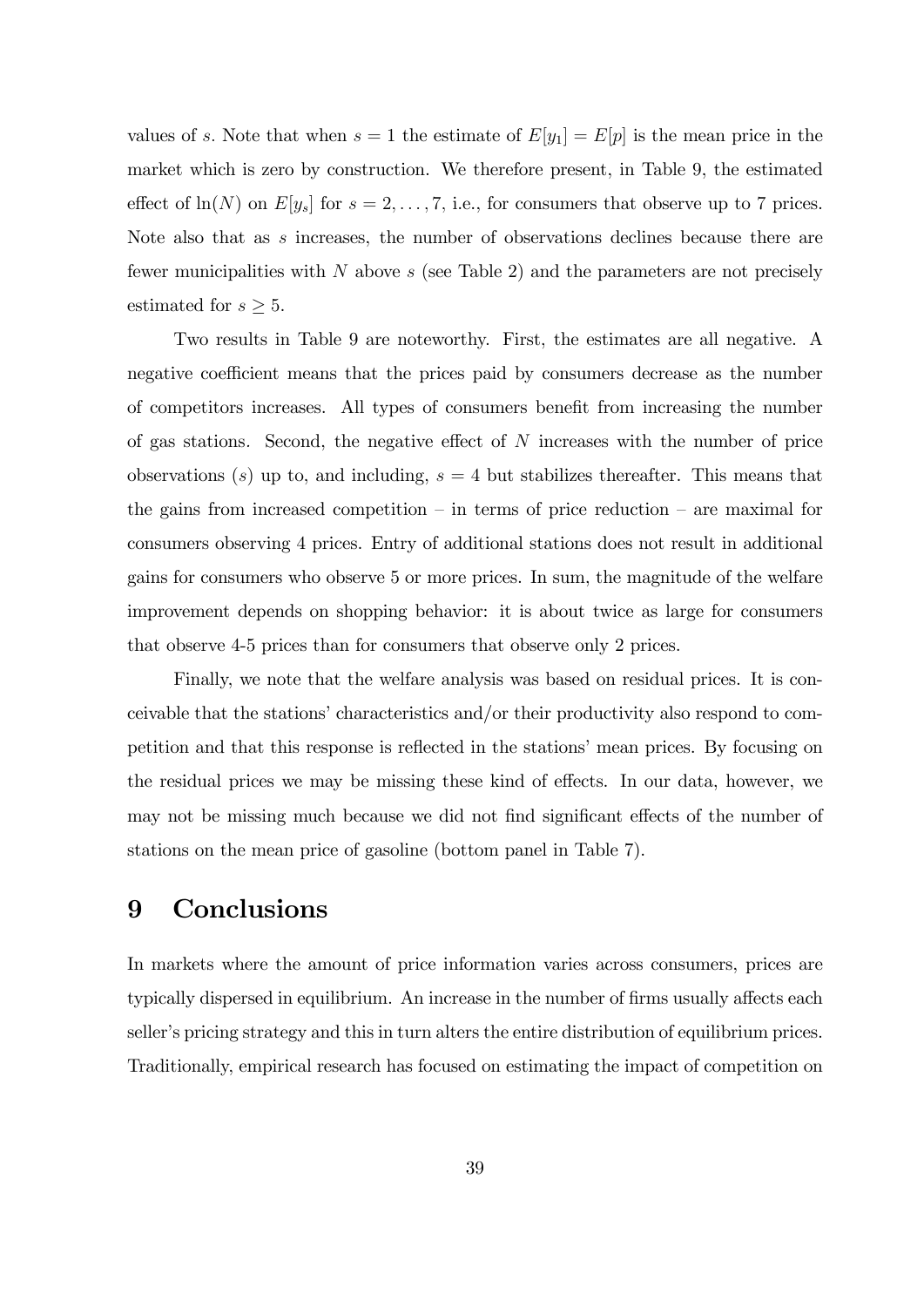the mean and variance of prices.<sup>55</sup> Although this is certainly useful, these statistics are not sufficient to perform a detailed welfare analysis because competition can affect different parts of the price distribution in opposite directions.

This paper has tried to fill this gap. We examined how the distribution of gasoline prices in the Netherlands changes with the number of competitors in the market. We used population size and local taxes as instruments for the number of gas stations. We found that as competition  $-$  the number of gas stations  $-$  increases the distribution of prices spreads out, with the low prices going down and the high prices going up. Consequently, competition has an asymmetric effect on prices.

This result has important welfare implications because when some prices increase and others decline, the price actually paid by consumers will depend on their shopping behavior. All (hypothetical) consumers in our data, irrespective of whether they are informed about one or more prices, benefit from an increase in the number of stations. The magnitude of the welfare gain, however, is greater for those consumers that observe more prices. As a result, an increase in competition has a positive but unequal effect on the welfare of consumers.

Our empirical strategy and interpretation of the results are closely linked to the theoretical model presented in Section 2 which we believe to be appropriate to the retail gasoline market. The model makes clear that increased competition has an effect on prices only when it increases the amount of price information consumers have. The paper can therefore be also interpreted as examining the effect of changes in consumers' information on the distribution of prices. Thus, policies aimed at increasing the amount of price information (e.g., through mandatory price labels) or at lowering the costs of disseminating and gathering information (e.g., through the Internet) can affect the distribution of prices and welfare.

Since price dispersion is prevalent in many markets, we believe the paper has a general message that goes beyond the present application to the gasoline market in the

<sup>&</sup>lt;sup>55</sup>In our data, the standard deviation of residual prices increases with the number of stores. The 2SLS coefficient of  $\ln(N)$  in a regression specification similar to those in panel D of Table 4 is 0.086 (s.e. 0.033).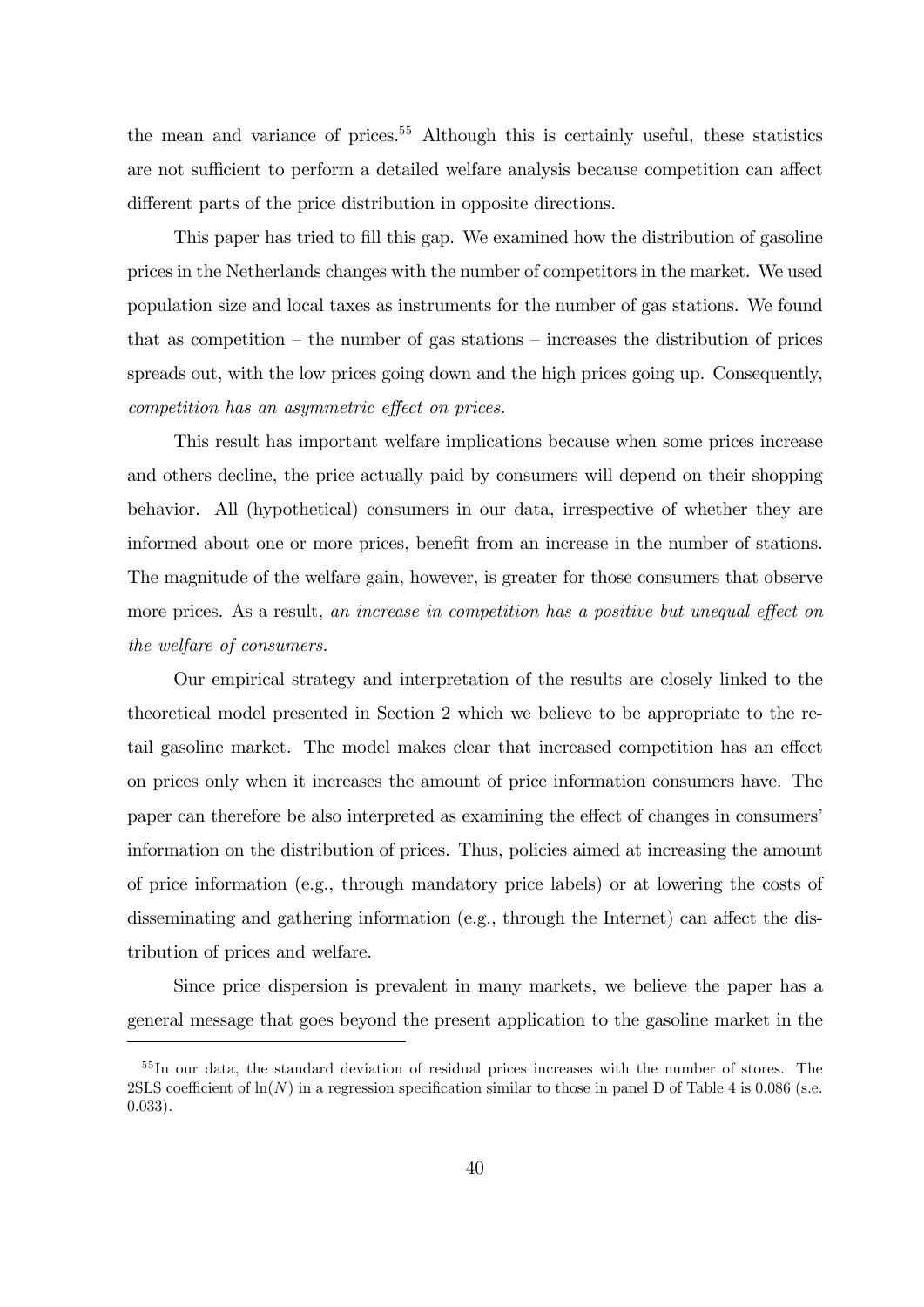Netherlands. The price effects of competition-enhancing policies (e.g., industry deregulation, trade liberalization, etc.) are not as straightforward as one may be led to believe based on standard oligopoly theory. As a result, welfare implications are not obvious either. In fact, we have shown, theoretically and empirically, that increased competition can have unequal effects among consumers; some consumers may even experience declines in their welfare as a result of higher prices.

In order to identify which consumers benefit more and which benefit less from increased competition in gasoline prices we would require a mapping between shopping behavior and socio-economic characteristics of interest. If such data were available we would be able to say something about how the distribution of the benefits from increased competition varies with income. For example, consumers that observe only a few prices may be high-income consumers (whose value of time is higher) and these consumers may benefit less from competition than low-income consumers. This, however, is beyond the scope of this paper and is left for future research. Moreover, a complete welfare analysis, should recognize the effect of increased competition on other dimensions of consumer welfare such as increased variety, quality and accessibility.

Lastly, although our empirical work is motivated by a particular theoretical framework, we think the empirical findings reported in the paper are of interest on their own right and, if verified in other data sets, they should be taken into account when formulating theoretical models of pricing in oligopolistic markets.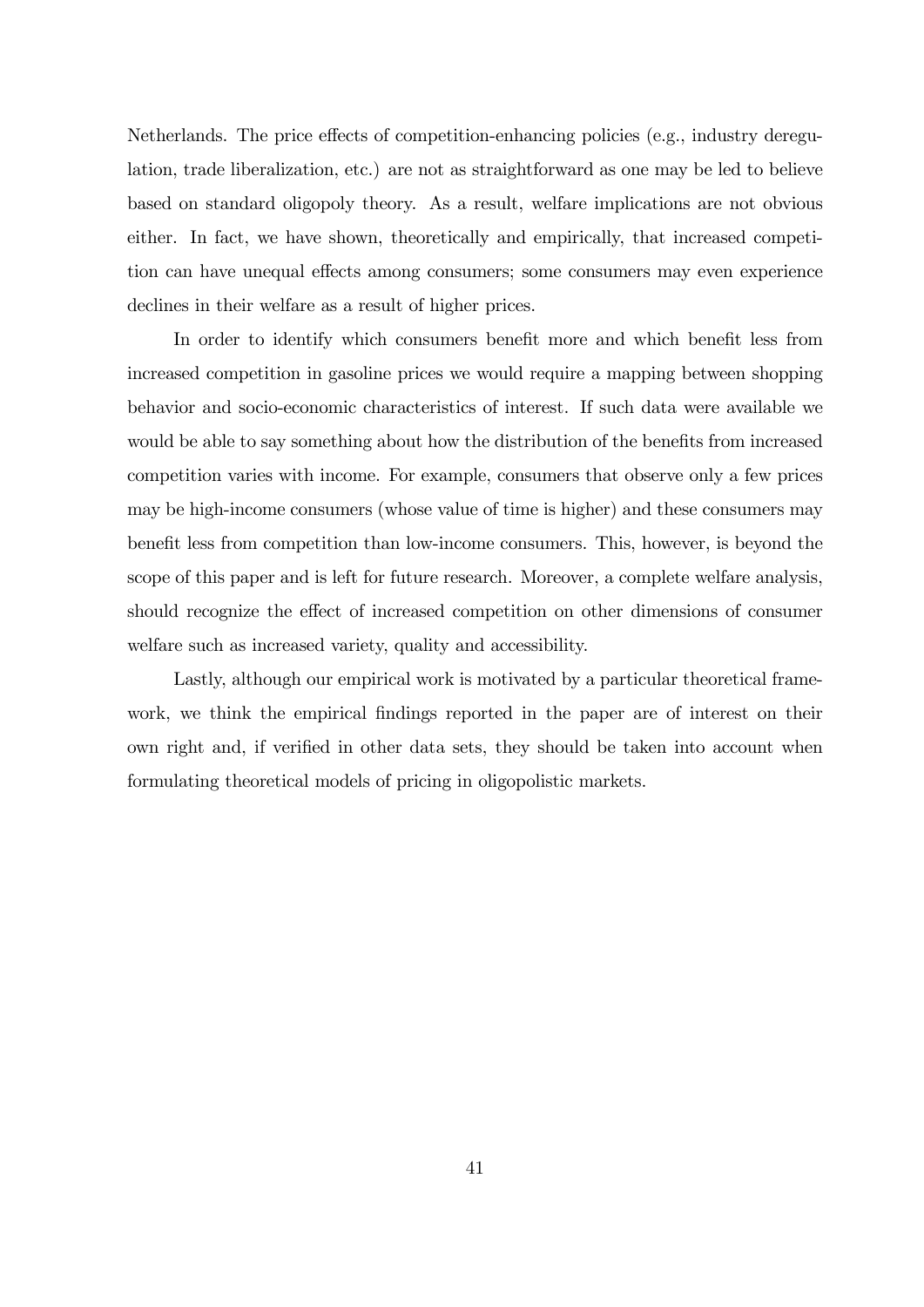# **References**

- [1] Armstrong, Mark (2008), "Interactions between Competition and Consumer Policy," Competition Policy International 4(1), 97-147.
- [2] Baye, Michael. R., John Morgan and Patrick Scholten (2004), "Price Dispersion in the Small and in the Large: Evidence from an Internet Price Comparison Site", The Journal of Industrial Economics, 52(4), 463-496.
- [3] Baye, Michael. R., John Morgan and Patrick Scholten (2006), "Information, Search, and Price Dispersion, chapter 6 in Handbook on Economics and Information Systems Volume 1, (T. Hendershott, Ed.), Amsterdam: Elsevier.
- [4] Bassett, Gilbert, Mo-Yin S. Tam and Keith Knight (2002), "Quantile Models and Estimators for Data Analysis", Metrika, 55, 17-26.
- [5] Barron, John M., Taylor, Beck A. and John R. Umbeck  $(2004)$ , "Number of sellers, average prices, and price dispersion", International Journal of Industrial Organization 22(8-9), 1041-1066.
- [6] Borenstein, Severin and Nancy Rose (1994), "Competition and Price Dispersion in the U.S. Airline Industry," Journal of Political Economy, 102, 653-683.
- [7] Bresnahan, Timothy F. and Peter Reiss (1991), "Entry and Competition in Concentrated Marketsî, Journal of Political Economy, 99(5), 977-1009.
- [8] Chamberlain, Gary (1994), "Quantile regression, censoring and the structure of wages", chapter 5 in Advances in Econometrics, Sixth World Congress, edited by Christopher Sims, Cambridge University Press.
- [9] Chandra, Ambarish and Mariano Tappata (2008), "Price Dispersion and Consumer Search in the Retail Gasoline Marketî, http://strategy.sauder.ubc.ca/tappata/research.htm.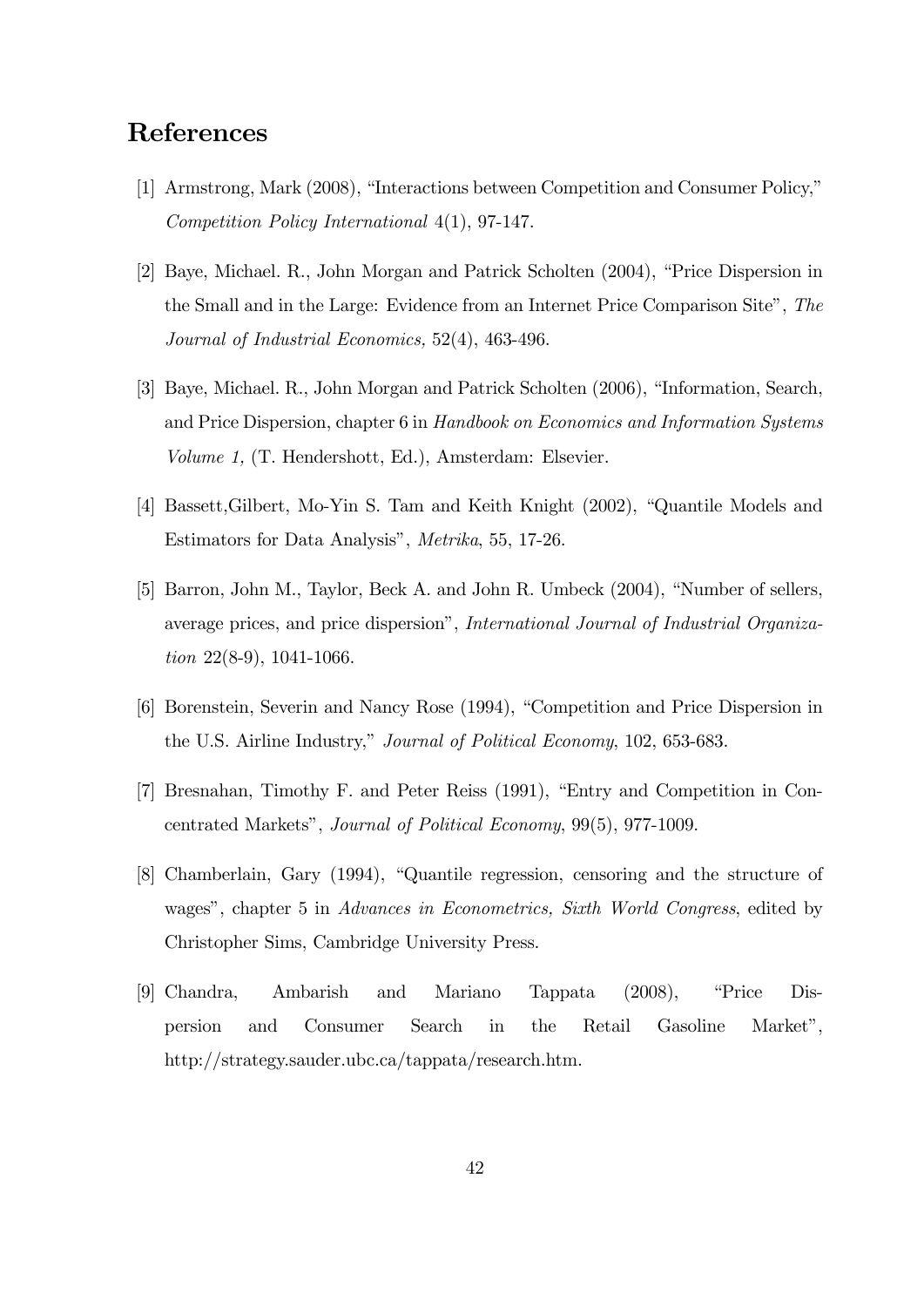- [10] Janssen, Maarten and José Luis Moraga-González (2004), "Strategic Pricing, Consumer Search and the Number of Firms", Review of Economic Studies, 71(4), 1089-1118.
- [11] Gerardi, Kristopher S. and Adam Hale Shapiro (2009), "Does Competition Reduce Price Dispersion: New Evidence from the Airline Industry", *Journal of Political* Economy,  $117(1)$ , 1-37.
- [12] Guryan, Jonathan and Kerwin Charles (2008), "Prejudice and Wages: An Empirical Assessment of Becker's The Economics of Discrimination<sup>n</sup>, Journal of Political Economy, October 2008, 116(5), 773-809.
- [13] Goldmanis, Maris, Hortacsu, Ali, Chad Syverson and Onsel Emre (2009), "Ecommerce and the Market Structure of Retail Industries", *Economic Journal*, forthcoming.
- $[14]$  Haile, Philip A., Han Hong, and Mathew Shum  $(2003)$ , "Nonparametric Tests for Common Values in First-Price Sealed-Bid Auctionsî, http://www.econ.yale.edu/~pah29/npmcv.pdf.
- [15] Hortaçsu, Ali and Chad Syverson (2004), "Product Differentiation, Search Costs and Competition in the Mutual Fund Industry: A Case Study of S&P 500 Index Fundsî, Quarterly Journal of Economics, 119, 403-456.
- [16] Hosken, Daniel S., Robert S. McMillan and Christopher T. Taylor (2008), "Retail Gasoline Pricing: What Do We Know?", International Journal of Industrial Organization, 26(6), 1425-1436.
- [17] Knight, Keith (2002), "Comparing conditional quantile estimators: first and second order considerationsî, http://www.utstat.utoronto.ca/keith/home.html.
- [18] Lach, Saul (2002), "Existence and Persistence of Price Dispersion: an Empirical Analysis", Review of Economics and Statistics, August, 433-444.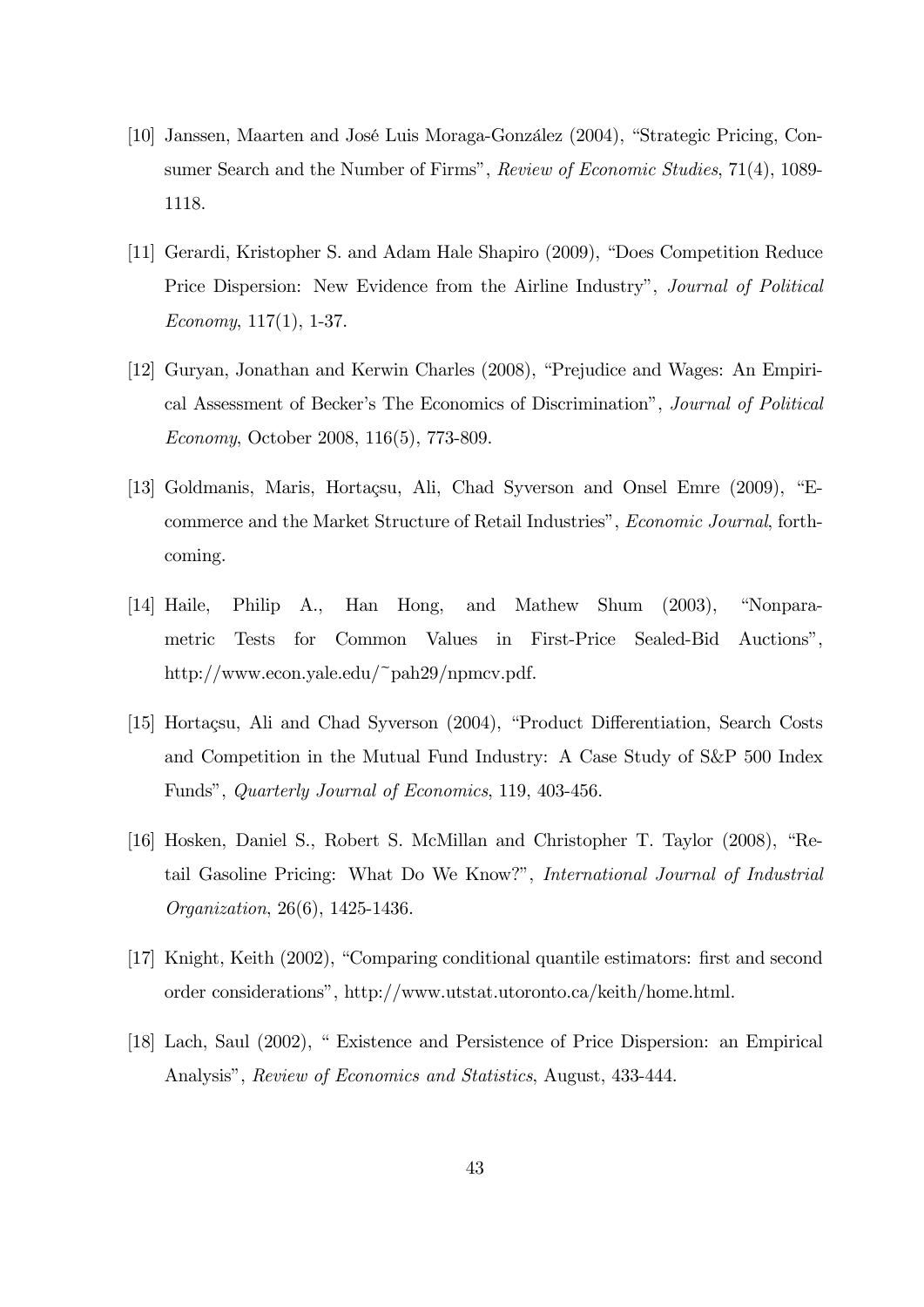- [19] Lewis, Matthew (2008), "Price Dispersion and Competition with Differentiated Sellers", Journal of Industrial Economics 56 (3), 654-678.
- [20] NMa (2006): Benzinescan 2005/2006, De Nederlandse Mededingingsautoriteit.
- [21] Roberts, Mark and Dylan Supina (2000), "Output Price and Markup Dispersion in Producer Micro Data: The Roles of Producer Heterogeneity and Noise", Advances in Applied Microeconomics, Vol 9, Industrial Organization, Michael Baye (ed.), JAI Press.
- [22] Stahl, Dale O. (1989), "Oligopolistic Pricing with Sequential Consumer Search", American-Economic-Review, 79(4), 700-712.
- [23] Varian, Hal  $(1980)$ , "A Model of Sales", American Economic Review, 70, 651-659.
- [24] Waterson, Michael (2003), "The Role of Consumers in Competition and Competition Policy," *International Journal of Industrial Organization* 21, 129-50, 2003.
- [25] Wildenbeest, Matthijs R. (2008), An empirical model of search with vertically differentiated products, mimeo.
- [26] Wooldridge, Jeffrey M. (2002), Econometric Analysis of Cross Section and Panel Data, The MIT Press, Cambridge.
- $[27]$  Wu. X. and J. Perloff  $(2007)$ , "Tax Incidence Varies Across the Price Distribution," Economics Letters, 96, 93-99.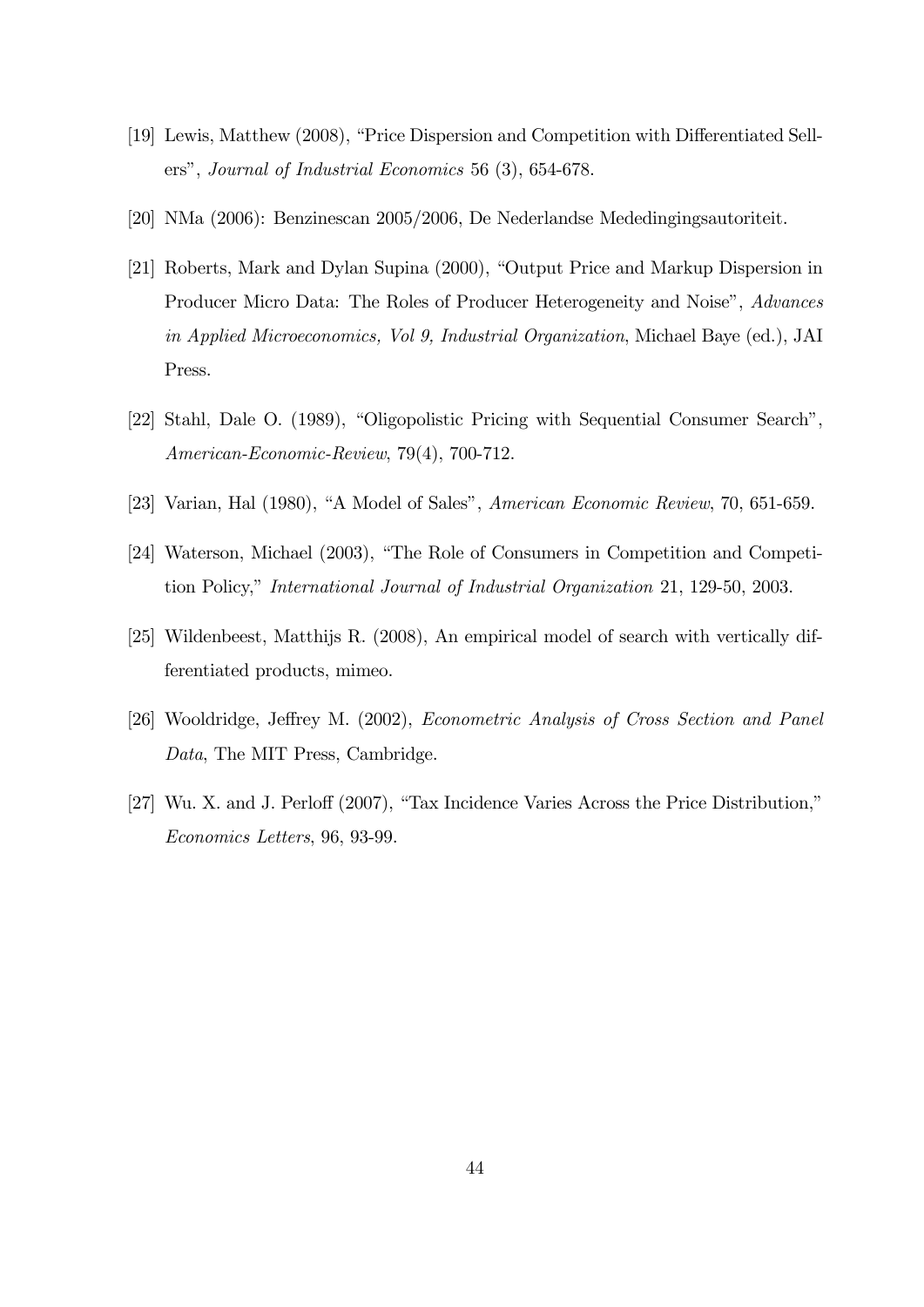

Figure 1: Density function for  $N = 5, \mu(N) = (0.73, 0.2, 0.01, 0.01, 0.05), v = 1, c = 0.$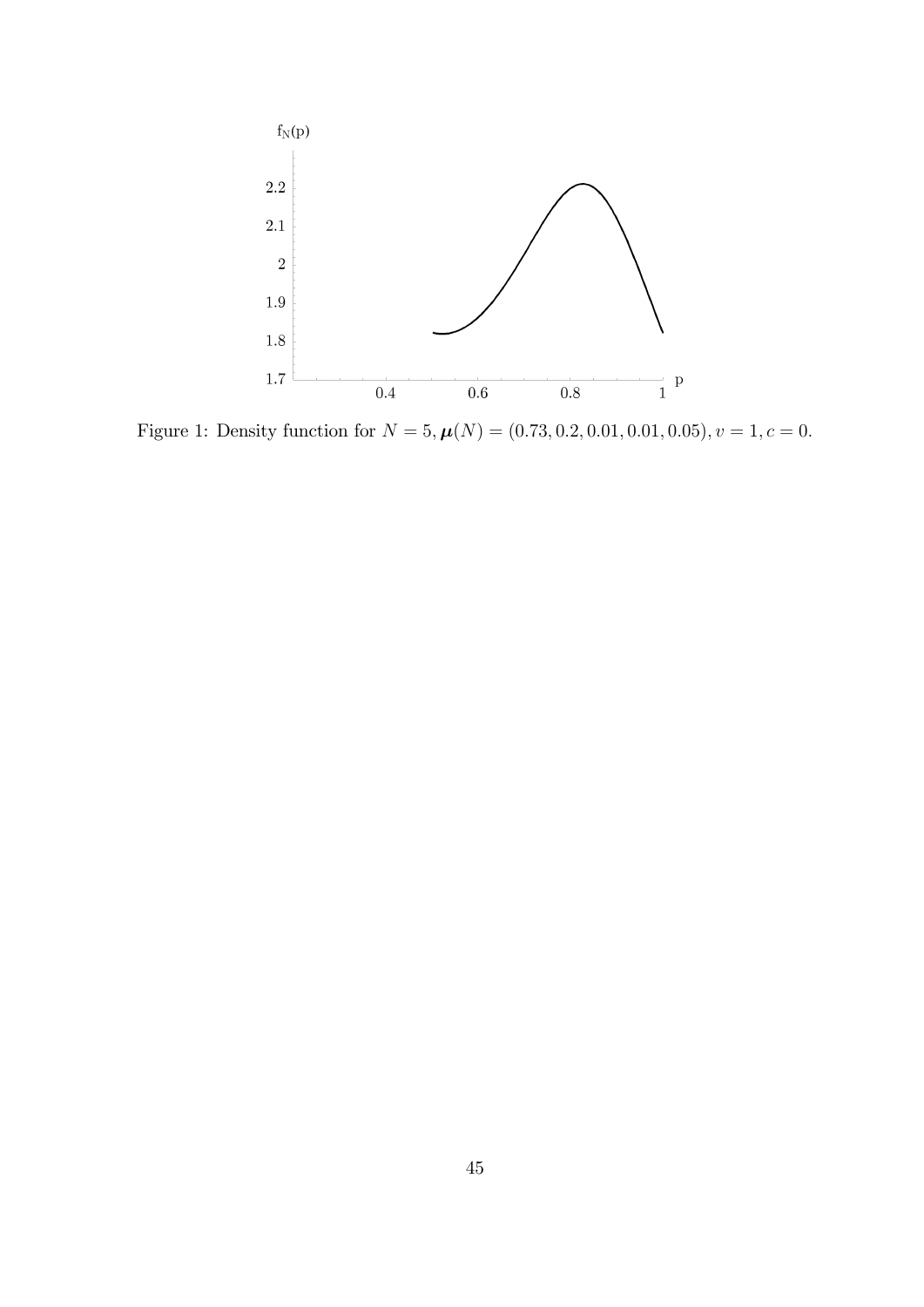

Figure 2: Density of Euro 95 raw and residual prices in the Netherlands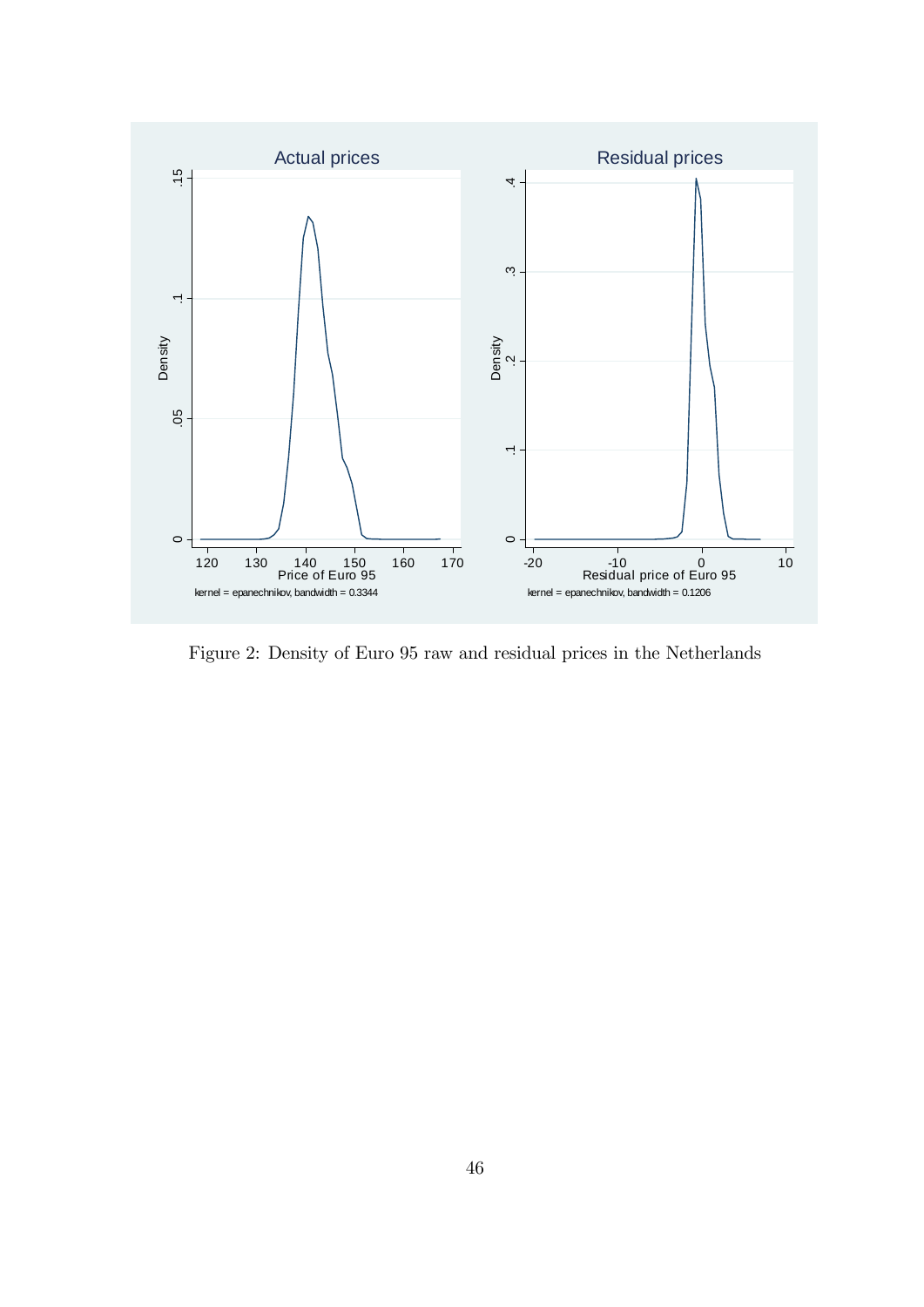

Figure 3: Time spent in each quartile of cross-sectional price distribution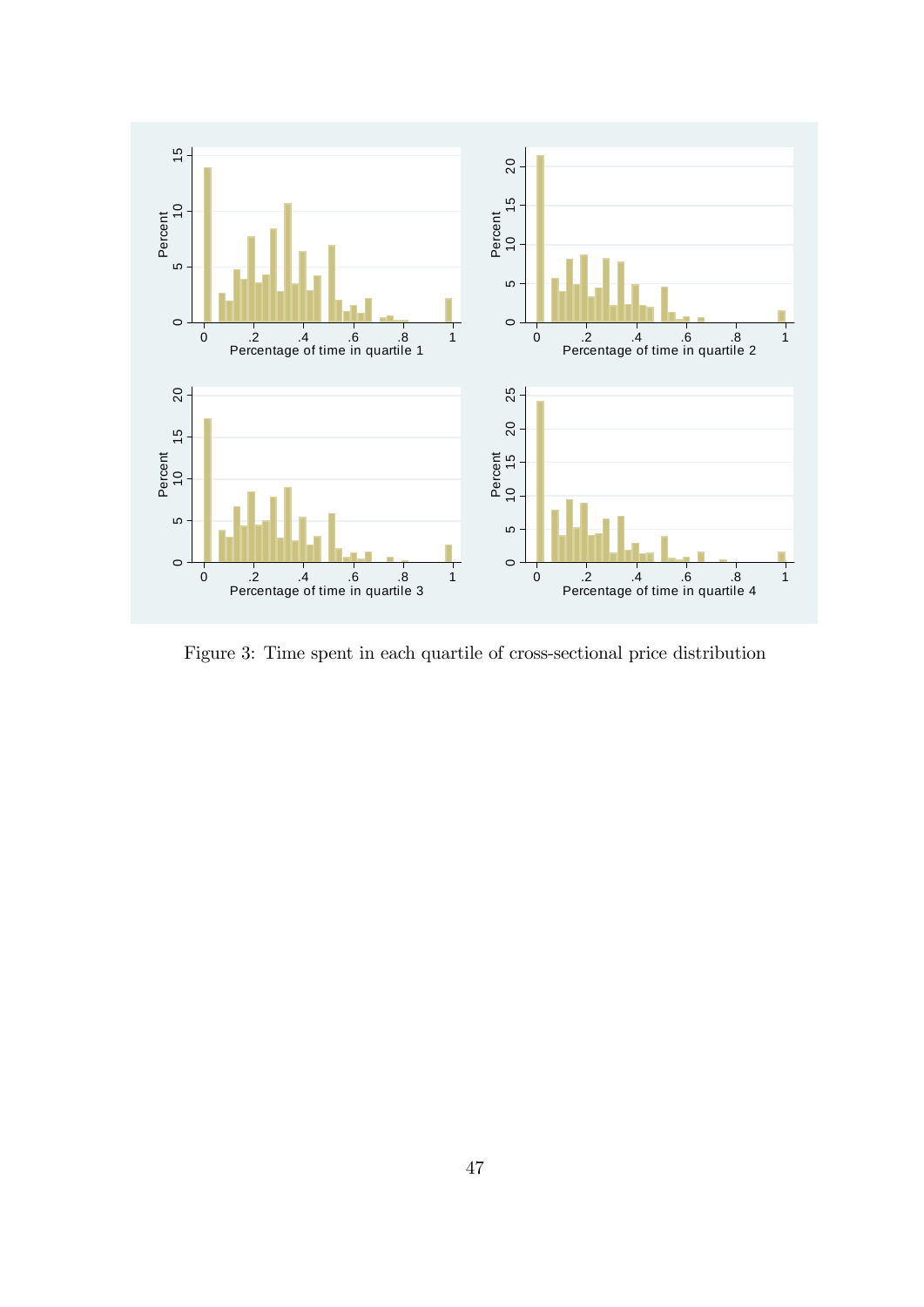

Figure 4: T1-T4 per gas station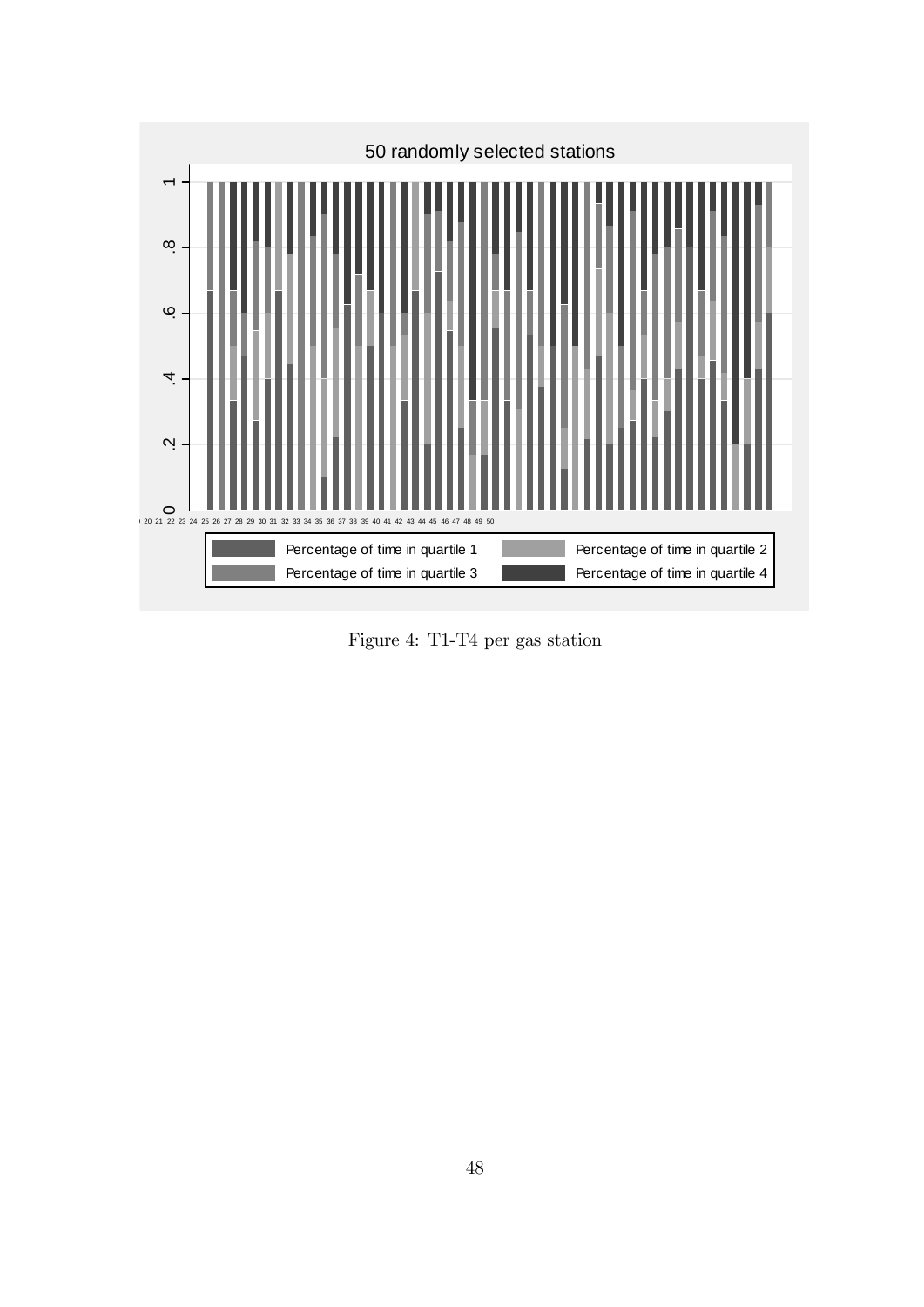

Figure 5:  $F_N(p)$  for  $N = 2$  and 3,  $\mu(2) = (0.5, 0.5), \mu(3) = (0.45, 0.52, 0.03)$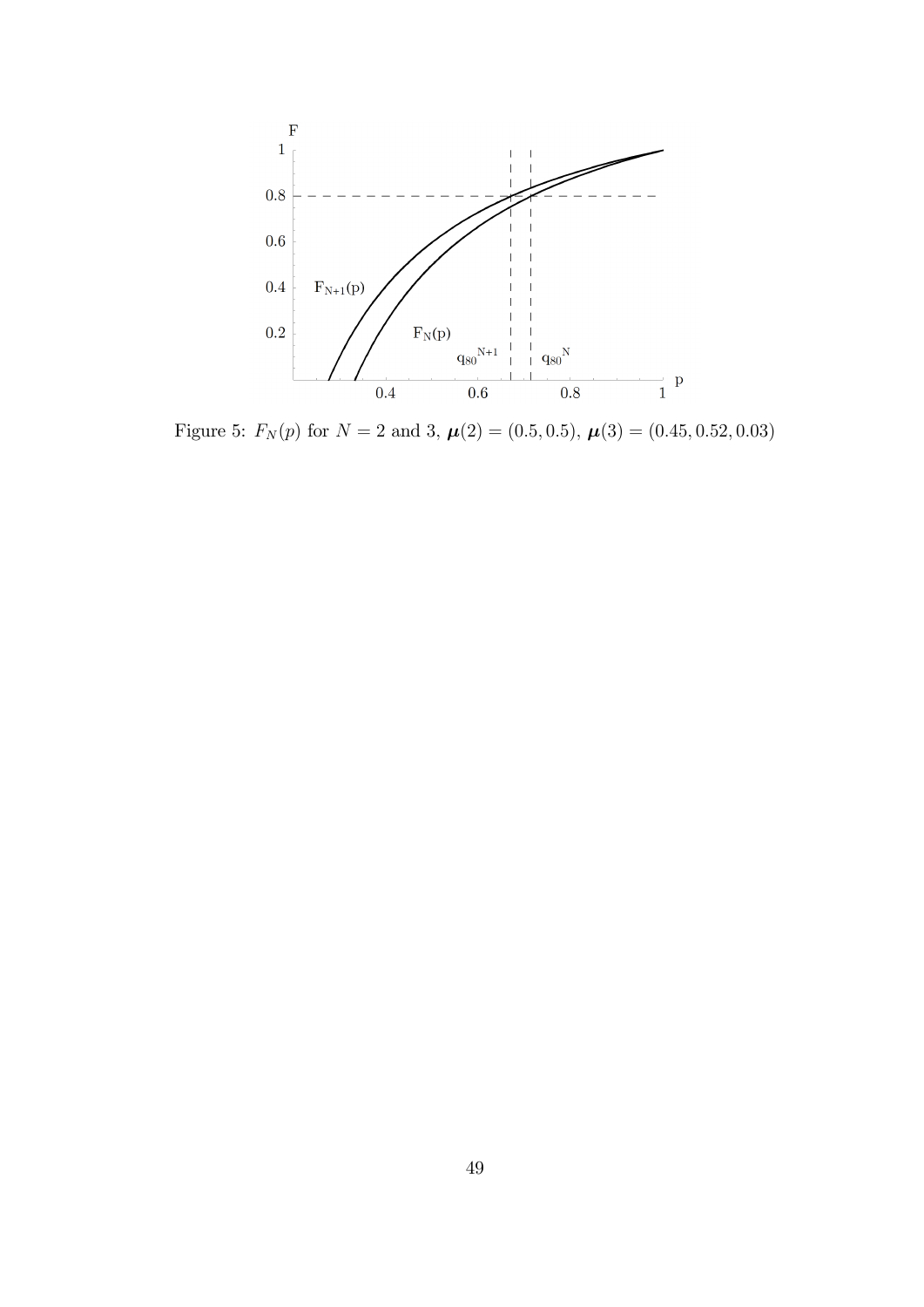

Figure 6:  $F_N(p)$  for  $N = 2$  and 3,  $\mu(2) = (0.5, 0.5), \mu(3) = (0.45, 0.1, 0.45)$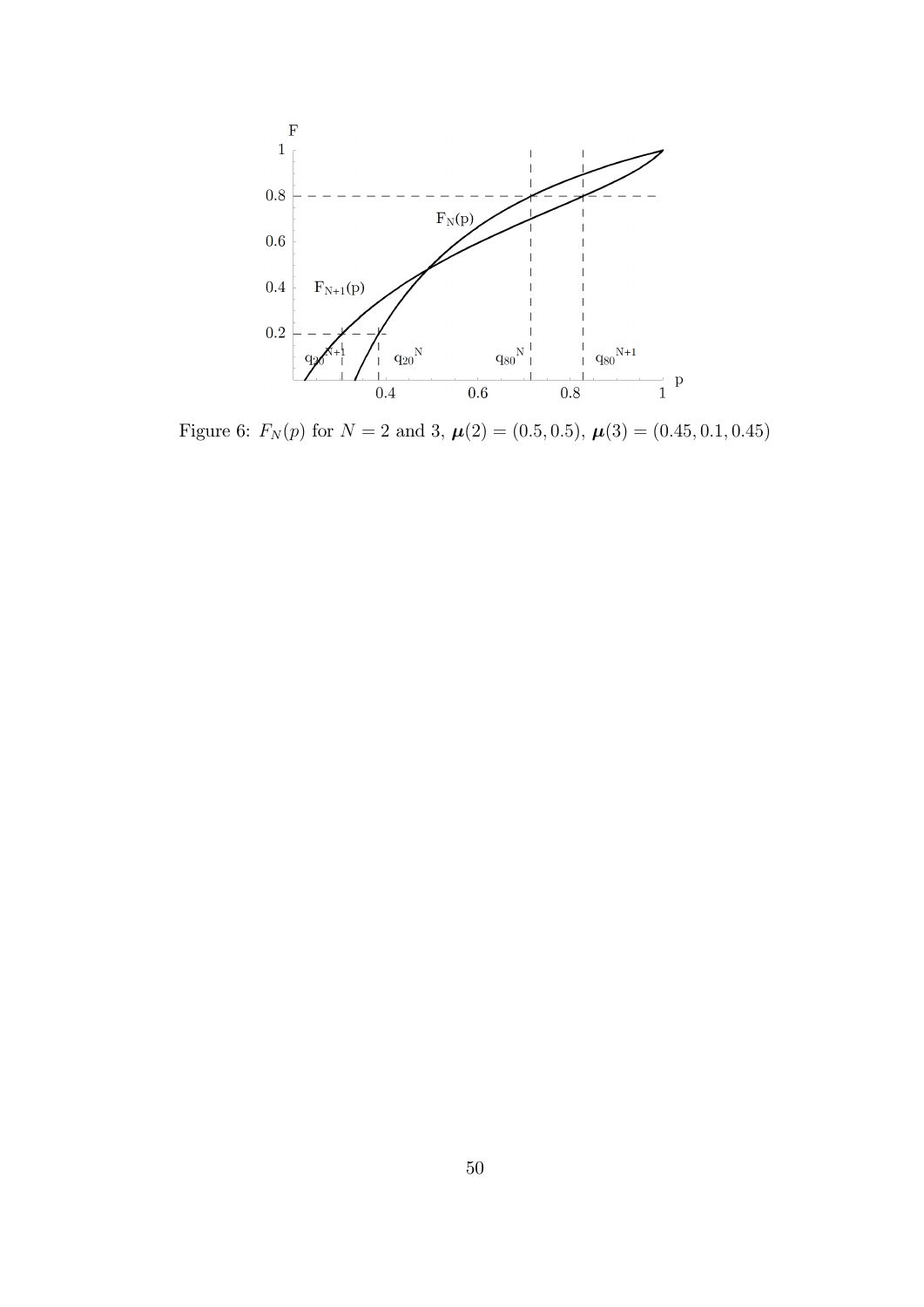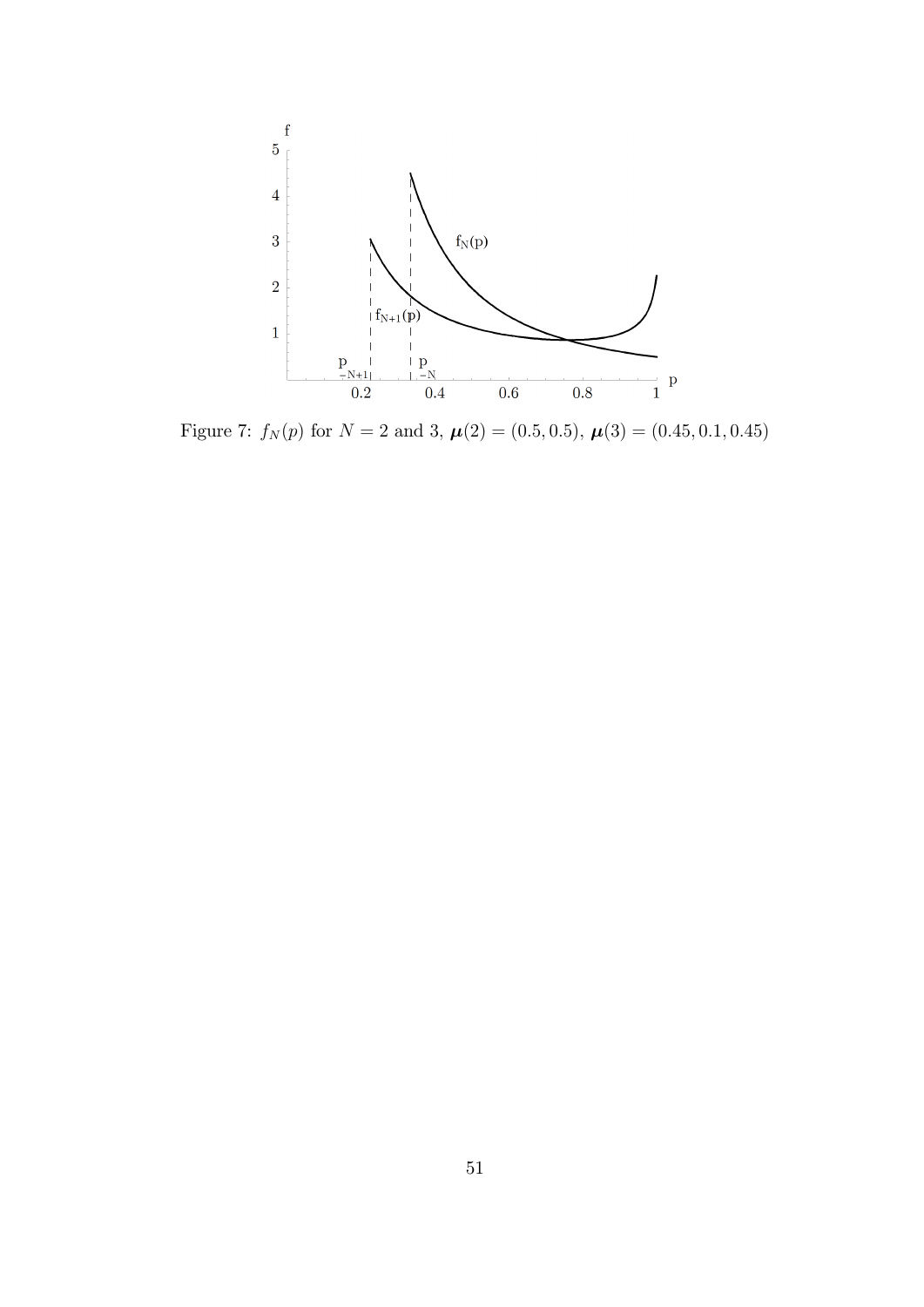

Figure 8: Marginal effect of the number of stations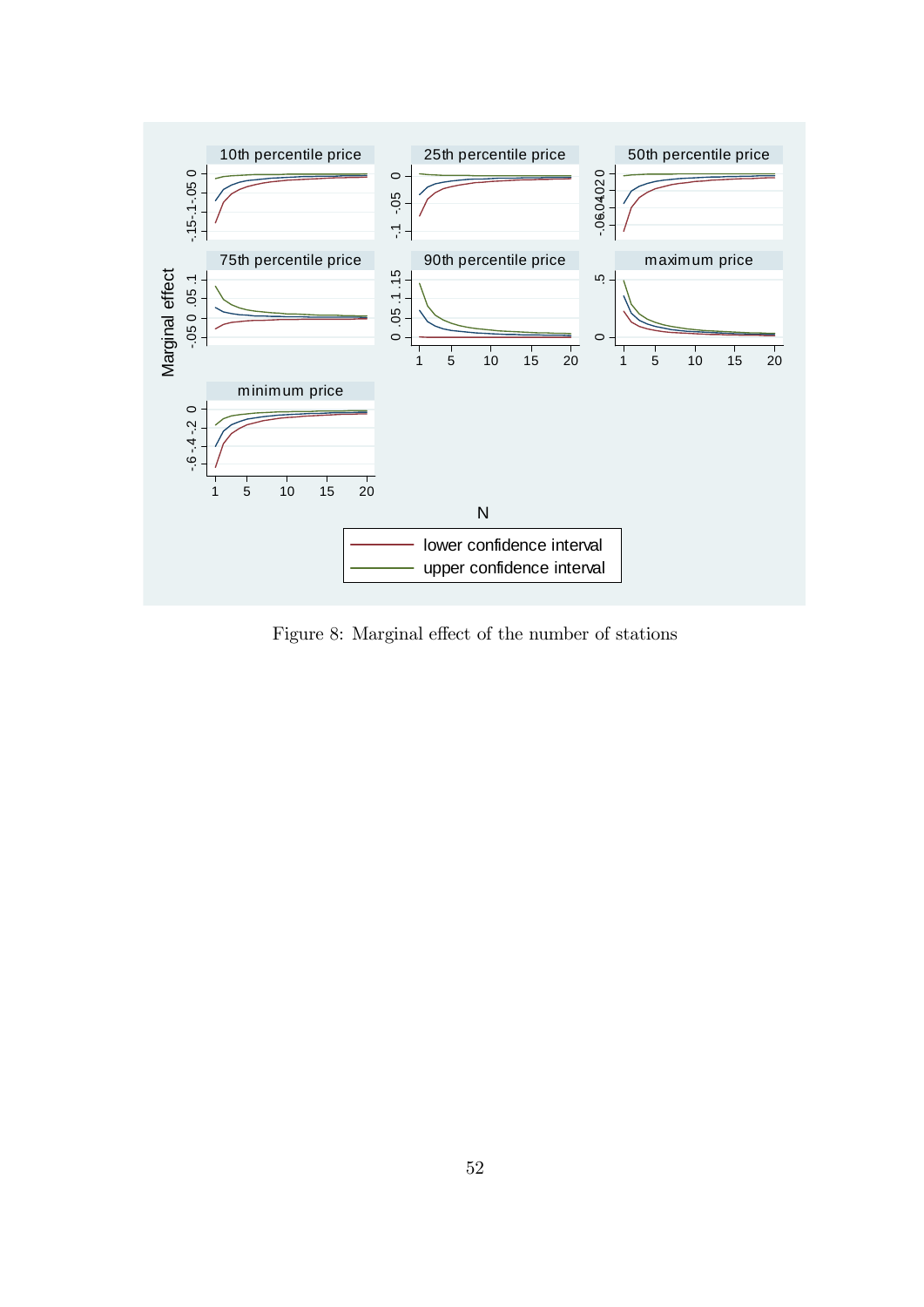

Figure 9: Marginal effects of squared and linear specifications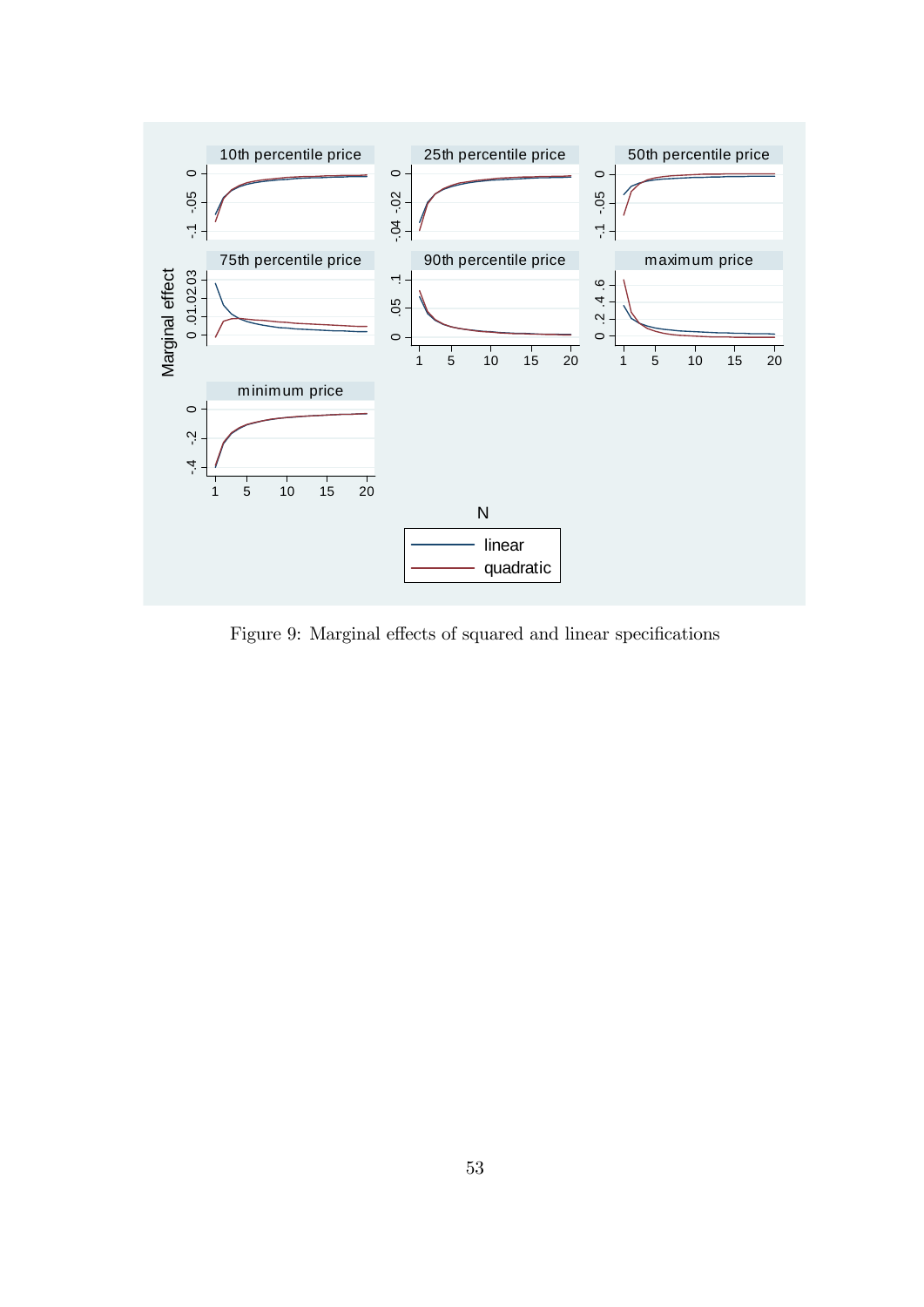

Figure 10: Expected price paid and number of price obsrevations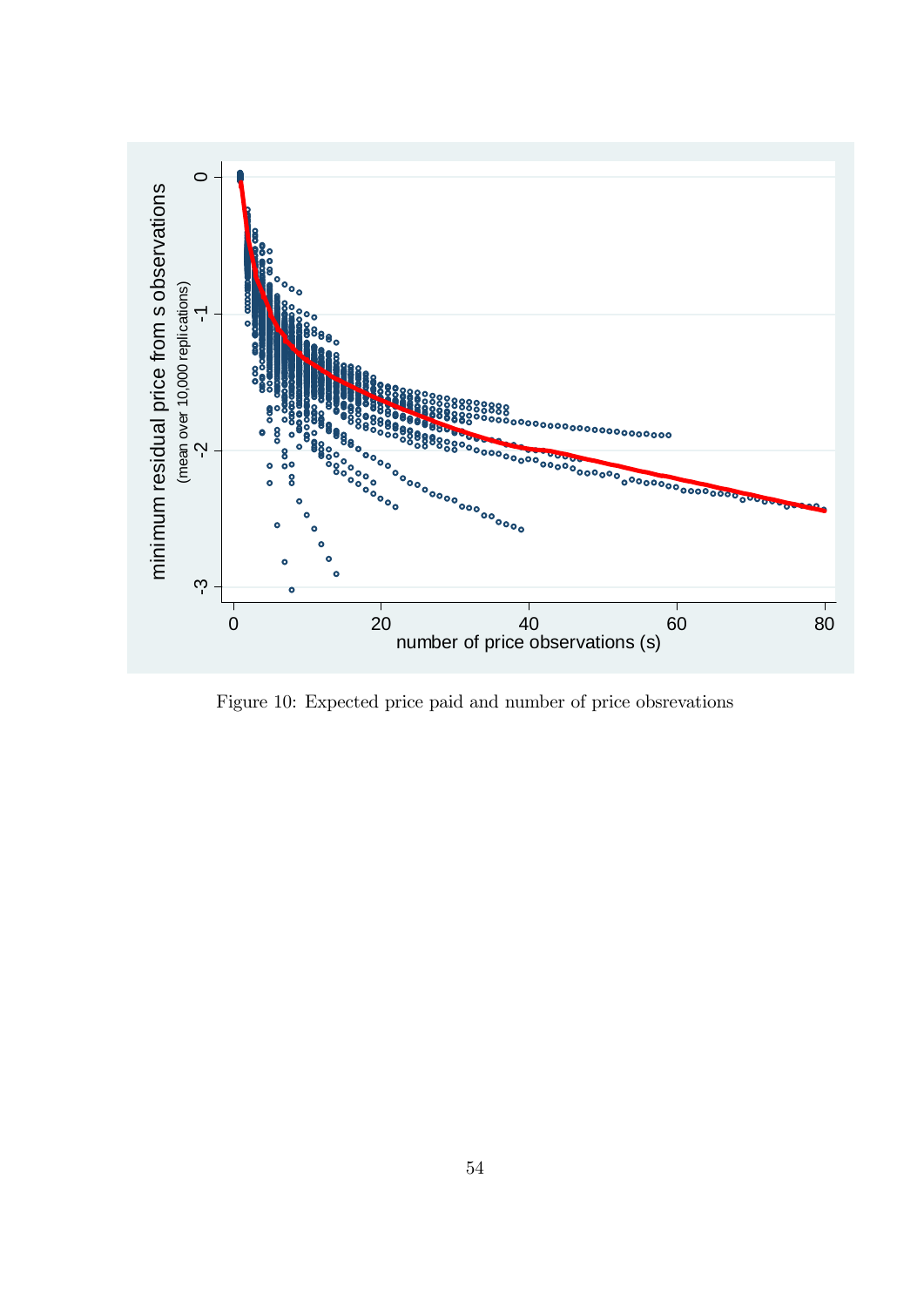

A station enters the calulations only when it has data at t and at t+7. Entries in each are weighted averages of the week-specific transtition probabilities for each day t with weights equal to the share of observations in day t in the originating quartile out of the total number of observations for all days. Entries may not add up to 100 due to rounding.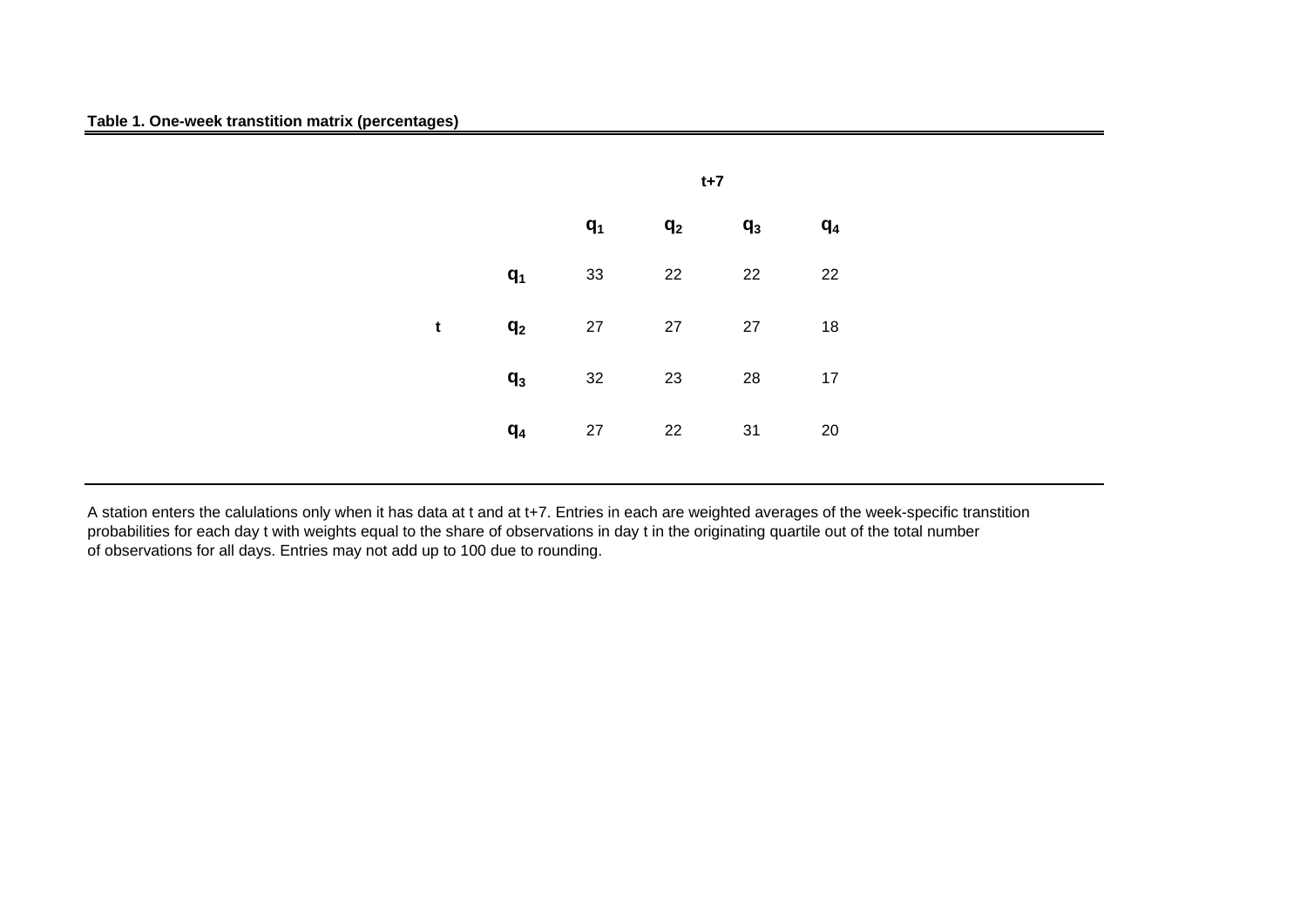| Number of<br>stores      | Frequency Percent       |      | Cumulative |
|--------------------------|-------------------------|------|------------|
| 1                        | 16                      | 3.6  | 3.6        |
| $\overline{2}$           | 35                      | 8.0  | 11.6       |
| 3                        | 45                      | 10.2 | 21.8       |
| $\overline{\mathcal{A}}$ | 48                      | 10.9 | 32.7       |
| 5                        | 56                      | 12.7 | 45.5       |
| 6                        | 36                      | 8.2  | 53.6       |
| $\overline{7}$           | 26                      | 5.9  | 59.6       |
| 8                        | 30                      | 6.8  | 66.4       |
| 9                        | 24                      | 5.5  | 71.8       |
| 10                       | 21                      | 4.8  | 76.6       |
| 11                       | 19                      | 4.3  | 80.9       |
| 12                       | 17                      | 3.9  | 84.8       |
| 13                       | 8                       | 1.8  | 86.6       |
| 14                       | 10                      | 2.3  | 88.9       |
| 15                       | 8                       | 1.8  | 90.7       |
| 16                       | 6                       | 1.4  | 92.1       |
| 17                       | $\overline{\mathbf{c}}$ | 0.5  | 92.5       |
| 18                       | $\overline{7}$          | 1.6  | 94.1       |
| 19                       | 3                       | 0.7  | 94.8       |
| 21                       | $\mathbf 1$             | 0.2  | 95.0       |
| 22                       | $\overline{c}$          | 0.5  | 95.5       |
| 23                       | $\overline{c}$          | 0.5  | 95.9       |
| 24                       | $\mathbf 1$             | 0.2  | 96.1       |
| 25                       | $\overline{c}$          | 0.5  | 96.6       |
| 26                       | 1                       | 0.2  | 96.8       |
| 27                       | 3                       | 0.7  | 97.5       |
| 29                       | 1                       | 0.2  | 97.7       |
| 30                       | 1                       | 0.2  | 98.0       |
| 31                       | 1                       | 0.2  | 98.2       |
| 32                       | 1                       | 0.2  | 98.4       |
| 33                       | 1                       | 0.2  | 98.6       |
| 37                       | $\overline{2}$          | 0.5  | 99.1       |
| 39                       | 1                       | 0.2  | 99.3       |
| 47                       | 1                       | 0.2  | 99.6       |
| 59                       | 1                       | 0.2  | 99.8       |
| 80                       | 1                       | 0.2  | 100.0      |
| Total                    | 440                     | 100  |            |

#### **Table 2. Distribution of number of gas stations across markets**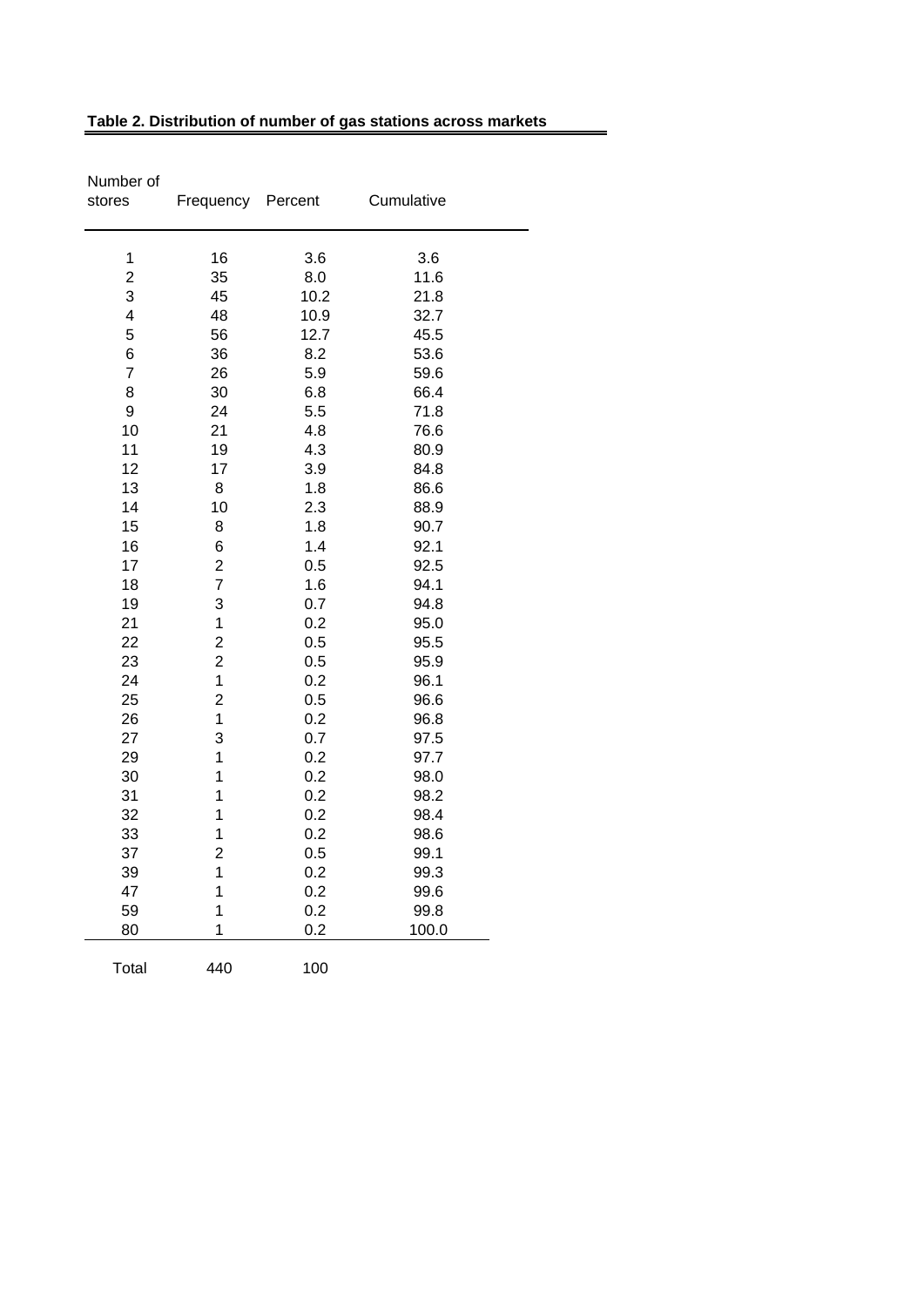| Number of               | Minimum | $10^{th}$ | $25^{\text{th}}$      | Median  | $75^{\text{th}}$ | 90 <sup>th</sup>      | Maximum |
|-------------------------|---------|-----------|-----------------------|---------|------------------|-----------------------|---------|
| stores                  | price   |           | percentile percentile | price   |                  | percentile percentile | price   |
|                         |         |           |                       |         |                  |                       |         |
| $\mathbf{1}$            | $-1.54$ | $-1.23$   | $-0.74$               | $-0.13$ | 0.81             | 1.4                   | 1.88    |
| $\overline{2}$          | $-1.45$ | $-1.12$   | $-0.72$               | $-0.17$ | 0.64             | 1.39                  | 1.92    |
| 3                       | $-1.9$  | $-1.22$   | $-0.76$               | $-0.16$ | 0.8              | 1.48                  | 2.25    |
| $\overline{\mathbf{4}}$ | $-1.73$ | $-1.18$   | $-0.75$               | $-0.17$ | 0.75             | 1.47                  | 2.38    |
| 5                       | $-2.02$ | $-1.21$   | $-0.76$               | $-0.16$ | 0.7              | 1.49                  | 2.44    |
| $\,6$                   | $-1.85$ | $-1.19$   | $-0.76$               | $-0.19$ | 0.72             | 1.53                  | 2.38    |
| $\overline{7}$          | $-1.94$ | $-1.23$   | $-0.76$               | $-0.19$ | 0.74             | 1.54                  | 2.51    |
| 8                       | $-2.83$ | $-1.26$   | $-0.79$               | $-0.18$ | 0.79             | 1.54                  | 2.77    |
| $\mathsf g$             | $-2.27$ | $-1.23$   | $-0.74$               | $-0.22$ | 0.74             | 1.52                  | 2.8     |
| 10                      | $-2.27$ | $-1.23$   | $-0.79$               | $-0.19$ | 0.74             | 1.52                  | 2.65    |
| 11                      | $-2.27$ | $-1.22$   | $-0.79$               | $-0.18$ | 0.81             | 1.51                  | 2.59    |
| 12                      | $-2.37$ | $-1.23$   | $-0.78$               | $-0.18$ | 0.75             | 1.53                  | 2.75    |
| 13                      | $-2.12$ | $-1.15$   | $-0.72$               | $-0.16$ | 0.68             | 1.44                  | 2.29    |
| 14                      | $-2.57$ | $-1.24$   | $-0.76$               | $-0.16$ | 0.72             | 1.59                  | 2.65    |
| 15                      | $-2.68$ | $-1.24$   | $-0.75$               | $-0.15$ | 0.73             | 1.44                  | 2.83    |
| 16                      | $-2.99$ | $-1.16$   | $-0.7$                | $-0.15$ | 0.71             | 1.41                  | 2.59    |
| 17                      | $-2.18$ | $-1.32$   | $-0.87$               | $-0.2$  | 0.9              | 1.58                  | 2.67    |
| 18                      | $-2.68$ | $-1.24$   | $-0.76$               | $-0.18$ | 0.74             | 1.54                  | 3.11    |
| 19                      | $-2.89$ | $-1.25$   | $-0.75$               | $-0.21$ | 0.81             | 1.49                  | 2.64    |
| 21                      | $-2.06$ | $-1.2$    | $-0.74$               | $-0.27$ | 0.74             | 1.49                  | 2.41    |
| 22                      | $-3.02$ | $-1.36$   | $-0.78$               | $-0.1$  | 0.88             | 1.47                  | 2.73    |
| 23                      | $-2.88$ | $-1.16$   | $-0.73$               | $-0.14$ | 0.67             | 1.43                  | 2.76    |
| 24                      | $-1.95$ | $-1.31$   | $-0.93$               | $-0.18$ | 0.86             | 1.79                  | 2.61    |
| 25                      | $-2.43$ | $-1.19$   | $-0.71$               | $-0.2$  | 0.68             | 1.45                  | 2.64    |
| 26                      | $-3.37$ | $-1.32$   | $-0.82$               | $-0.19$ | 0.8              | 1.54                  | 2.72    |
| 27                      | $-2.94$ | $-1.25$   | $-0.83$               | $-0.21$ | 0.75             | 1.53                  | 2.88    |
| 29                      | $-2.05$ | $-1.34$   | $-0.84$               | $-0.14$ | 0.71             | 1.4                   | 2.47    |
| 30                      | $-4.04$ | $-1.24$   | $-0.81$               | $-0.19$ | 0.85             | 1.58                  | 4.16    |
| 31                      | $-2.64$ | $-1.24$   | $-0.77$               | $-0.18$ | 0.72             | 1.46                  | 2.53    |
| 32                      | $-3.34$ | $-1.18$   | $-0.74$               | $-0.19$ | $0.8\,$          | 1.37                  | 2.89    |
| 33                      | $-3.7$  | $-1.17$   | $-0.8$                | $-0.17$ | 0.52             | 1.45                  | 3.14    |
| 37                      | $-2.31$ | $-1.22$   | $-0.76$               | $-0.26$ | 0.75             | 1.55                  | 3.4     |
| 39                      | $-4.07$ | $-1.28$   | $-0.76$               | $-0.09$ | 0.76             | 1.64                  | 3.43    |
| 47                      | $-4.66$ | $-1.26$   | $-0.76$               | $-0.23$ | 0.73             | 1.61                  | 3.23    |
| 59                      | $-2.5$  | $-1.25$   | $-0.79$               | $-0.18$ | 0.78             | 1.45                  | 2.8     |
| 80                      | $-5.52$ | $-1.28$   | $-0.74$               | $-0.25$ | 0.75             | 1.54                  | 3.32    |

Entries are weighted averages of each residual price statistic over all markets (municipalities) where the weights are the municipality's share of observations. Unweighted results are very similar.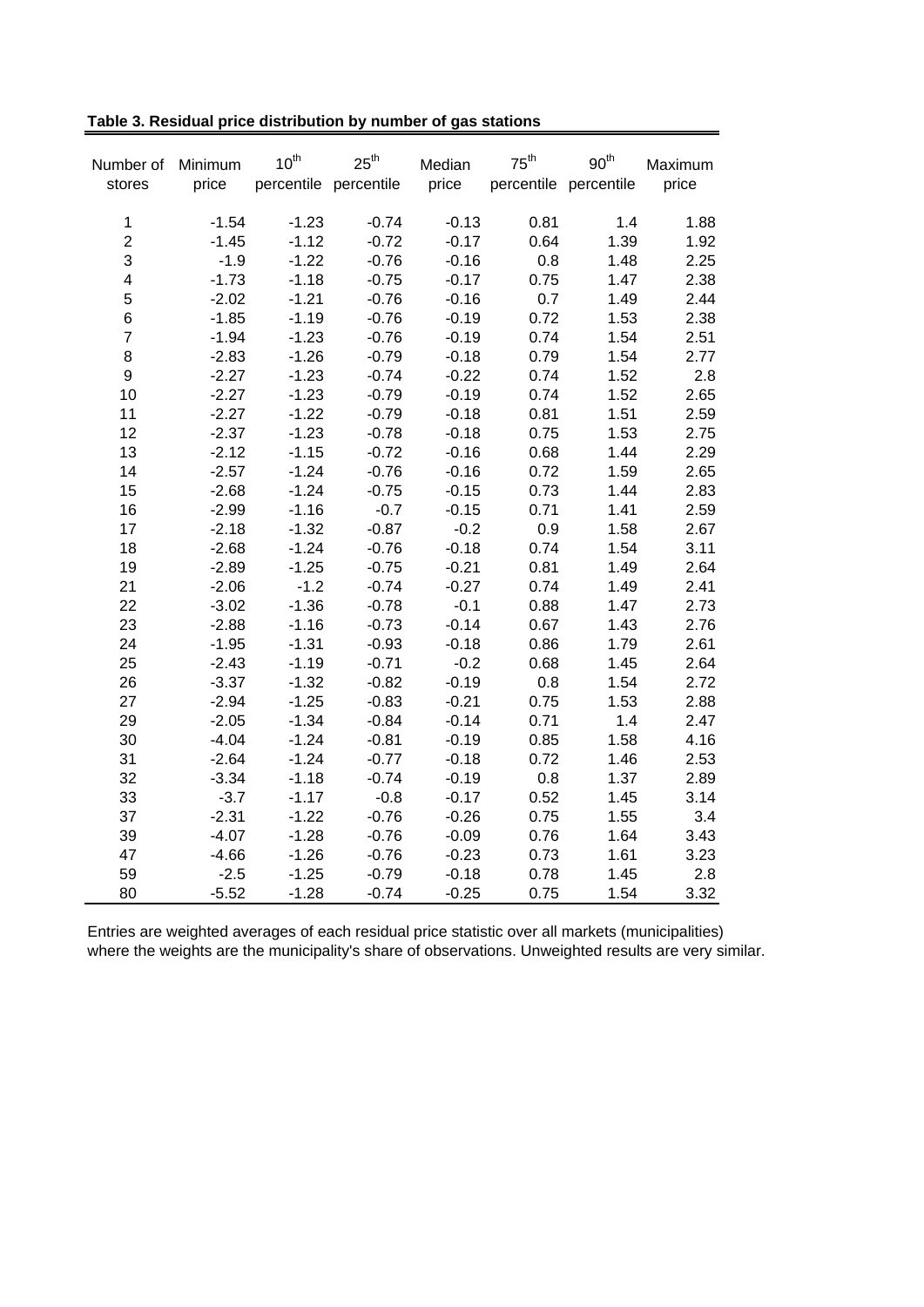|                                                      | minimum<br>price        | 10th<br>percentile     | 25 <sub>th</sub><br>percentile | median<br>price               | 75th<br>percentile                                          | <b>90th</b><br>percentile | maximum<br>price       |  |
|------------------------------------------------------|-------------------------|------------------------|--------------------------------|-------------------------------|-------------------------------------------------------------|---------------------------|------------------------|--|
|                                                      |                         |                        |                                | Panel A: OLS without controls |                                                             |                           |                        |  |
| Log (number of stations)                             | $-0.508***$<br>(0.0523) | $-0.0266$<br>(0.0175)  | $-0.0163*$<br>(0.00958)        | $-0.0161*$<br>(0.00897)       | 0.00715<br>(0.0138)                                         | $0.0438**$<br>(0.0173)    | $0.368***$<br>(0.0341) |  |
| R-squared                                            | 0.11                    | 0.01                   | 0.01                           | 0.01                          | 0.00                                                        | 0.01                      | 0.16                   |  |
|                                                      |                         |                        |                                |                               | Panel B: OLS with 39 provincial dummies                     |                           |                        |  |
| Log (number of stations)                             | $-0.549***$<br>(0.0606) | $-0.0285$<br>(0.0194)  | $-0.0209**$<br>(0.0106)        | $-0.0239**$<br>(0.00960)      | 0.0165<br>(0.0164)                                          | $0.0513***$<br>(0.0196)   | $0.356***$<br>(0.0408) |  |
| R-squared                                            | 0.17                    | 0.09                   | 0.11                           | 0.17                          | 0.12                                                        | 0.14                      | 0.25                   |  |
|                                                      |                         |                        |                                |                               | Panel C: OLS with 39 provincial dummies and other controls  |                           |                        |  |
| Log (number of stations)                             | $-0.305***$<br>(0.0886) | $-0.0168$<br>(0.0337)  | $-0.0248$<br>(0.0196)          | $-0.0227$<br>(0.0189)         | $-0.000228$<br>(0.0312)                                     | 0.0428<br>(0.0373)        | $0.320***$<br>(0.0640) |  |
| Tests:<br>Other controls zero (p-value)<br>R-squared | 0.00<br>0.19            | 0.98<br>0.09           | 0.65<br>0.13                   | 0.33<br>0.20                  | 0.95<br>0.13                                                | 0.14<br>0.16              | 0.64<br>0.27           |  |
|                                                      |                         |                        |                                |                               | Panel D: 2SLS with 39 provincial dummies and other controls |                           |                        |  |
| Log (number of stations)                             | $-0.580***$<br>(0.171)  | $-0.101**$<br>(0.0423) | $-0.0487*$<br>(0.0280)         | $-0.0507**$<br>(0.0241)       | 0.0403<br>(0.0406)                                          | $0.102**$<br>(0.0510)     | $0.518***$<br>(0.0970) |  |
| Tests:                                               | 0.37                    |                        |                                | 0.13                          |                                                             |                           |                        |  |
| Other controls zero (p-value)<br>J-test (p-value)    | 0.99                    | 0.77<br>0.90           | 0.44<br>0.70                   | 0.40                          | 0.95<br>0.60                                                | 0.04<br>0.29              | 0.46<br>0.59           |  |
| R-squared                                            | 0.18                    | 0.07                   | 0.13                           | 0.20                          | 0.12                                                        | 0.16                      | 0.26                   |  |

**Table 4. Effect of number of gas stations on the price distribution**

Other controls include: average income per household, share of business cars, area  $(km^2)$ , land area, urbanized and agrarian land shares, road length  $(km)$ and the number of sampled observations by market.

The top two panels are based on 439 observations. The bottom two panels are based on 423 observations; we loose 16 observations because of missing municipality-level data on the other controls. The instruments in the 2SLS panel are population size and local tax rates, both in logs. Robust standard errors in parentheses. \*\*\* p<0.01, \*\* p<0.05, \* p<0.1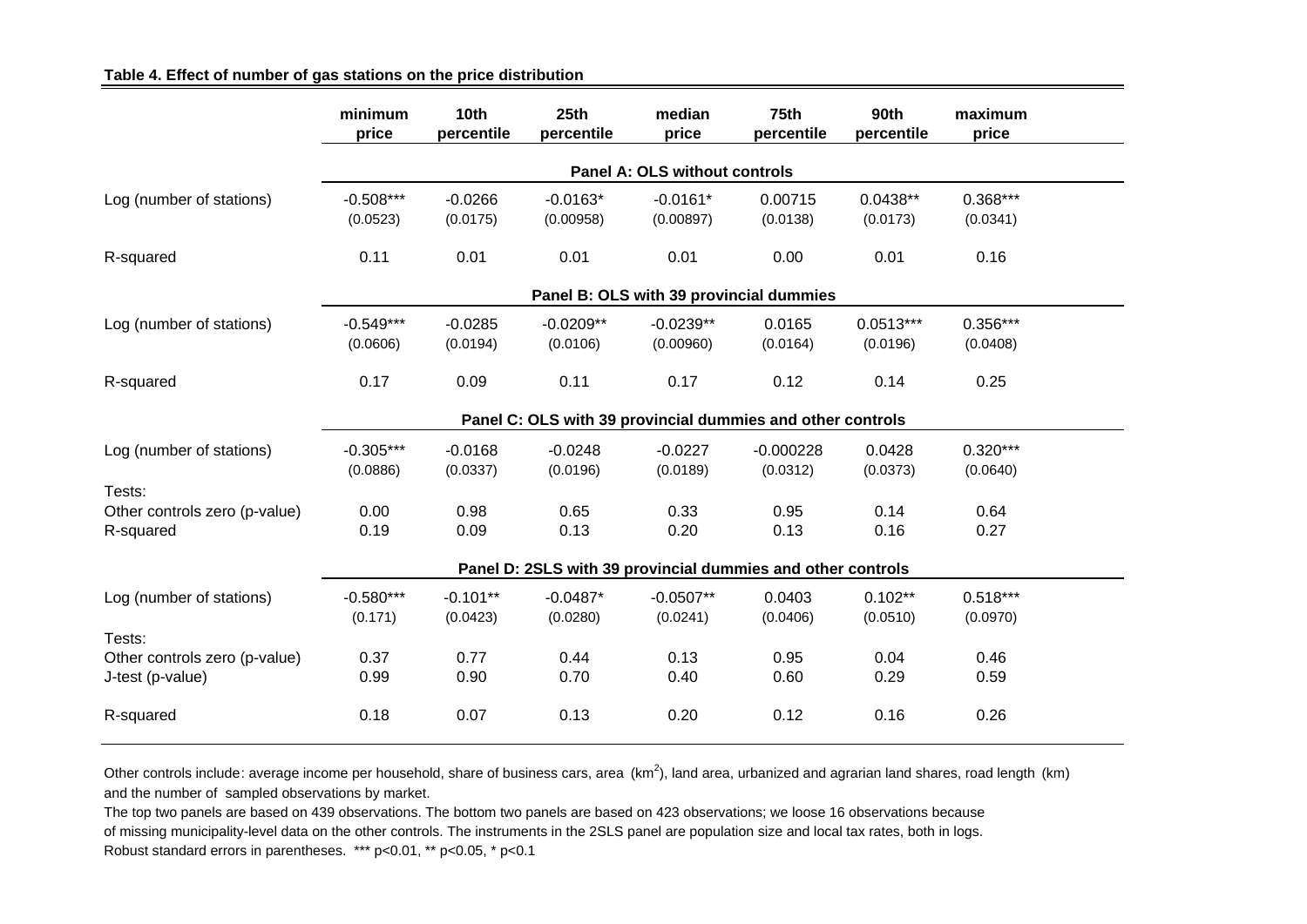# **Table 5. Determinants of the number of gas stations**

|                                 | (1)         | (2)         | (3)           | (4)           |
|---------------------------------|-------------|-------------|---------------|---------------|
| Log(population)                 | $0.821***$  | $0.805***$  | $0.760***$    | $0.758***$    |
|                                 | (0.0255)    | (0.0251)    | (0.0633)      | (0.0637)      |
| Log(municipal tax)              | $-0.189***$ | $-0.176***$ | $-0.0850$     | $-0.0811$     |
|                                 | (0.0663)    | (0.0668)    | (0.0659)      | (0.0666)      |
| Average income per hh           |             |             | 0.00162       | 0.00121       |
|                                 |             |             | (0.0112)      | (0.0112)      |
| Share of business cars          |             | --          | $1.515***$    | $1.514***$    |
|                                 |             |             | (0.543)       | (0.543)       |
| Area                            |             |             | 0.0000664     | 0.0000700     |
|                                 |             |             | (0.000384)    | (0.000386)    |
| Land area                       |             |             | 0.00365***    | 0.00366***    |
|                                 |             |             | (0.000710)    | (0.000711)    |
| Urbanized land share            | --          | --          | $-0.00284$    | $-0.00286$    |
|                                 |             |             | (0.00292)     | (0.00292)     |
| Agragrian land share            |             |             | $-0.00201$    | $-0.00203$    |
|                                 |             |             | (0.00165)     | (0.00165)     |
| Road length (km)                |             |             | $-0.00128***$ | $-0.00128***$ |
|                                 |             |             | (0.000265)    | (0.000265)    |
|                                 |             |             | $0.00300***$  | $0.00301***$  |
| Sample size                     |             | --          |               |               |
|                                 |             |             | (0.000695)    | (0.000696)    |
| F-test for significance of IV's | 580.1       | 602.9       | 72.2          | 72.2          |
| <b>Provincial Effects</b>       | No          | Yes         | Yes           | Yes           |
| Observations                    | 440         | 440         | 424           | 423           |
| R-squared                       | 0.72        | 0.81        | 0.84          | 0.84          |

Robust standard errors in parentheses. \*\*\* p<0.01, \*\* p<0.05, \* p<0.1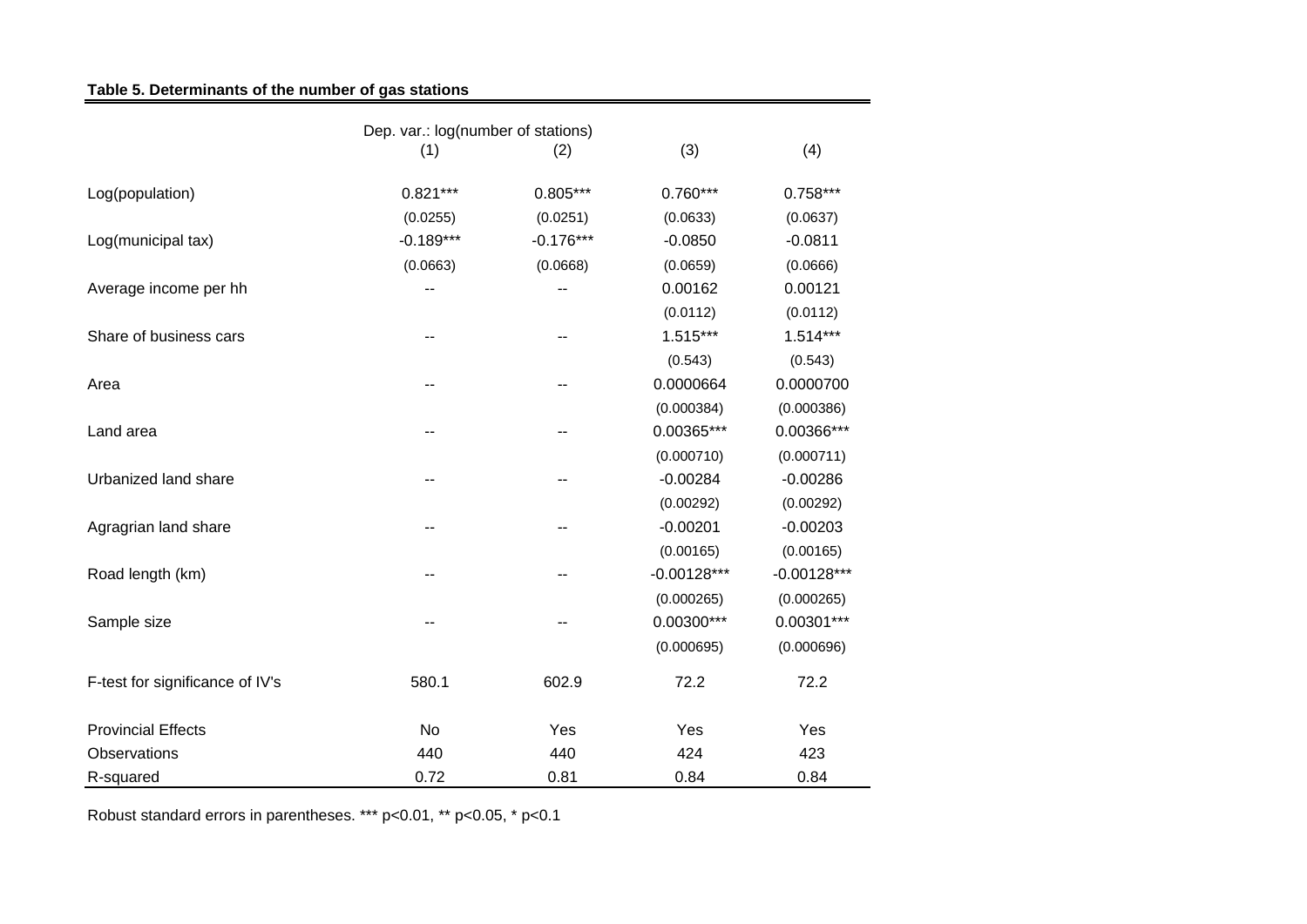|                                         | minimum<br>price        | 1th %                   | 2nd $%$                | 3rd%                   | 4th %                 | 5th %                | 10th %                                    | 25th %                 |                        |
|-----------------------------------------|-------------------------|-------------------------|------------------------|------------------------|-----------------------|----------------------|-------------------------------------------|------------------------|------------------------|
| Inst                                    | $-0.580***$<br>(0.171)  | $-0.5873***$<br>(.1559) | $-0.3237***$<br>(.108) | $-0.1871**$<br>(.0894) | $-0.1513*$<br>(.0852) | $-0.0794$<br>(.0701) | $-0.101**$<br>(0.0423)                    | $-0.0487*$<br>(0.0280) |                        |
| Tests:<br>Other controls zero (p-value) | 0.37                    | 0.04                    | 0.13                   | 0.38                   | 0.45                  | 0.54                 | 0.77                                      | 0.44                   |                        |
| J-test (p-value)                        | 0.99                    | 0.36                    | 0.31                   | 0.81                   | 0.74                  | 0.6                  | 0.9                                       | 0.7                    |                        |
| R-squared                               | 0.18                    | 0.09                    | 0.06                   | 0.07                   | 0.07                  | 0.07                 | 0.07                                      | 0.12                   |                        |
|                                         | 50th %                  | 75th %                  | 90th %                 | 95th %                 | 96th %                | 97th %               | 98th %                                    | 99th %                 | maximum<br>price       |
| Inst                                    | $-0.0507**$<br>(0.0241) | 0.0403<br>(0.0406)      | $0.102**$<br>(0.0510)  | $0.1727***$<br>(.0635) | (.0682)               | (.0736)              | 0.1865*** 0.2493*** 0.31737***<br>(.0803) | 0.4464***<br>(.0877)   | $0.518***$<br>(0.0970) |
| Tests:<br>Other controls zero (p-value) | 0.13                    | 0.95                    | 0.04                   | 0.68                   | 0.48                  | 0.51                 | 0.18                                      | 0.01                   | 0.46                   |
|                                         |                         |                         |                        |                        |                       |                      |                                           |                        |                        |
| J-test (p-value)                        | 0.4                     | 0.6                     | 0.29                   | 0.52                   | 0.1                   | 0.09                 | 0.46                                      | 0.7                    | 0.59                   |

#### **Table 6. Effect of number of gas stations on the price distribution -- additional quantiles (2SLS)**

Other controls include: average income per household, share of business cars, area  $(km^2)$ , land area, urbanized and agrarian land shares, road length  $(km)$ and the number of sampled observations by market.

Based on 423 observations. The instruments are population size and local tax rates, both in logs.

Robust standard errors in parentheses. \*\*\* p<0.01, \*\* p<0.05, \* p<0.1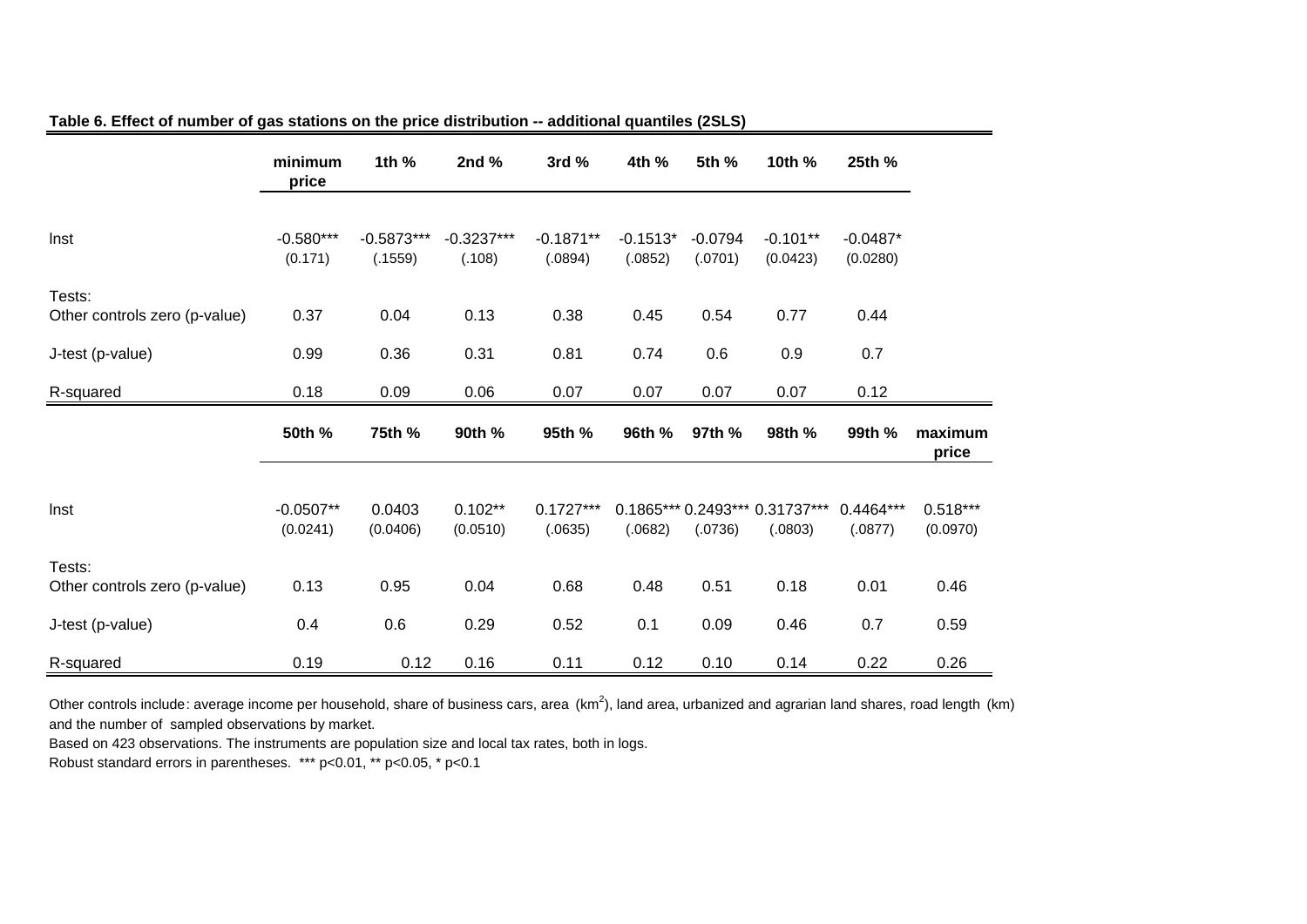|                               |                         | 4 Size Groups: Two-stage 2SLS with 39 provincial dummies and other controls |                                |                        |                           |                        |                        |  |  |  |  |
|-------------------------------|-------------------------|-----------------------------------------------------------------------------|--------------------------------|------------------------|---------------------------|------------------------|------------------------|--|--|--|--|
|                               | minimum<br>price        | 10th<br>percentile                                                          | 25 <sub>th</sub><br>percentile | median<br>price        | <b>75th</b><br>percentile | 90th<br>percentile     | maximum<br>price       |  |  |  |  |
| 3 - 6 Stations                | $-0.4246***$<br>(.1649) | $-0.1440**$<br>(.0671)                                                      | $-0.0939**$<br>(.0435)         | $-0.0629*$<br>(.0366)  | 0.0801<br>(.0619)         | $0.2209***$<br>(.0792) | $0.6927***$<br>(.1223) |  |  |  |  |
| 7 - 10 Stations               | $-0.4154$<br>(.3464)    | $-0.0370$<br>(.0378)                                                        | $-0.0098$<br>(.0265)           | $-0.0501**$<br>(.0234) | 0.0106<br>(.0388)         | 0.0179<br>(.0519)      | $0.2410**$<br>(.1146)  |  |  |  |  |
| 11+ Stations                  | $-0.3321$<br>(.3229)    | $-0.0036$<br>(.0404)                                                        | $-0.0296$<br>(.0279)           | 0.0193<br>(.0233)      | 0.0617<br>(.0396)         | 0.0779<br>(.0569)      | 0.0355<br>(.1584)      |  |  |  |  |
| Tests:                        |                         |                                                                             |                                |                        |                           |                        |                        |  |  |  |  |
| Other controls zero (p-value) | 0.03                    | 0.99                                                                        | 0.49                           | 0.32                   | 0.88                      | 0.08                   | 0.50                   |  |  |  |  |
| R-squared                     | 0.19                    | 0.08                                                                        | 0.12                           | 0.20                   | 0.13                      | 0.14                   | 0.25                   |  |  |  |  |

Other controls include: average income per household, share of business cars, area ( $km^2$ ), land area, urbanized and agrarian land shares, road length ( $km$ ) and the number of sampled observations by market.

The instruments in the 2SLS regression are the predicted probabilities of belonging to a group size. The equation is just idenitifed. These predictions were obtained from a first-stage probit regression of each size dummy on population size and local tax rates (both in logs) as well as on the other controls and provincial dummies.

The number of observations in each regression is 423 municipalities. Robust standard errors in parentheses. \*\*\* p<0.01, \*\* p<0.05, \* p<0.1

|                               | Raw prices: 2SLS with 39 provincial dummies and other controls |                                |                                |                    |                    |                    |                    |                    |  |
|-------------------------------|----------------------------------------------------------------|--------------------------------|--------------------------------|--------------------|--------------------|--------------------|--------------------|--------------------|--|
|                               | minimum<br>price                                               | 10 <sub>th</sub><br>percentile | 25 <sub>th</sub><br>percentile | mean<br>price      | median<br>price    | 75th<br>percentile | 90th<br>percentile | maximum<br>price   |  |
| Log (number of stations)      | $-1.423***$<br>(.376)                                          | $-1.434***$<br>(.373)          | $-0.818**$<br>(.387)           | $-0.184$<br>(.384) | $-0.251$<br>(.421) | 0.402<br>(.432)    | 1.336***<br>(.415) | 1.354***<br>(.414) |  |
| Tests:                        |                                                                |                                |                                |                    |                    |                    |                    |                    |  |
| Other controls zero (p-value) | 0.00                                                           | 0.00                           | 0.02                           | 0.05               | 0.02               | 0.07               | 0.01               | 0.00               |  |
| J-test (p-value)              | 0.28                                                           | 0.47                           | 0.52                           | 0.25               | 0.33               | 0.23               | 0.06               | 0.18               |  |
| R-squared                     | 0.47                                                           | 0.45                           | 0.41                           | 0.44               | 0.42               | 0.38               | 0.38               | 0.41               |  |

Other controls include: average income per household, share of business cars, area (km<sup>2</sup>), land area, urbanized and agrarian land shares, road length (km)

and the number of sampled stations in each market-day. The instruments are population size and local tax rates, both in logs.

The number of market-day observations in each regression is 7091. Standard errors clustered at the municipality level in parentheses. \*\*\* p<0.01, \*\* p<0.05, \* p<0.1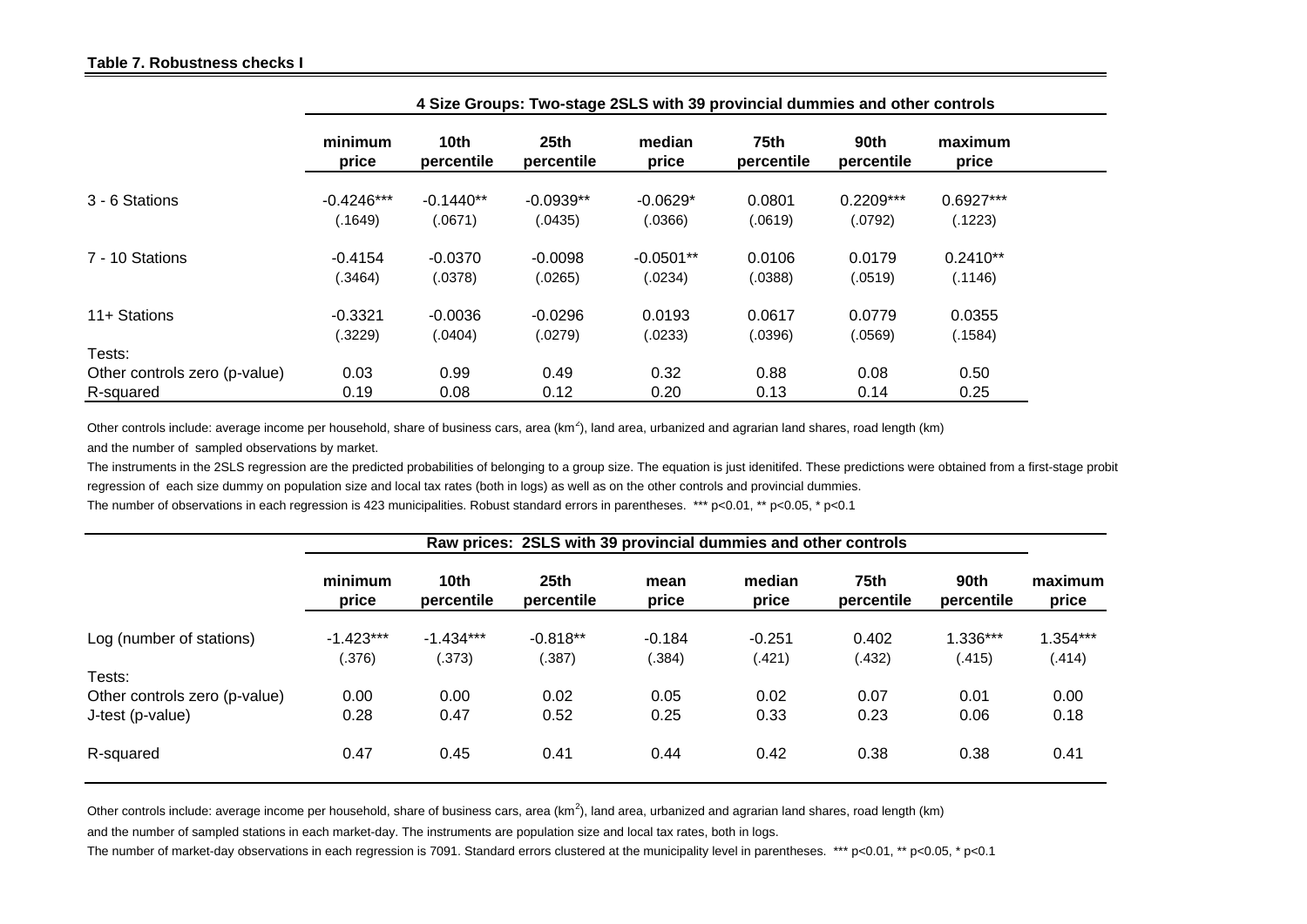#### **Table 8. Robustness checks II**

|                                       | Adding Neighbours: 2SLS with 39 provincial dummies and other controls |                                |                                |                         |                           |                       |                       |  |  |  |
|---------------------------------------|-----------------------------------------------------------------------|--------------------------------|--------------------------------|-------------------------|---------------------------|-----------------------|-----------------------|--|--|--|
|                                       | minimum<br>price                                                      | 10 <sub>th</sub><br>percentile | 25 <sub>th</sub><br>percentile | median<br>price         | <b>75th</b><br>percentile | 90th<br>percentile    | maximum<br>price      |  |  |  |
| Log (number of stations)              | $-0.567***$<br>(0.176)                                                | $-0.0950**$<br>(0.0430)        | $-0.0422$<br>(0.0292)          | $-0.0493**$<br>(0.0235) | 0.0272<br>(0.0414)        | $0.0886*$<br>(0.0520) | $0.502***$<br>(0.101) |  |  |  |
| Log (number of neighbouring stations) | 0.0188<br>(0.0773)                                                    | $-0.00210$<br>(0.0221)         | $-0.00829$<br>(0.0158)         | 0.00587<br>(0.0134)     | 0.0214<br>(0.0223)        | 0.00466<br>(0.0293)   | 0.00684<br>(0.0493)   |  |  |  |
| Tests:                                |                                                                       |                                |                                |                         |                           |                       |                       |  |  |  |
| Other controls zero (p-value)         | 0.42                                                                  | 0.45                           | 0.55                           | 0.44                    | 0.81                      | 0.12                  | 0.48                  |  |  |  |
| J-test (p-value)                      | 0.99                                                                  | 0.90                           | 0.70                           | 0.40                    | 0.60                      | 0.29                  | 0.59                  |  |  |  |
| R-squared                             | 0.18                                                                  | 0.08                           | 0.13<br>$\sim$                 | 0.14                    | 0.14                      | 0.15                  | 0.25                  |  |  |  |

Other controls include: average income per household, share of business cars, area  $(km^2)$ , land area, urbanized and agrarian land shares, road length (km) and the number of sampled observations by market. The instruments are population size and local tax rates, both in logs.

Based on 420 observations corresponding to municipalities with non-zero number of neighbours.

Robust standard errors in parentheses. \*\*\* p<0.01, \*\* p<0.05, \* p<0.1

|                               | Diesel: 2SLS with 39 provincial dummies and other controls |                       |                                |                       |                        |                        |                       |  |  |  |
|-------------------------------|------------------------------------------------------------|-----------------------|--------------------------------|-----------------------|------------------------|------------------------|-----------------------|--|--|--|
|                               | minimum<br>price                                           | 10th<br>percentile    | 25 <sub>th</sub><br>percentile | median<br>price       | 75th<br>percentile     | 90th<br>percentile     | maximum<br>price      |  |  |  |
| Log (number of stations)      | $-0.474**$<br>(0.214)                                      | $-0.0791$<br>(0.0553) | $-0.0736***$<br>(0.0274)       | $-0.0146$<br>(0.0202) | $0.0738**$<br>(0.0317) | $0.0910**$<br>(0.0462) | $0.502***$<br>(0.101) |  |  |  |
| Tests:                        |                                                            |                       |                                |                       |                        |                        |                       |  |  |  |
| Other controls zero (p-value) | 0.20                                                       | 0.16                  | 0.18                           | 0.23                  | 0.41                   | 0.44                   | 0.21                  |  |  |  |
| J-test (p-value)              | 0.81                                                       | 0.15                  | 0.45                           | 0.06                  | 0.13                   | 0.41                   | 0.17                  |  |  |  |
| R-squared                     | 0.16                                                       | 0.16                  | 0.17                           | 0.10                  | 0.14                   | 0.12                   | 0.29                  |  |  |  |

Other controls include: average income per household, share of business cars, area (km<sup>2</sup>), land area, urbanized and agrarian land shares, road length (km) and the number of sampled observations by market. The instruments are population size and local tax rates, both in logs.

Based on 424 observations. Robust standard errors in parentheses. \*\*\* p<0.01, \*\* p<0.05, \* p<0.1